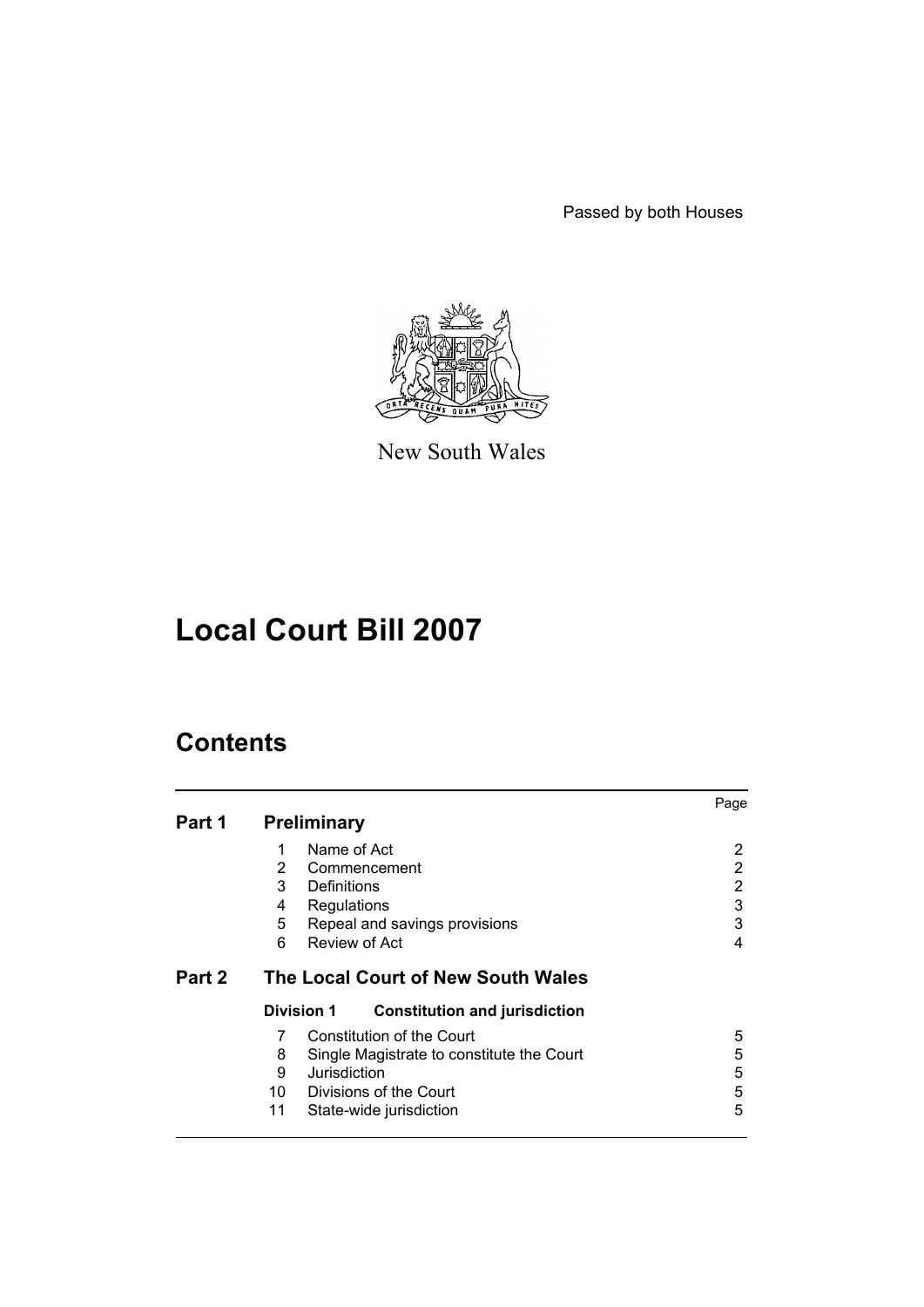Contents

J.

|                   |                            |                                            |                                                                                                                                                                              | Page                  |
|-------------------|----------------------------|--------------------------------------------|------------------------------------------------------------------------------------------------------------------------------------------------------------------------------|-----------------------|
|                   |                            | <b>Division 2</b>                          | <b>Magistrates</b>                                                                                                                                                           |                       |
|                   | 12<br>13<br>14<br>15<br>16 |                                            | Composition of the Court<br>Appointment and qualifications of Magistrates<br>The Chief Magistrate<br>Deputy Chief Magistrates<br><b>Acting Magistrates</b>                   | 6<br>6<br>6<br>6<br>6 |
|                   |                            | Division 3                                 | <b>Assessors</b>                                                                                                                                                             |                       |
|                   | 17                         | Assessors                                  |                                                                                                                                                                              | 7                     |
|                   |                            | <b>Division 4</b>                          | <b>Registrars and other officers</b>                                                                                                                                         |                       |
|                   | 18<br>19<br>20             |                                            | Registrars and deputy registrars<br>Registrar's functions generally<br>Exercise of functions by registrars, assistant registrars and<br>other officers of the District Court | 7<br>$\overline{7}$   |
|                   | 21                         |                                            | References to registrars                                                                                                                                                     | $\overline{7}$<br>8   |
|                   |                            | <b>Division 5</b>                          | <b>Exercise of jurisdiction</b>                                                                                                                                              |                       |
|                   | 22<br>23<br>24             |                                            | Sittings of the Court<br>Arrangement of business of the Court<br>Contempt of court                                                                                           | 8<br>8<br>9           |
|                   |                            | <b>Division 6</b>                          | Rules of court and practice notes                                                                                                                                            |                       |
|                   | 25<br>26<br>27<br>28       | Rules generally<br>Practice notes<br>rules | <b>Local Court Rule Committee</b><br>Court may give directions in circumstances not covered by                                                                               | 10<br>10<br>11<br>11  |
| Part <sub>3</sub> |                            | <b>Civil jurisdiction</b>                  |                                                                                                                                                                              |                       |
|                   |                            | <b>Division 1</b>                          | Preliminary                                                                                                                                                                  |                       |
|                   | 29                         | Definitions                                |                                                                                                                                                                              | 12                    |
|                   |                            | <b>Division 2</b>                          | <b>Jurisdiction</b>                                                                                                                                                          |                       |
|                   | 30<br>31                   |                                            | Conferral of jurisdiction<br>Jurisdictional limits may be exceeded for certain money                                                                                         | 12                    |
|                   | 32<br>33                   | claims                                     | Jurisdiction in proceedings for review of contracts<br>Certain jurisdiction excluded                                                                                         | 13<br>14<br>14        |
|                   | 34                         | State                                      | Jurisdiction when cause of action or defendant outside the                                                                                                                   | 14                    |
|                   |                            |                                            |                                                                                                                                                                              |                       |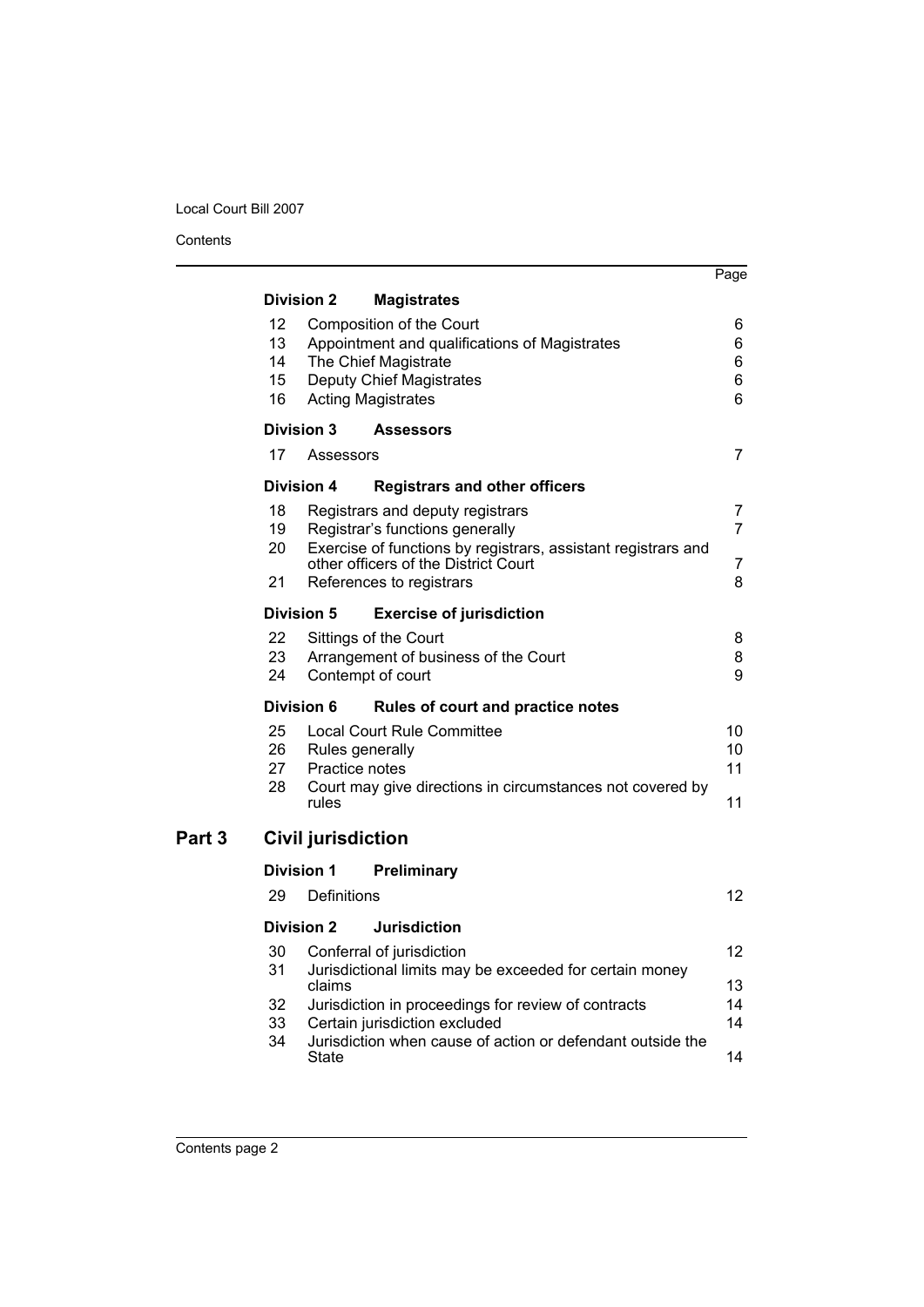Contents

|        |                   |                  |                                                                                     | Page     |
|--------|-------------------|------------------|-------------------------------------------------------------------------------------|----------|
|        | <b>Division 3</b> |                  | <b>Proceedings in Small Claims Division</b>                                         |          |
|        | 35                |                  | Procedure generally in Small Claims Division                                        | 15       |
|        | 36                |                  | Conciliation of parties                                                             | 16       |
|        | 37                |                  | <b>Costs in Small Claims Division</b>                                               | 16       |
|        | <b>Division 4</b> |                  | <b>Appeals from the Local Court</b>                                                 |          |
|        | 38                |                  | Judgments and orders final                                                          | 16       |
|        | 39                |                  | Appeals as of right                                                                 | 16       |
|        | 40                |                  | Appeals requiring leave                                                             | 16       |
|        | 41                |                  | Determination of appeals                                                            | 17       |
|        | <b>Division 5</b> |                  | <b>Rules</b>                                                                        |          |
|        | 42                |                  | Rules in civil jurisdiction                                                         | 17       |
| Part 4 |                   |                  | <b>Special jurisdiction</b>                                                         |          |
|        | <b>Division 1</b> |                  | Preliminary                                                                         |          |
|        | 43                | Definitions      |                                                                                     | 19       |
|        | 44                |                  | Application of Part                                                                 | 19       |
|        | <b>Division 2</b> |                  | <b>Commencement of proceedings</b>                                                  |          |
|        | 45                |                  | Commencement of proceedings by application notice                                   | 20       |
|        | 46                | officer          | Commencement of proceedings by police officer or public                             | 20       |
|        | 47                |                  | Commencement of private actions                                                     | 20       |
|        | 48                |                  | Application notice to be for one matter only                                        | 20       |
|        | 49                |                  | Service of application notice                                                       | 20       |
|        | 50                |                  | When proceedings commence                                                           | 21       |
|        | 51<br>52          |                  | Time limit for commencement of proceedings<br>Relationship to other law or practice | 21<br>21 |
|        | <b>Division 3</b> |                  | <b>Hearing of proceedings</b>                                                       |          |
|        | 53                | Time for hearing |                                                                                     | 21       |
|        | 54                |                  | Proceedings to be open to public                                                    | 22       |
|        | 55                |                  | Change of venue                                                                     | 22       |
|        | 56                |                  | Right to defend action                                                              | 22       |
|        | 57                |                  | Right of representation                                                             | 22       |
|        | 58                | Conduct of case  |                                                                                     | 22       |
|        | 59<br>60          |                  | Evidence to be on oath                                                              | 22<br>22 |
|        | 61                | Adjournments     | Recording of evidence                                                               | 23       |
|        | 62                | Irregularity     |                                                                                     | 23       |
|        | 63                |                  | Power to dispense with rules                                                        | 23       |
|        | 64                |                  | Power to stay proceedings                                                           | 24       |
|        |                   |                  |                                                                                     |          |

Contents page 3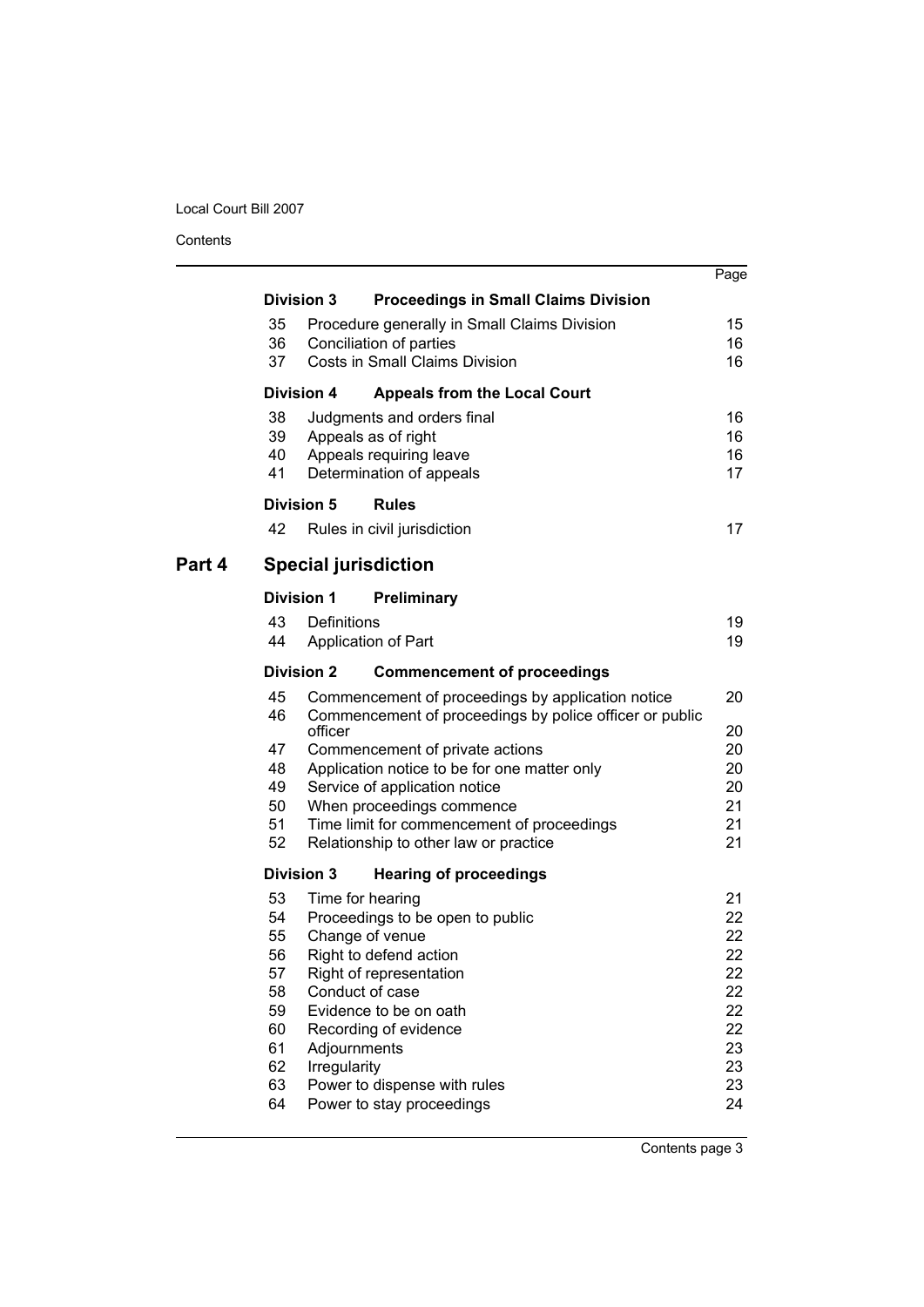Contents

|                   |                                               | Page |
|-------------------|-----------------------------------------------|------|
| 65                | Arrest of respondent during proceedings       | 24   |
| 66                | Witnesses and production of evidence          | 24   |
| 67                | Warrants of arrest and warrants of commitment | 24   |
| 68                | Enforcement of orders for payment of money    | 24   |
| 69                | Costs                                         | 25   |
| 70                | Appeals                                       | 25   |
|                   | <b>Division 4</b><br><b>Rules and forms</b>   |      |
| 71                | Rules in application proceedings              | 26   |
| 72                | Forms                                         | 27   |
| <b>Schedule 1</b> | <b>Provisions relating to Magistrates</b>     | 28   |
| <b>Schedule 2</b> | <b>Provisions relating to Assessors</b>       | 33   |
| <b>Schedule 3</b> | <b>Provisions relating to Rule Committee</b>  | 35   |
| Schedule 4        | Savings, transitional and other provisions    | 37   |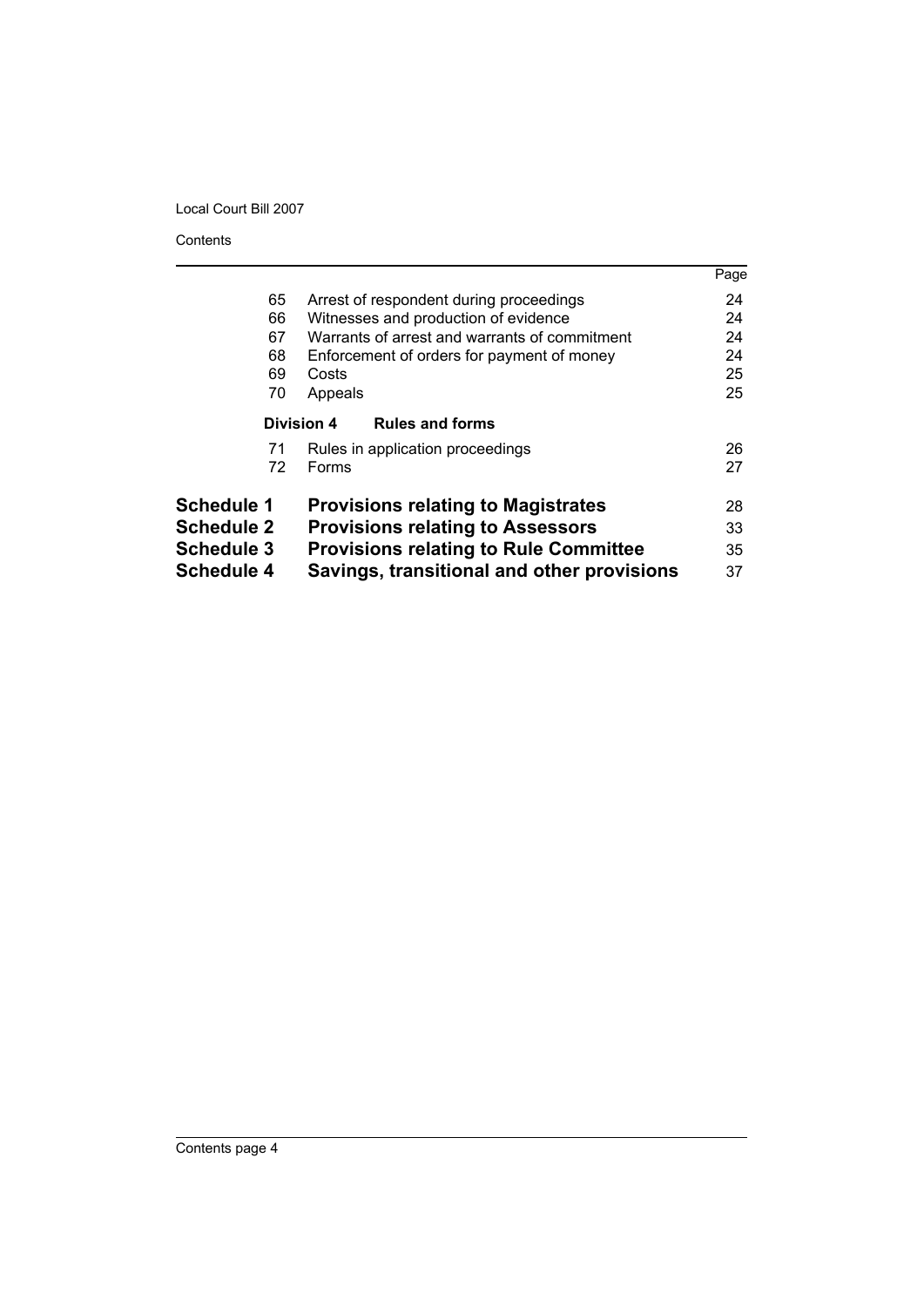*I certify that this public bill, which originated in the Legislative Assembly, has finally passed the Legislative Council and the Legislative Assembly of New South Wales.*

> *Clerk of the Legislative Assembly. Legislative Assembly, Sydney, , 2007*



New South Wales

# **Local Court Bill 2007**

Act No , 2007

An Act to establish the Local Court of New South Wales; to provide for the appointment of Magistrates and other officers of the Court; to confer certain jurisdiction on the Court; to abolish the Local Courts within New South Wales; to repeal the *Local Courts Act 1982*; and for other purposes.

See also the *Miscellaneous Acts (Local Court) Amendment Act 2007*.

*I have examined this bill and find it to correspond in all respects with the bill as finally passed by both Houses.*

*Assistant Speaker of the Legislative Assembly.*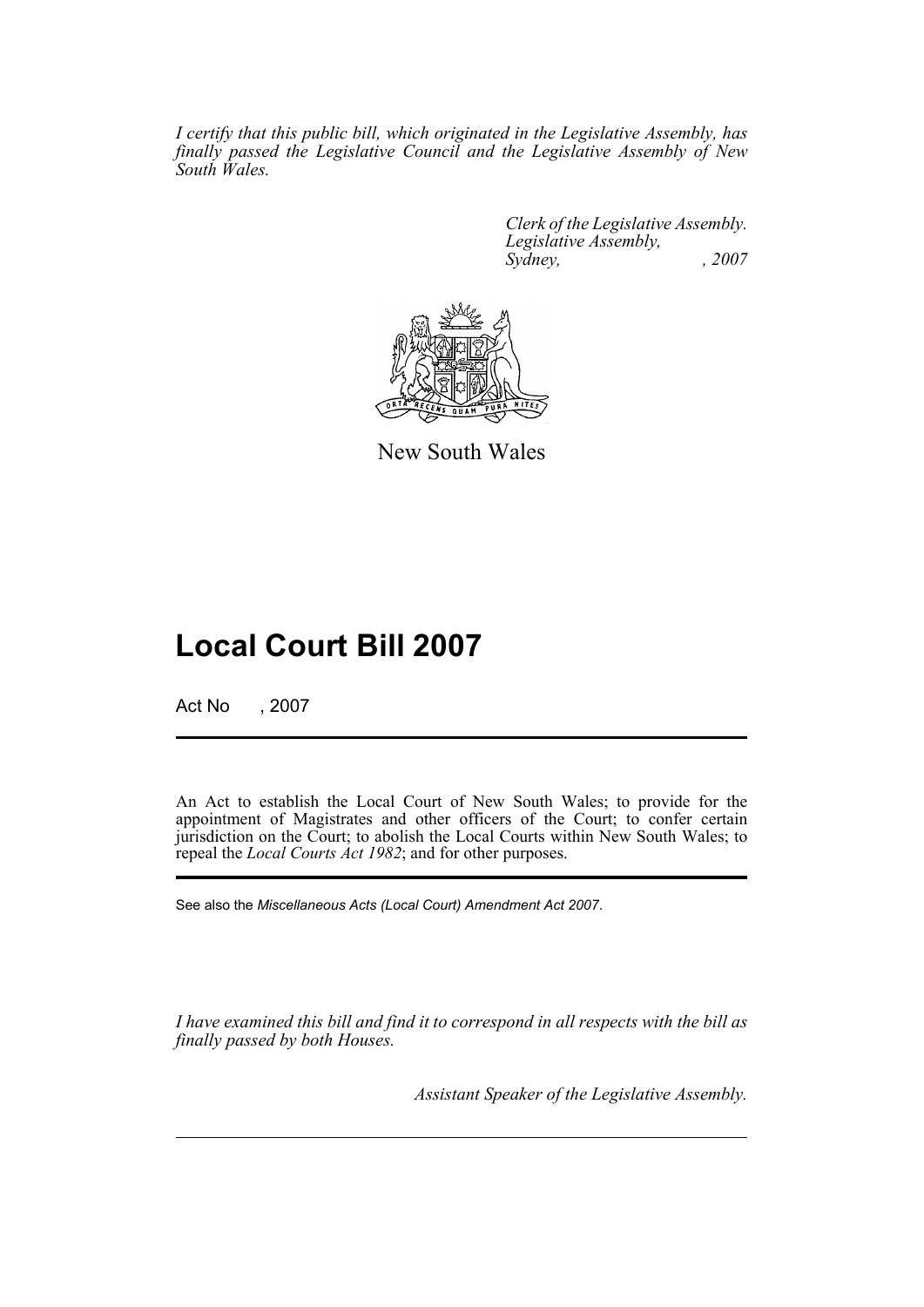Clause 1 Local Court Bill 2007

Part 1 Preliminary

**The Legislature of New South Wales enacts:**

# <span id="page-5-1"></span><span id="page-5-0"></span>**Part 1 Preliminary**

# **1 Name of Act**

This Act is the *Local Court Act 2007*.

#### <span id="page-5-2"></span>**2 Commencement**

This Act commences on a day or days to be appointed by proclamation.

#### <span id="page-5-3"></span>**3 Definitions**

(1) In this Act:

*acting Magistrate* means a person appointed under section 16 to be an acting Magistrate of the Local Court.

*Assessor* means a person appointed under section 17 (1) to be an Assessor of the Local Court.

*Chief Magistrate* means the person appointed under section 14 (1) to be the Chief Magistrate of the Local Court.

*civil jurisdiction*, in relation to the Local Court, means the jurisdiction referred to in section 9 (a).

*Court* means the Local Court constituted by section 7 (1).

*criminal jurisdiction*, in relation to the Local Court, means the jurisdiction referred to in section 9 (c).

*criminal proceedings* means proceedings against a person for an offence (whether summary or indictable), and includes the following:

- (a) committal proceedings,
- (b) proceedings relating to bail,
- (c) proceedings relating to sentence,
- (d) proceedings for the review of a conviction or sentence under the *Crimes (Appeal and Review) Act 2001*,

but does not include the following:

- (e) proceedings on an application for an order under the *Crimes (Forensic Procedures) Act 2000*,
- (f) proceedings on an application for an order, or an application to vary or revoke any such order, under the *Child Protection (Offenders Prohibition Orders) Act 2004*,
- (g) proceedings on an application for an order under Part 16A of the *Law Enforcement (Powers and Responsibilities) Act 2002*.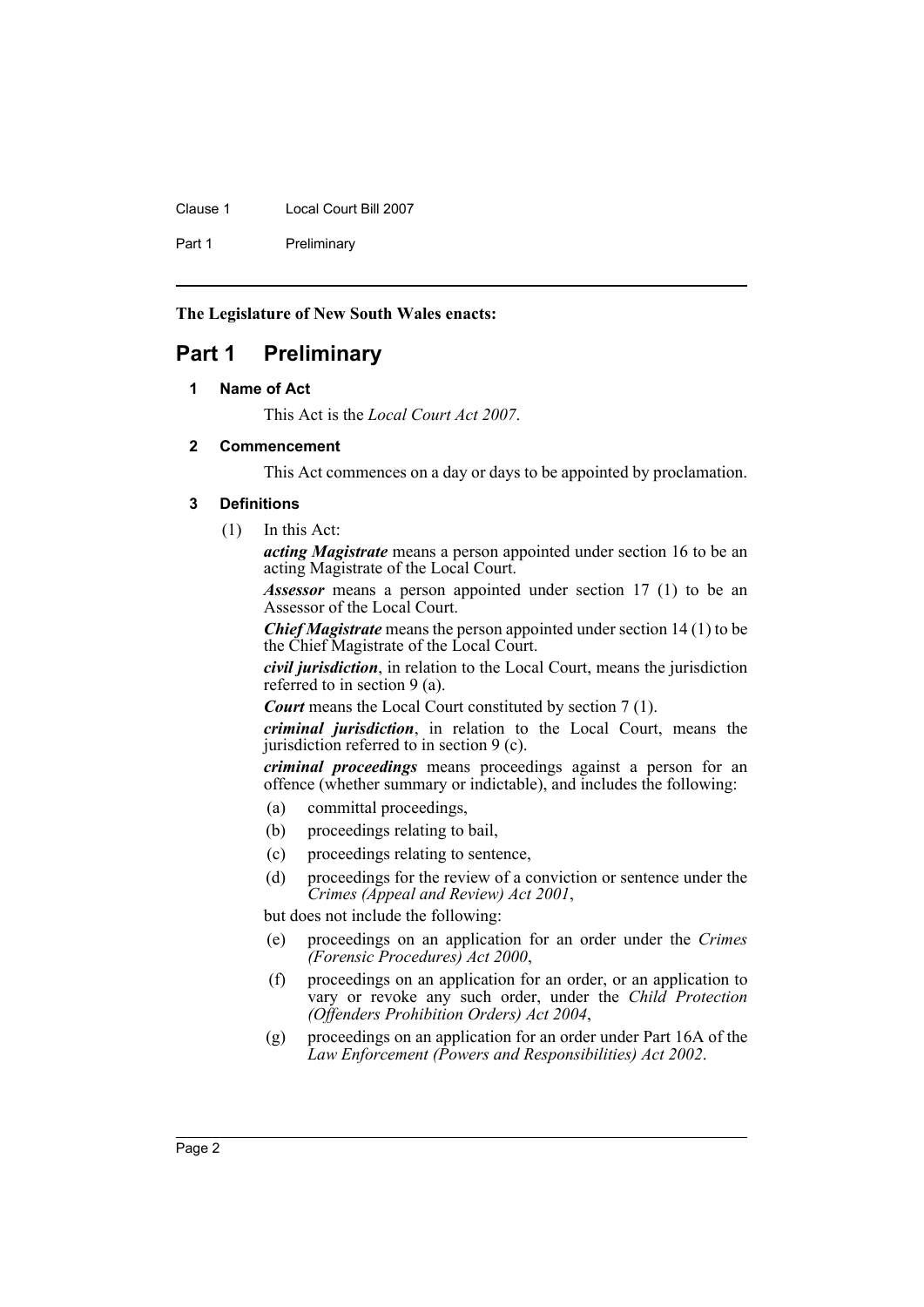| Local Court Bill 2007 | Clause 4 |
|-----------------------|----------|
| Preliminary           | Part 1   |

*Deputy Chief Magistrate* means a person appointed under section 15 (1) to be a Deputy Chief Magistrate of the Local Court.

*designated place* means a place at which sittings of the Local Court are to be held in accordance with section 22 (1).

*exercise* a function includes perform a duty.

*function* includes power, authority and duty.

*Magistrate* means a person appointed or taken to be appointed under this Act to be a Magistrate of the Local Court.

*part-time Magistrate* means a person:

- (a) who is appointed to hold the office of Magistrate on a part-time basis, or
- (b) who exercises the functions of the office of Magistrate on a part-time basis, as provided by an agreement referred to in clause  $\hat{1}$  (2) of Schedule  $\hat{1}$ , or
- (c) who, in accordance with section 8 of the *Liquor Act 1982*, becomes a Magistrate on becoming a licensing magistrate and who holds office as a licensing magistrate, or exercises the functions of a licensing magistrate, on a part-time basis.

*practice note* means a practice note issued under section 27.

*Rule Committee* means the Local Court Rule Committee established under section 25.

*rules* means the rules made under section 26.

*special jurisdiction*, in relation to the Local Court, means the jurisdiction referred to in section 9 (b).

- (2) Notes included in this Act do not form part of this Act. **Note.** In the notes to this Act, *LCA 1982* means the *Local Courts Act 1982*, *CPA* means the *Civil Procedure Act 2005* and *DCA* means the *District Court Act 1973*.
- <span id="page-6-0"></span>**4 Regulations** (cf LCA 1982, section 28)

The Governor may make regulations, not inconsistent with this Act, for or with respect to any matter that by this Act is required or permitted to be prescribed or that is necessary or convenient to be prescribed for carrying out or giving effect to this Act.

#### <span id="page-6-1"></span>**5 Repeal and savings and transitional provisions**

- (1) The *Local Courts Act 1982* is repealed.
- (2) Schedule 4 has effect.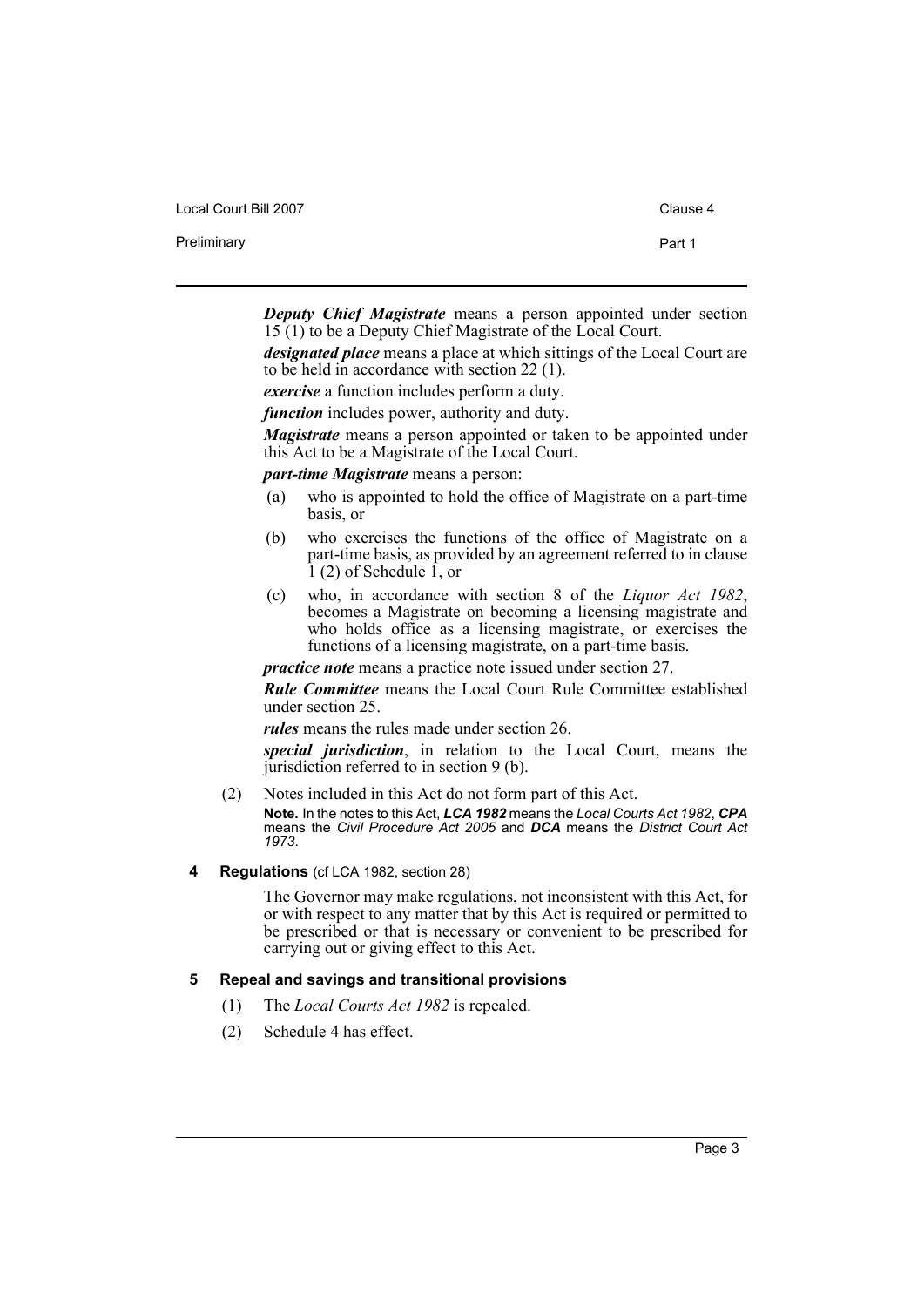#### Clause 6 Local Court Bill 2007

Part 1 Preliminary

#### <span id="page-7-0"></span>**6 Review of Act**

- (1) The Minister is to review this Act to determine whether the policy objectives of the Act remain valid and whether the terms of the Act remain appropriate for securing those objectives.
- (2) The review is to be undertaken as soon as possible after the period of 5 years from the date of assent to this Act.
- (3) A report on the outcome of the review is to be tabled in each House of Parliament within 12 months after the end of the period of 5 years.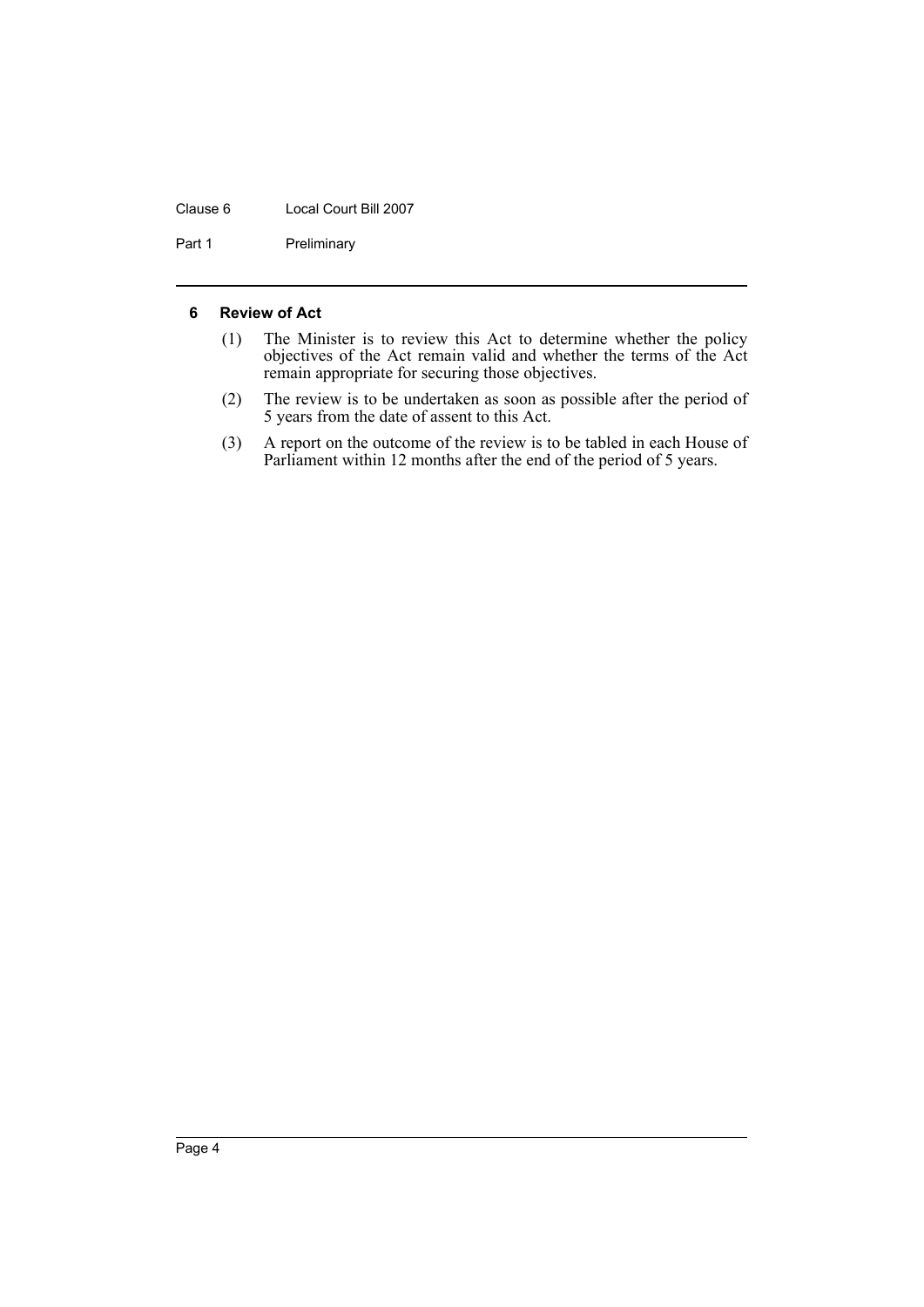| Local Court Bill 2007              | Clause 7 |
|------------------------------------|----------|
| The Local Court of New South Wales | Part 2   |

# <span id="page-8-0"></span>**Part 2 The Local Court of New South Wales**

# <span id="page-8-2"></span><span id="page-8-1"></span>**Division 1 Constitution and jurisdiction**

- **7 Constitution of the Court** (cf LCA, sections 6, 8A and 8B)
	- (1) There is constituted by this Act a court of record to be known as the Local Court of New South Wales.
	- (2) There is to be a seal of the Court and any document that is required by or under this Act or any other Act or law to be sealed or stamped with the seal of the Court is to be so sealed or stamped.
- <span id="page-8-3"></span>**8 Single Magistrate to constitute the Court** (cf LCA 1982, section 8)

Except as may be otherwise provided by or under this Act or any other Act or law, all proceedings in the Court, including all business arising out of any such proceedings, are to be heard and determined by a Magistrate, who is to constitute the Court.

# <span id="page-8-4"></span>**9 Jurisdiction** (cf LCA 1982, section 7)

The Court has:

- (a) a civil jurisdiction consisting of the jurisdiction conferred on it by Part 3, and
- (b) a special jurisdiction consisting of the jurisdiction conferred on it by or under any other Act or law with respect to proceedings to which Part 4 applies, and
- (c) a criminal jurisdiction consisting of the jurisdiction conferred on it by or under any other Act or law with respect to criminal proceedings.

# <span id="page-8-5"></span>**10 Divisions of the Court** (cf LCA 1982, section 7A)

For the purpose of exercising its civil jurisdiction, the Court is divided into:

- (a) the General Division, and
- (b) the Small Claims Division.

# <span id="page-8-6"></span>**11 State-wide jurisdiction** (cf LCA 1982, section 17)

The Court, wherever sitting, has jurisdiction throughout the whole of New South Wales.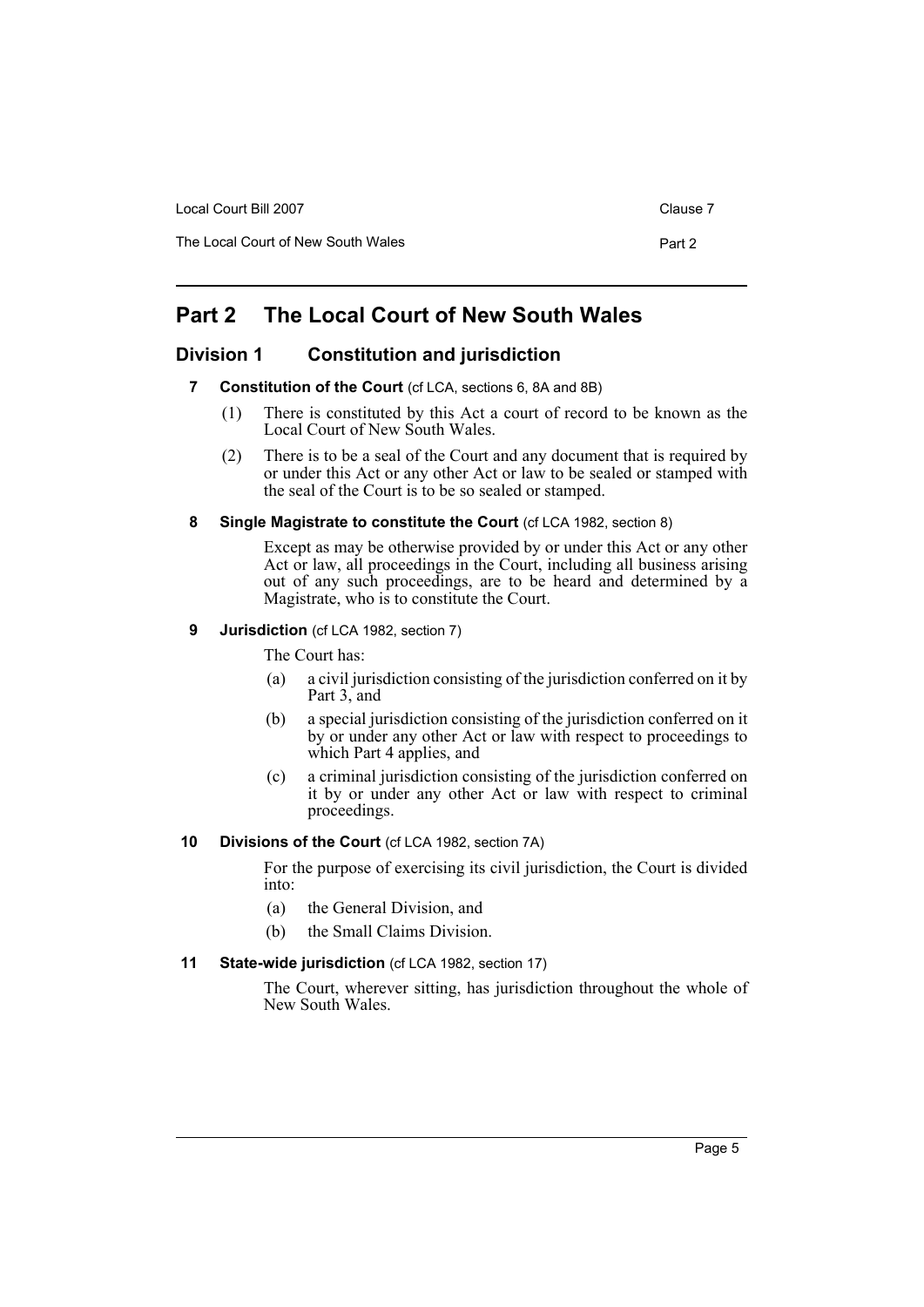Clause 12 Local Court Bill 2007

Part 2 The Local Court of New South Wales

# <span id="page-9-0"></span>**Division 2 Magistrates**

#### <span id="page-9-1"></span>**12 Composition of the Court**

The Court is to be composed of a Chief Magistrate appointed by the Governor and such other Magistrates as the Governor may from time to time appoint.

#### <span id="page-9-2"></span>**13 Appointment and qualifications of Magistrates** (cf LCA 1982, section 12)

- (1) The Governor may, by commission under the public seal of the State, appoint any qualified person to be a Magistrate.
- (2) For the purposes of this section, a person is qualified for appointment as a Magistrate if the person is:
	- (a) an Australian lawyer of at least 5 years' standing, or
	- (b) a person who holds, or has held, a judicial office of this State or of the Commonwealth, another State or Territory.
- (3) A Magistrate, while holding office as such, is taken to have been appointed as a justice of the peace.
- (4) Part 1 of Schedule 1 has effect with respect to Magistrates.
- <span id="page-9-3"></span>**14 The Chief Magistrate** (cf LCA 1982, section 14)
	- (1) The Governor may, by the commission of a person's appointment as a Magistrate or by a subsequent commission under the public seal of the State, appoint a Magistrate to be Chief Magistrate of the Local Court.
	- (2) Part 2 of Schedule 1 has effect with respect to the Chief Magistrate.

#### <span id="page-9-4"></span>**15 Deputy Chief Magistrates** (cf LCA 1982, section 15)

- (1) The Governor may, by the commission of a person's appointment as a Magistrate or by a subsequent commission under the public seal of the State, appoint a Magistrate to be a Deputy Chief Magistrate of the Local Court.
- (2) More than one person may hold the office of Deputy Chief Magistrate at any one time.
- (3) Part 3 of Schedule 1 has effect with respect to Deputy Chief Magistrates.

# <span id="page-9-5"></span>**16 Acting Magistrates**

(1) The Governor may, by commission under the public seal of the State, appoint any person who is qualified for appointment as a Magistrate under section 13 to act as a Magistrate for a term not exceeding 12 months to be specified in the commission.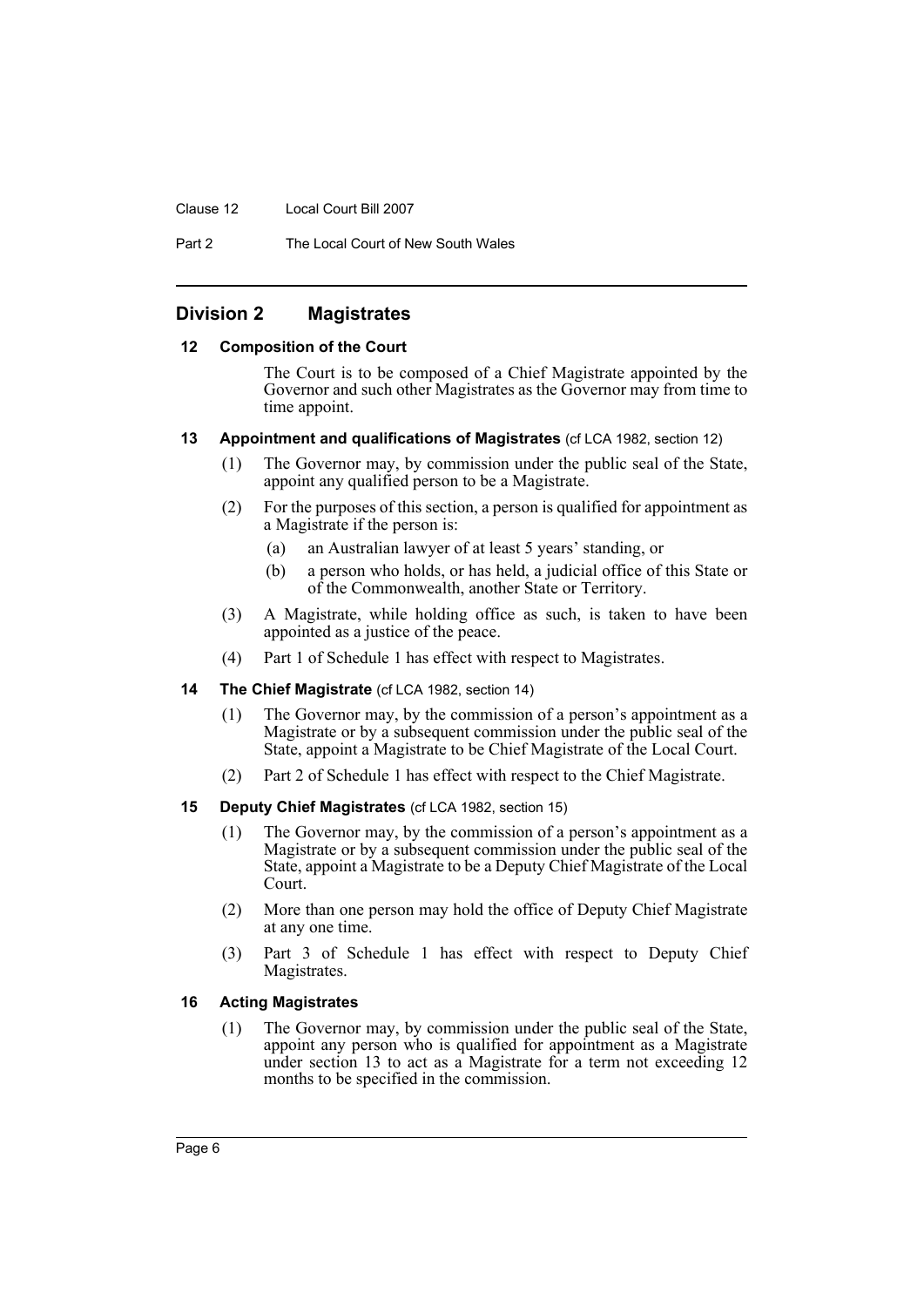| Local Court Bill 2007              | Clause 17 |
|------------------------------------|-----------|
| The Local Court of New South Wales | Part 2    |

- (2) A person who holds, or has held, a judicial office of this State, or of the Commonwealth, another State or Territory, may be appointed under this section even if he or she has reached the age of 72 years (or will have reached that age before the appointment expires) but may not be so appointed for any period extending beyond the day on which he or she reaches the age of 75 years.
- (3) Part 4 of Schedule 1 has effect with respect to acting Magistrates.

# <span id="page-10-0"></span>**Division 3 Assessors**

<span id="page-10-1"></span>**17 Assessors** (cf LCA 1982, section 76)

- (1) The Minister may appoint any person who is an Australian lawyer to be an Assessor.
- (2) Schedule 2 has effect with respect to Assessors.

# <span id="page-10-2"></span>**Division 4 Registrars and other officers**

- <span id="page-10-3"></span>**18 Registrars and deputy registrars** (cf LCA 1982, sections 10 and 10A)
	- (1) Such registrars and deputy registrars as may be necessary to assist in the administration of this Act are to be employed under Chapter 1A of the *Public Sector Employment and Management Act 2002*.
	- (2) A registrar may (but need not) be appointed as the registrar for a designated place.
- <span id="page-10-4"></span>**19 Registrar's functions generally** (cf LCA 1982, section 10B)
	- (1) A registrar has and may exercise the functions conferred on a registrar by or under this Act, the rules or any other Act or law.
	- (2) A registrar, including a registrar for a designated place, may exercise such functions in respect of any place in the State.

#### <span id="page-10-5"></span>**20 Exercise of functions by registrars, assistant registrars and other officers of the District Court**

- (1) A registrar of the District Court may, subject to the rules, exercise the functions of a registrar of the Local Court and, when exercising those functions, is taken to be a registrar of the Local Court.
- (2) An assistant registrar of the District Court may, subject to the rules, exercise the functions of a deputy registrar of the Local Court and, when exercising those functions, is taken to be a deputy registrar of the Local Court.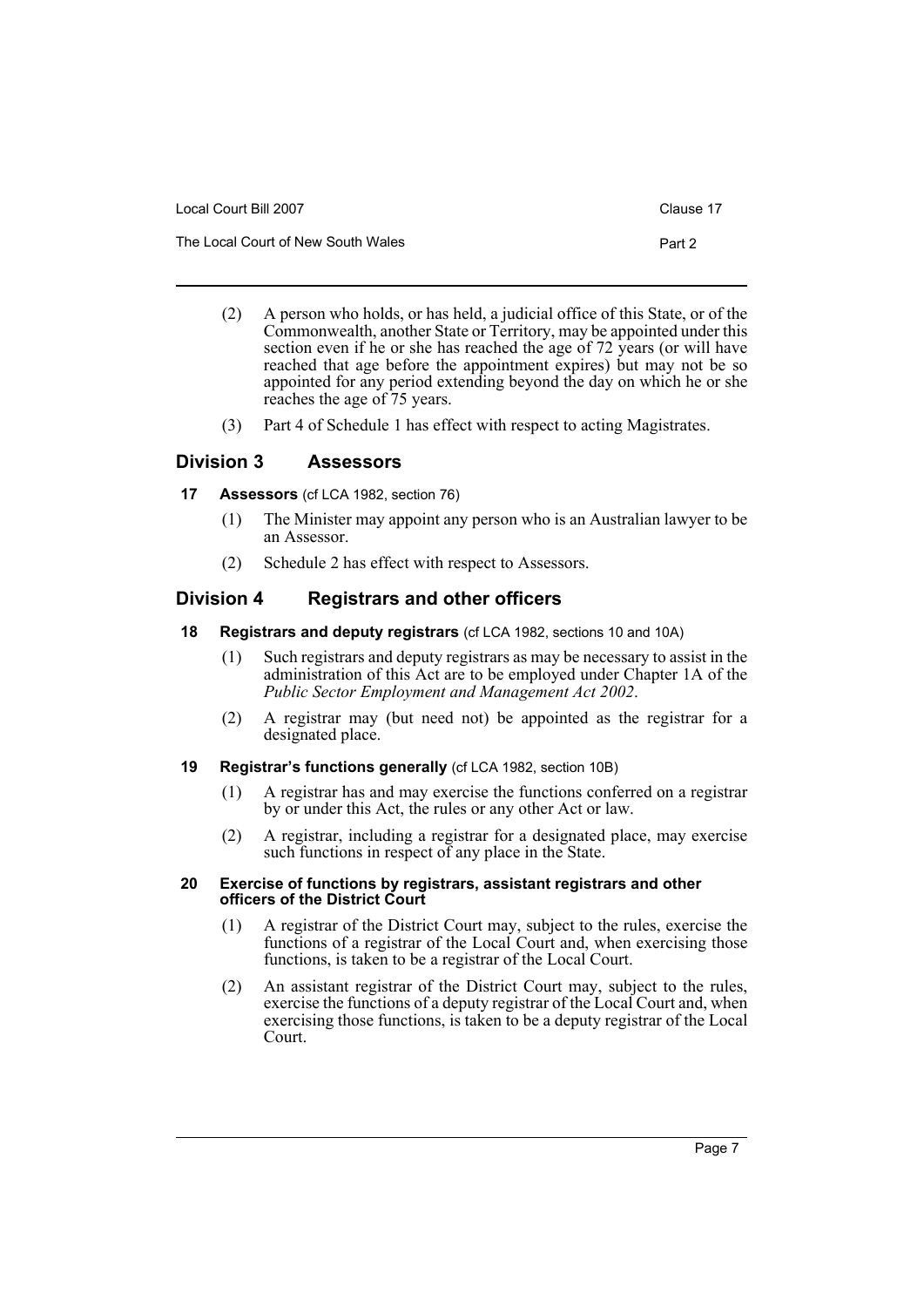Clause 21 Local Court Bill 2007

Part 2 The Local Court of New South Wales

(3) An officer of the District Court may, subject to the rules, exercise the functions of an officer of the Local Court and, when exercising those functions, is taken to be an officer of the Local Court.

#### <span id="page-11-0"></span>**21 References to registrars**

In any other Act or instrument, a reference to the *relevant registrar* of the Local Court is a reference to:

- (a) when used in connection with a particular place, the registrar for that place, or
- (b) when used in connection with a particular function, the registrar authorised to exercise that function, or
- (c) when used in connection with a particular place and a particular function, the registrar authorised to exercise that function at or in relation to that place, or
- (d) when used in relation to particular proceedings, the registrar for the place at which the proceedings are being, or are to be, heard or (if they have been determined) the place at which the proceedings were determined.

# <span id="page-11-1"></span>**Division 5 Exercise of jurisdiction**

# <span id="page-11-2"></span>**22 Sittings of the Court (cf LCA 1982, section 11)**

- (1) Sittings of the Court are to be held at such places and times as the Chief Magistrate may from time to time direct by notice published in the Gazette.
- (2) More than one sitting of the Court may be held at the same time.

# <span id="page-11-3"></span>23 Arrangement of business of the Court (cf LCA 1982, sections 11 and 14)

- (1) The Chief Magistrate is responsible for ensuring the orderly and expeditious discharge of the business of the Court and for that purpose may, subject to this Act, give directions as to:
	- (a) the Magistrates or Assessors who are to exercise the Court's jurisdiction in specified matters or matters of a specified class, and
	- (b) the Magistrates or Assessors who are to sit at designated places or exercise certain functions at designated places, and
	- (c) the matters or classes of matters that may be dealt with at designated places, and
	- (d) the specified functions that are to be exercised by specified Magistrates or Magistrates of a specified class.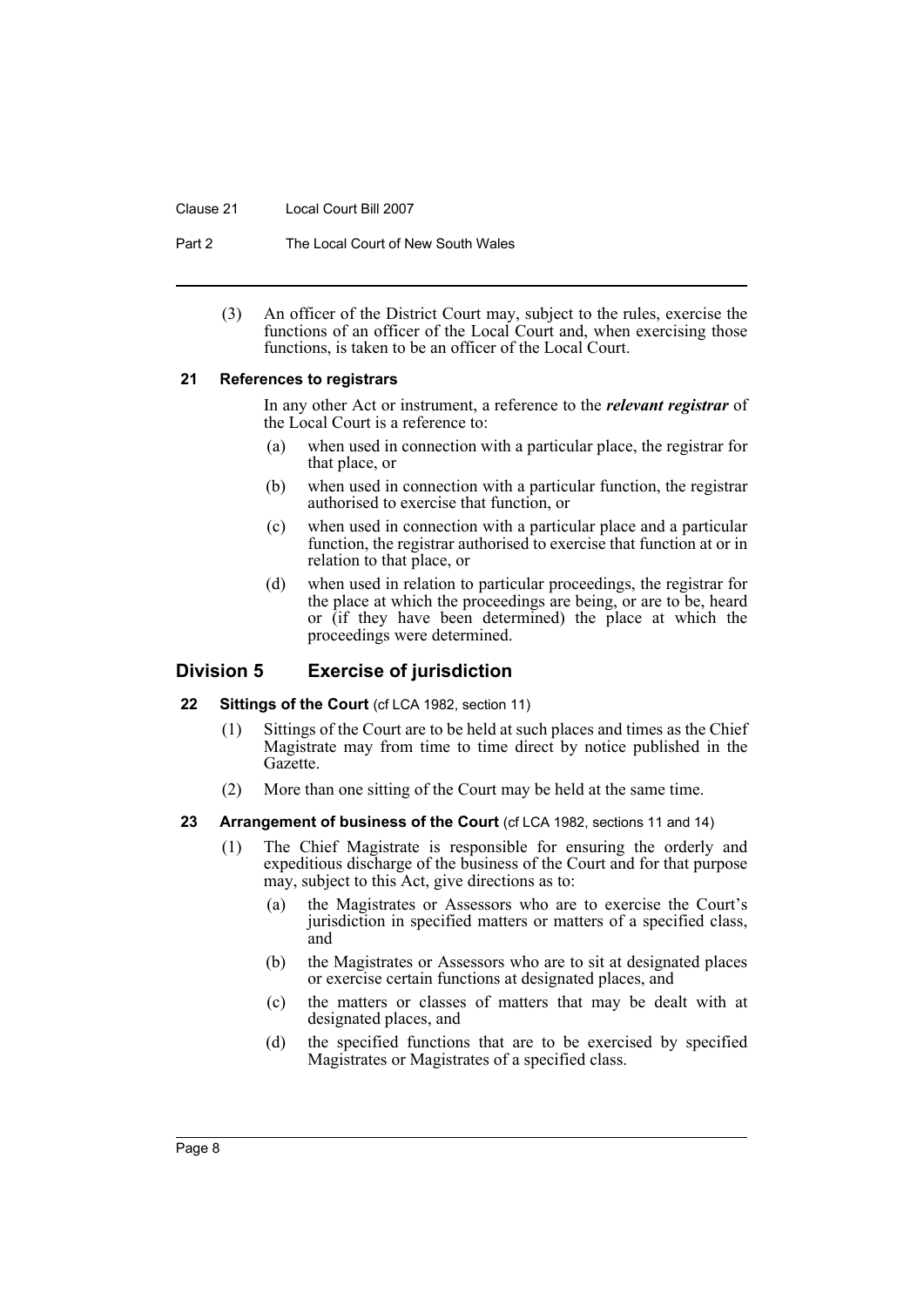| Local Court Bill 2007              | Clause 24 |
|------------------------------------|-----------|
| The Local Court of New South Wales | Part 2    |

- (2) The Chief Magistrate must consult with the Attorney General before making a direction under subsection (1) that substantially alters the frequency of sittings at a particular place relative to the previous calendar year.
- (3) The Chief Magistrate may have such consultation with other Magistrates as is appropriate and practicable before making any direction under subsection (1).
- (4) A direction given under subsection (1) may provide for:
	- (a) the establishment of circuits comprised of places at which sittings of the Court are required to be held, or
	- (b) the exercise by Magistrates of their functions, at specified times or during specified periods, at different places.

# <span id="page-12-0"></span>**24 Contempt of court** (cf LCA 1982, sections 27A and 27B)

- (1) The Court has, if it is alleged, or appears to the Court on its own view, that a person is guilty of contempt of court committed in the face of the Court or in the hearing of the Court, the same powers as the District Court has in those circumstances.
- (2) Without limiting subsection (1), the Court may vacate or revoke an order with respect to contempt of court.
- (3) For the purposes of this section:
	- (a) sections 199, 200 and 202 of the *District Court Act 1973* apply to the Local Court and a Magistrate in the same way as they apply to the District Court and a Judge of the District Court, and
	- (b) a reference in section 200 of that Act to a proclaimed place is taken to be a reference to a designated place, and
	- (c) section 201 of that Act applies to a ruling, order, direction or decision of the Local Court under those provisions as so applied.
- (4) Without prejudice to the powers of the Court under this section, if it is alleged, or appears to the Court on its own view, that a person is guilty of contempt of the Court, whether committed in the face or hearing of the Court or not, the Court may refer the matter to the Supreme Court for determination.
- (5) The Supreme Court is to dispose of any matter referred to it under this section in the manner it considers appropriate.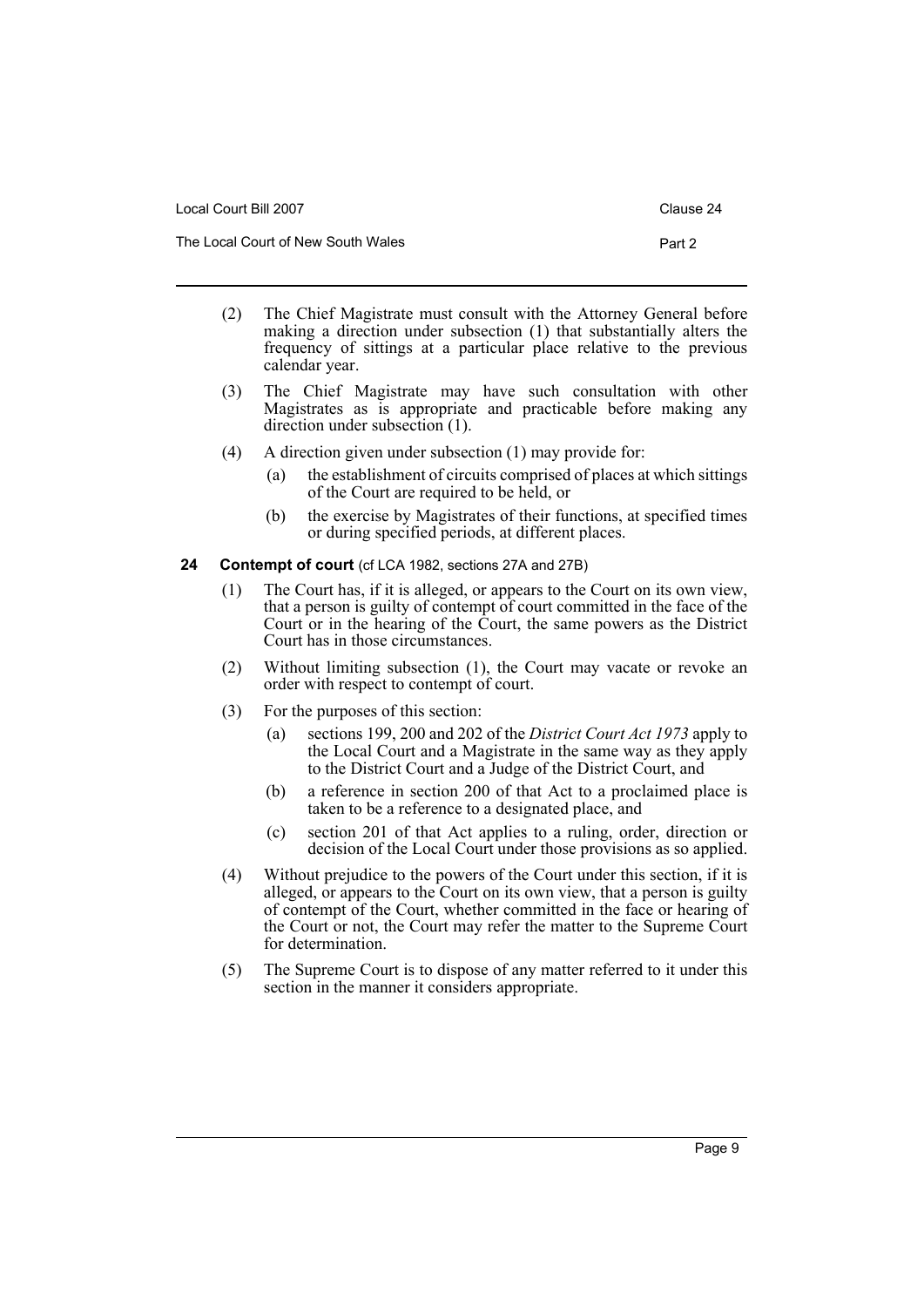#### Clause 25 Local Court Bill 2007

Part 2 The Local Court of New South Wales

# <span id="page-13-0"></span>**Division 6 Rules of court and practice notes**

#### <span id="page-13-1"></span>**25 Local Court Rule Committee** (cf LCA 1982, sections 30 and 31)

- (1) There is to be a Local Court Rule Committee.
- (2) The Rule Committee is to consist of the following members:
	- (a) the Chief Magistrate,
	- (b) at least one and not more than 6 Magistrates (in addition to the Chief Magistrate) appointed by the Chief Magistrate,
	- (c) a barrister appointed by the Bar Council,
	- (d) a solicitor appointed by the Law Society Council,
	- (e) a registrar of the Court appointed by the Chief Magistrate,
	- (f) a person appointed by the Director-General of the Attorney General's Department,
	- (g) a person appointed by the Minister,
	- (h) the additional member or members appointed in accordance with subsection (3) or (4), as the case requires.
- (3) The Rule Committee, when exercising its functions in respect of matters relating to the jurisdiction referred to in section 9 (a) and (b), is to have an additional member, being a person appointed by the Chief Magistrate to represent consumer groups.
- (4) The Rule Committee, when exercising its functions in respect of matters relating to the jurisdiction referred to in section 9 (c), is to have two additional members, being a person appointed by the Chief Magistrate on the nomination of the Director of Public Prosecutions and a person appointed by the Chief Magistrate on the nomination of the Legal Aid Commission.
- (5) Schedule 3 has effect in respect of the Rule Committee.

#### <span id="page-13-2"></span>**26 Rules generally** (cf LCA 1982, section 28A)

- (1) The Rule Committee may make rules, not inconsistent with this Act, for or with respect to any matter that is required or permitted to be prescribed by rules, or that is necessary or convenient to be prescribed by rules, in relation to the practice or procedure of the Local Court.
- (2) In particular, the rules may make provision for or with respect to the following matters:
	- (a) the practice or procedure to be followed in criminal proceedings,
	- (b) the functions of registrars and other officers of the Court,
	- (c) the review of orders or decisions of registrars,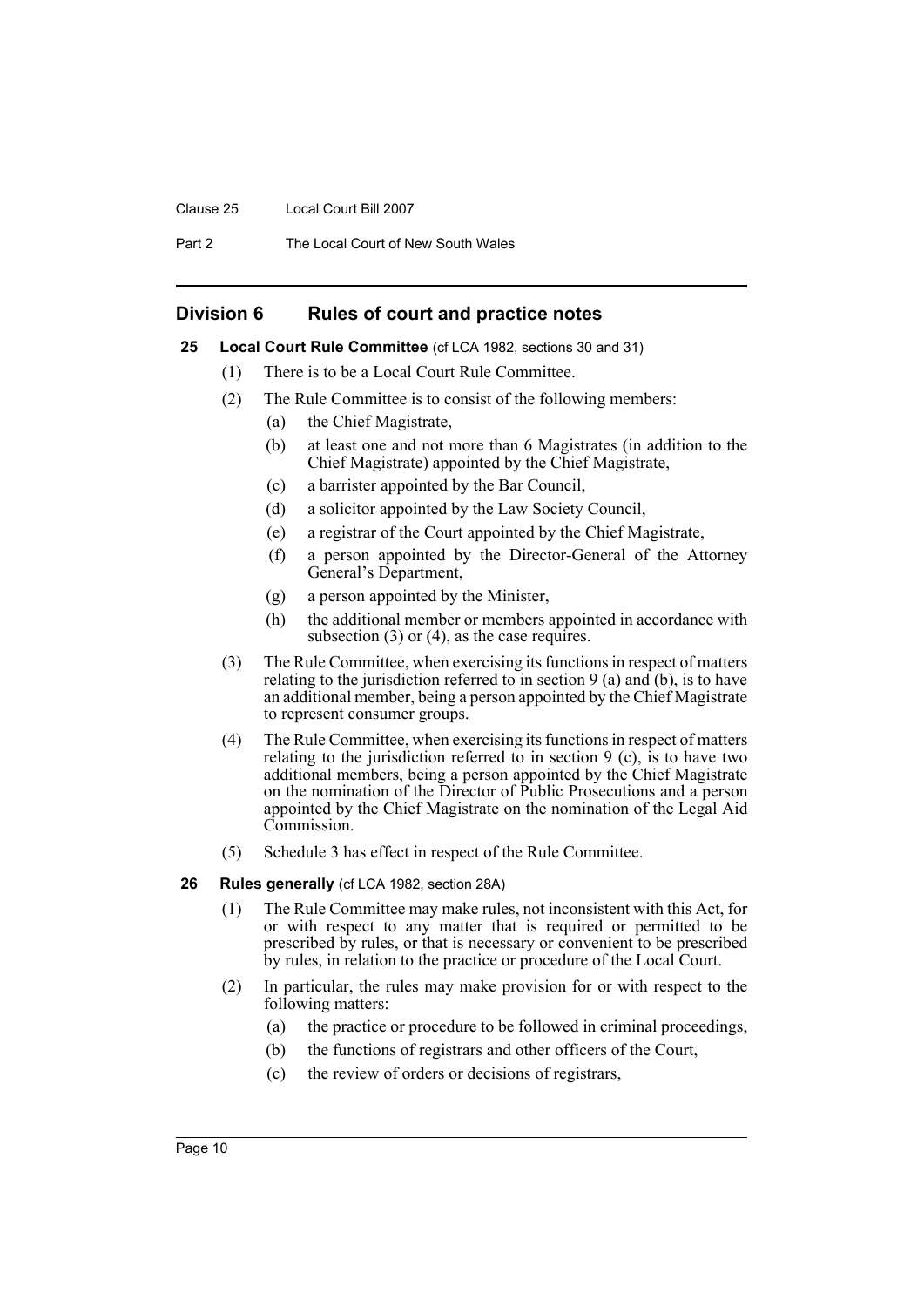| Local Court Bill 2007              | Clause 27 |
|------------------------------------|-----------|
| The Local Court of New South Wales | Part 2    |

- (d) any matter incidental to, or relating to, any such practice or procedure.
- (3) A rule may be made under this Act in relation to any matter for which a rule-making power is conferred on the Court by or under any other Act or law.

**Note.** See also sections 42 (Rules in civil jurisdiction) and 71 (Rules in application proceedings).

- <span id="page-14-0"></span>**27 Practice notes** (cf CPA, section 15; LCA 1982, section 28B)
	- (1) Subject to the rules, the Chief Magistrate may issue practice notes in relation to any matter with respect to which rules may be made.
	- (2) Part 6 of the *Interpretation Act 1987* applies to a practice note issued under this section in the same way as it applies to a rule of court.

#### <span id="page-14-1"></span>**28 Court may give directions in circumstances not covered by rules** (cf CPA, section 16; LCA 1982, section 26)

- (1) In relation to particular proceedings, the Court may give directions with respect to any aspect of practice or procedure not provided for by or under this Act, the *Criminal Procedure Act 1986*, the *Civil Procedure Act 2005* or any other Act.
- (2) Anything done in accordance with such a direction (including the commencing of proceedings and the taking of any step in proceedings) is taken to have been validly done.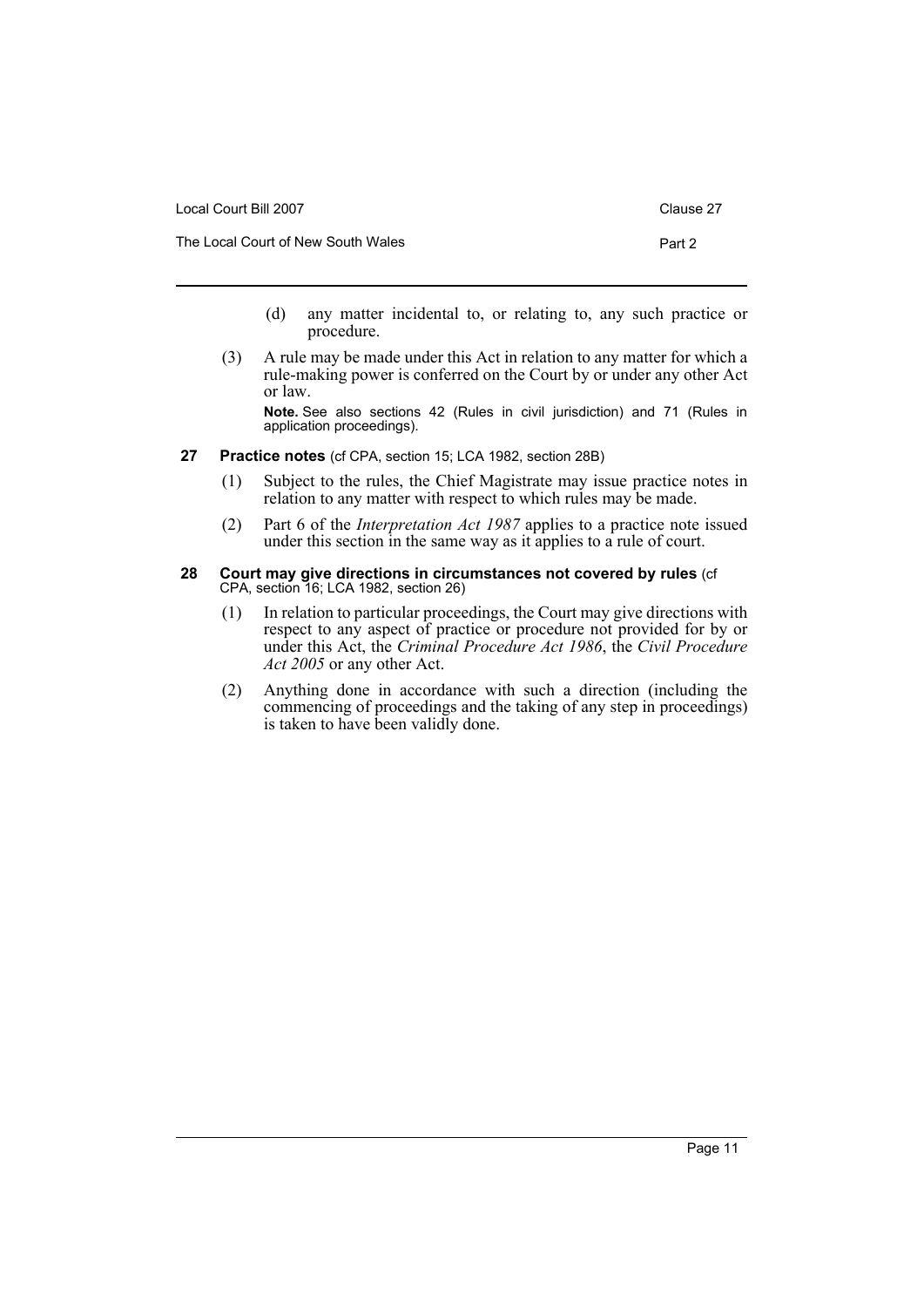Clause 29 Local Court Bill 2007

Part 3 Civil jurisdiction

# <span id="page-15-0"></span>**Part 3 Civil jurisdiction**

# <span id="page-15-1"></span>**Division 1 Preliminary**

<span id="page-15-2"></span>**29 Definitions** (cf LCA 1982, section 4)

In this Part:

*jurisdictional limit* of the Court means:

- (a) \$60,000, in relation to the Court sitting in its General Division, and
- (b) \$10,000, in relation to the Court sitting in its Small Claims Division.

*money claim* means a claim for recovery of any debt, demand or damage (whether liquidated or unliquidated).

# <span id="page-15-3"></span>**Division 2 Jurisdiction**

#### <span id="page-15-4"></span>**30 Conferral of jurisdiction** (cf LCA 1982, section 65)

- (1) Subject to this Part, the Court sitting in its General Division has jurisdiction to hear and determine:
	- (a) proceedings on any money claim, so long as the amount claimed, whether on a balance of account or after an admitted set-off or otherwise, does not exceed the jurisdictional limit of the Court when sitting in that Division, and
	- (b) proceedings to recover detained goods, or to recover the assessed value of detained goods, so long as the value of the goods, together with the amount of any consequential damages claimed for their detention, does not exceed the jurisdictional limit of the Court when sitting in that Division, and
	- (c) proceedings that, pursuant to any other Act, are required to be dealt with by the Court sitting in that Division.
- (2) Subject to this Part, the Court sitting in its Small Claims Division has jurisdiction to hear and determine:
	- (a) proceedings on any money claim, so long as the amount claimed, whether on a balance of account or after an admitted set-off or otherwise, does not exceed the jurisdictional limit of the Court when sitting in that Division, and
	- (b) proceedings to recover detained goods, or to recover the assessed value of detained goods, so long as the value of the goods, together with the amount of any consequential damages claimed for their detention, does not exceed the jurisdictional limit of the Court when sitting in that Division.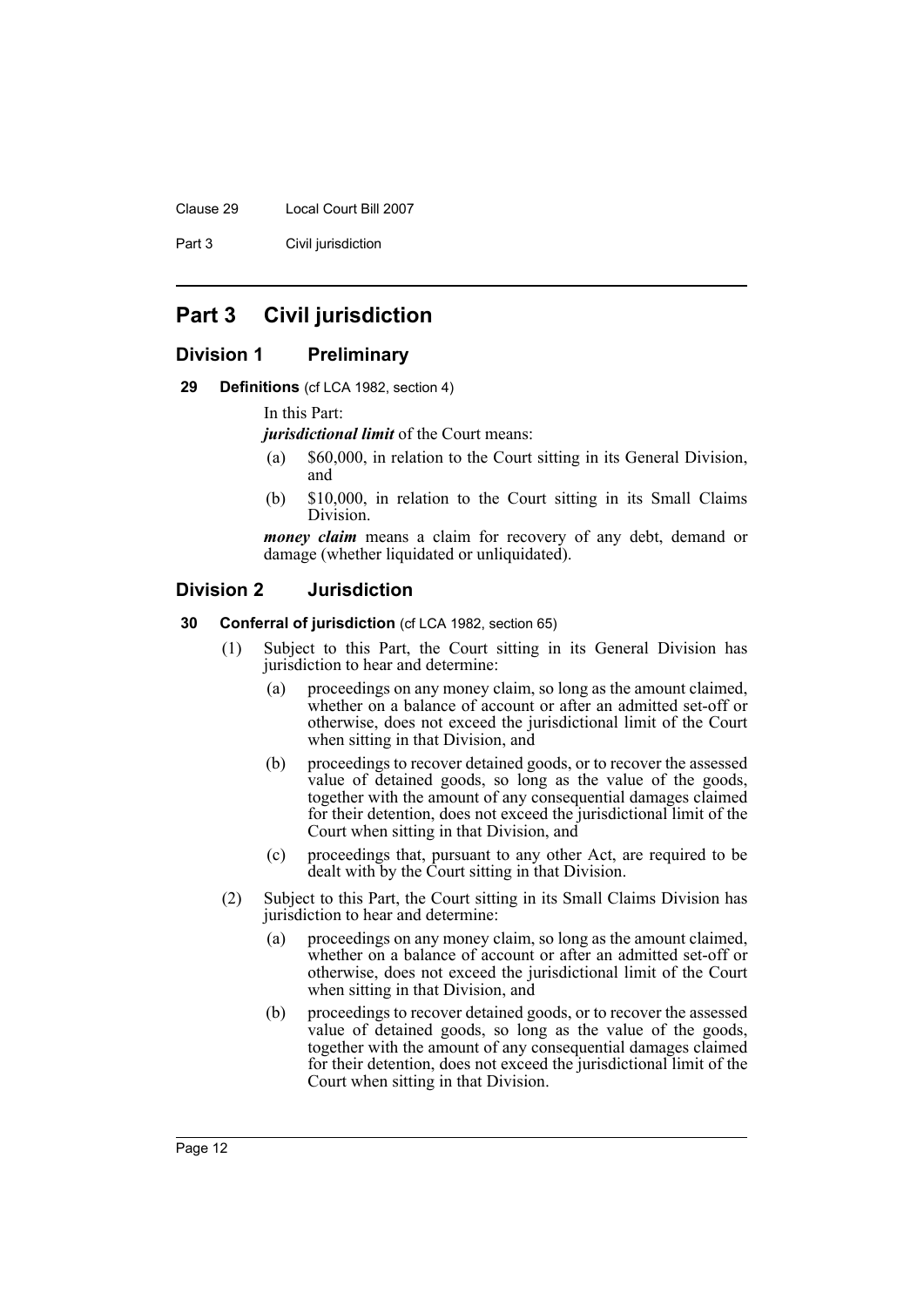Local Court Bill 2007 Clause 31

Civil jurisdiction **Part 3** 

- 
- (3) Nothing in subsection (2) prevents proceedings under that subsection from being heard and determined by the Court sitting in its General Division.
- (4) In determining an amount for the purposes of subsection (1) or (2), any interest up to judgment under section 100 of the *Civil Procedure Act 2005* is to be disregarded.
- (5) If:
	- (a) the jurisdictional limit of a Division is increased, and
	- (b) proceedings in which an amount of money is claimed are pending in the Court when that increase takes effect,

the Court may, on the application of a plaintiff, make an order altering the amount specified in the claim to an amount not exceeding the new jurisdictional limit.

(6) In this section, *admitted set-off*, in relation to proceedings, means set-off admitted by the plaintiff in the originating process in the proceedings.

#### <span id="page-16-0"></span>**31 Jurisdictional limits may be exceeded for certain money claims** (cf LCA 1982, section 66)

- (1) When sitting in its General Division, the Court has jurisdiction to hear and determine proceedings on a money claim for an amount not exceeding 20 per cent more than the jurisdictional limit of the Court when sitting in its General Division:
	- (a) if a memorandum of consent has been filed in relation to the proceedings, or
	- (b) if no objection to the Court's jurisdiction has been raised by any of the parties prior to one month before the trial of the proceedings commences.
- (2) A memorandum of consent referred to in subsection (1) (a) does not have effect unless:
	- (a) it is signed by each party to the proceedings, or by the party's Australian legal practitioner, and
	- (b) it states that each of those parties consents to the proceedings being heard and determined by the Court and is aware that, unless the memorandum is filed, the Court will not have jurisdiction to hear or determine the proceedings.
- (3) This section applies despite section 30 (1) (a).
- (4) Nothing in this section limits the operation of section 140 of the *Civil Procedure Act 2005*.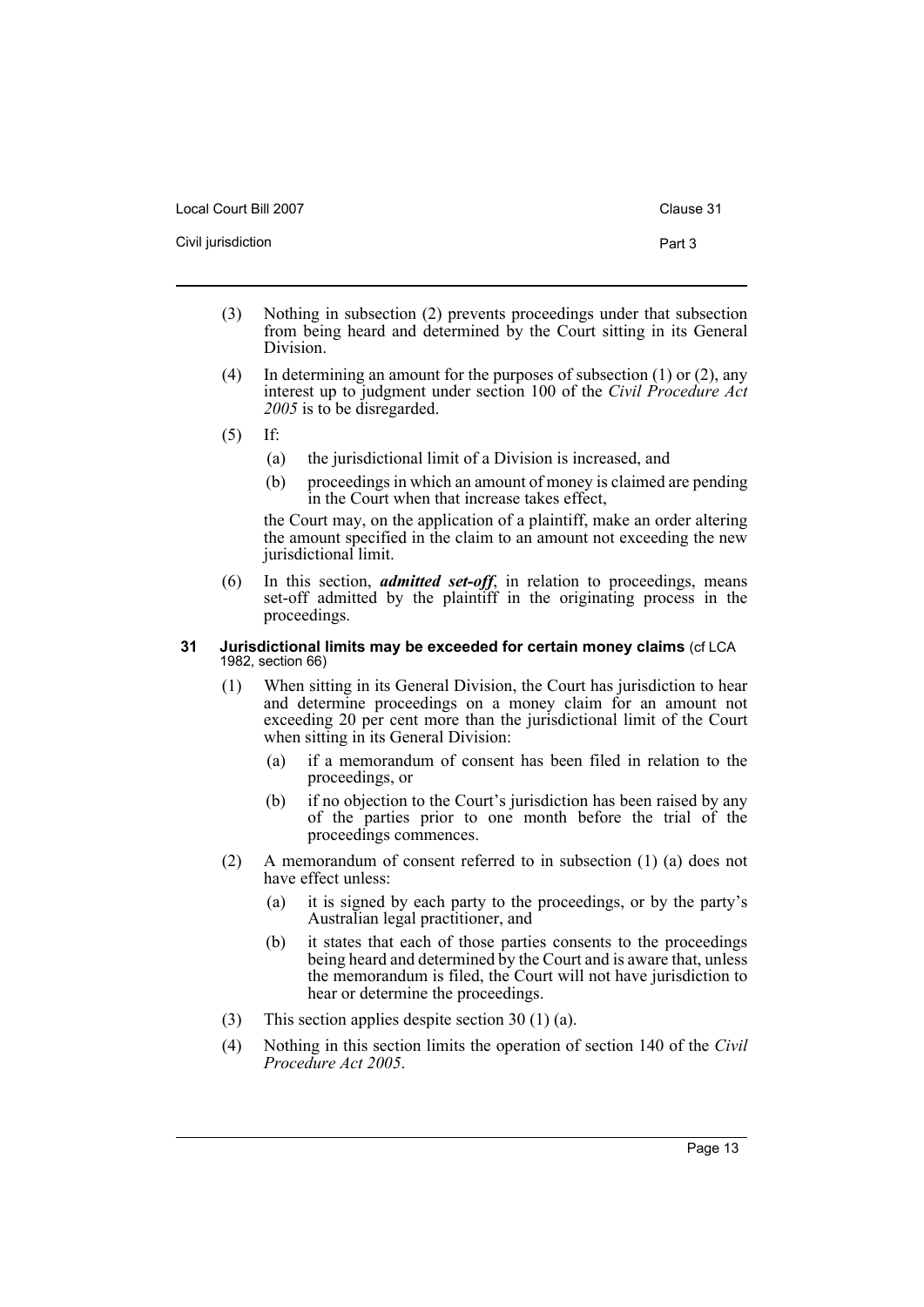#### Clause 32 Local Court Bill 2007

Part 3 Civil jurisdiction

#### <span id="page-17-0"></span>**32 Jurisdiction in proceedings for review of contracts** (cf LCA 1982, section 68)

- (1) The Court has the same jurisdiction as the Supreme Court, and may exercise all the powers and authority of the Supreme Court, to refuse to enforce any or all of the provisions of a contract under section 7 (1) (a) of the *Contracts Review Act 1980*.
- (2) This section applies only if application for the exercise of the jurisdiction is made in proceedings concerning the contract that have previously been commenced in the Court but have not been determined.

#### <span id="page-17-1"></span>**33 Certain jurisdiction excluded** (cf LCA 1982, section 67)

- (1) The Court does not have jurisdiction under this Part to hear or determine any of the following kinds of proceedings:
	- (a) proceedings in which the validity or effect of any devise, bequest or limitation under any will or settlement, or under any document in the nature of a settlement, is disputed,
	- (b) proceedings for passing-off, wrongful arrest, false imprisonment, malicious prosecution or defamation,
	- (c) proceedings for infringement of letters patent or copyright,
	- (d) proceedings for detention of goods:
		- (i) where the goods are the subject of a hire-purchase agreement, or
		- (ii) where the goods are detained by their owner or by some other person acting on the owner's behalf,
	- (e) proceedings in which the title to land is in question (other than proceedings on a claim in respect of which the question of the title to land is merely incidental).
- (2) The judgment of the Court in proceedings on a claim in respect of which the question of the title to land is merely incidental, as referred to in subsection (1) (e), is not admissible as evidence of the title to the land in any other legal proceedings.

#### <span id="page-17-2"></span>**34 Jurisdiction when cause of action or defendant outside the State** (cf LCA 1982, section 69)

- (1) The Court has jurisdiction to hear and determine proceedings with respect to a cause of action:
	- (a) even if part of the cause of action arose outside New South Wales, so long as a material part of the cause of action arose within New South Wales, and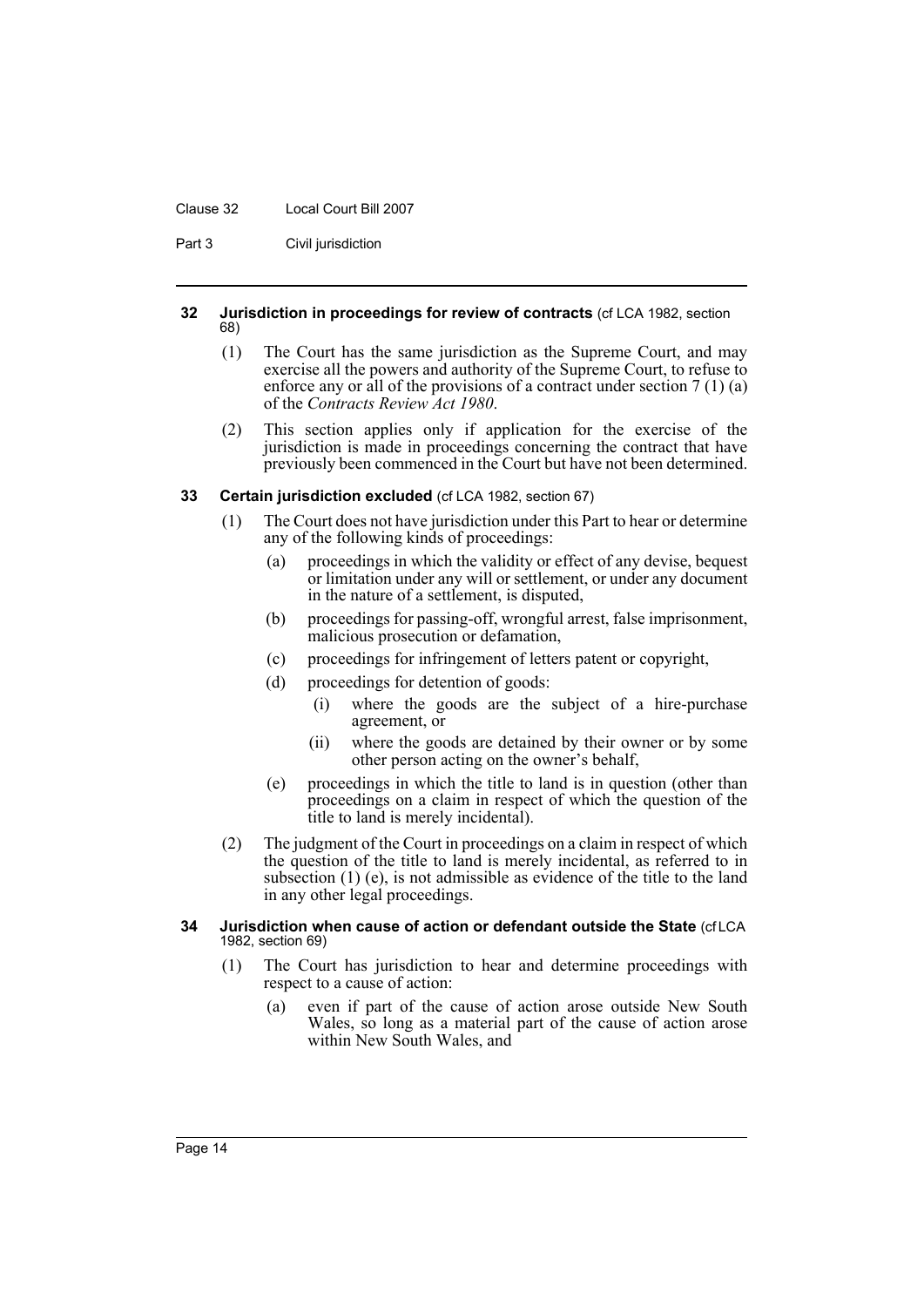|  | Local Court Bill 2007 |
|--|-----------------------|
|--|-----------------------|

Civil jurisdiction **Part 3** 

- 
- (b) even if the whole cause of action arose outside New South Wales, so long as the defendant was resident in New South Wales at the time of service of the document that commenced the proceedings, and
- (c) even if the defendant is not within New South Wales, so long as:
	- (i) the whole or a material part of the cause of action arose within New South Wales, and
	- (ii) the defendant was within a State or a part of the Commonwealth (within the meaning of the *Service and Execution of Process Act 1992* of the Commonwealth) at the time of service of the document that commenced the proceedings.
- (2) Subsection (1) (c) applies whether or not the defendant has ever been resident or carried on business in New South Wales.
- (3) In this section, *defendant* includes, if there are 2 or more defendants, any one of those defendants.

# <span id="page-18-0"></span>**Division 3 Proceedings in Small Claims Division**

# <span id="page-18-1"></span>**35 Procedure generally in Small Claims Division** (cf LCA 1982, section 70)

- (1) The jurisdiction of the Court sitting in its Small Claims Division may be exercised by a Magistrate or an Assessor.
- (2) Proceedings in the Small Claims Division are to be conducted with as little formality and technicality as the proper consideration of the matter permits.
- (3) The rules of evidence do not apply to proceedings being heard or other proceedings in the Small Claims Division.
- (4) Witnesses may not be cross-examined except in circumstances in which, and to the extent to which, the cross-examination of witnesses is authorised by the rules or a practice note.
- (5) A Magistrate or an Assessor exercising the jurisdiction of the Court sitting in its Small Claims Division may inform himself or herself on any matter relating to proceedings being heard or other proceedings in the Small Claims Division in such manner as he or she thinks fit.
- (6) Proceedings in the Small Claims Division (other than any judgment given or order made in respect of the proceedings) are not required to be recorded.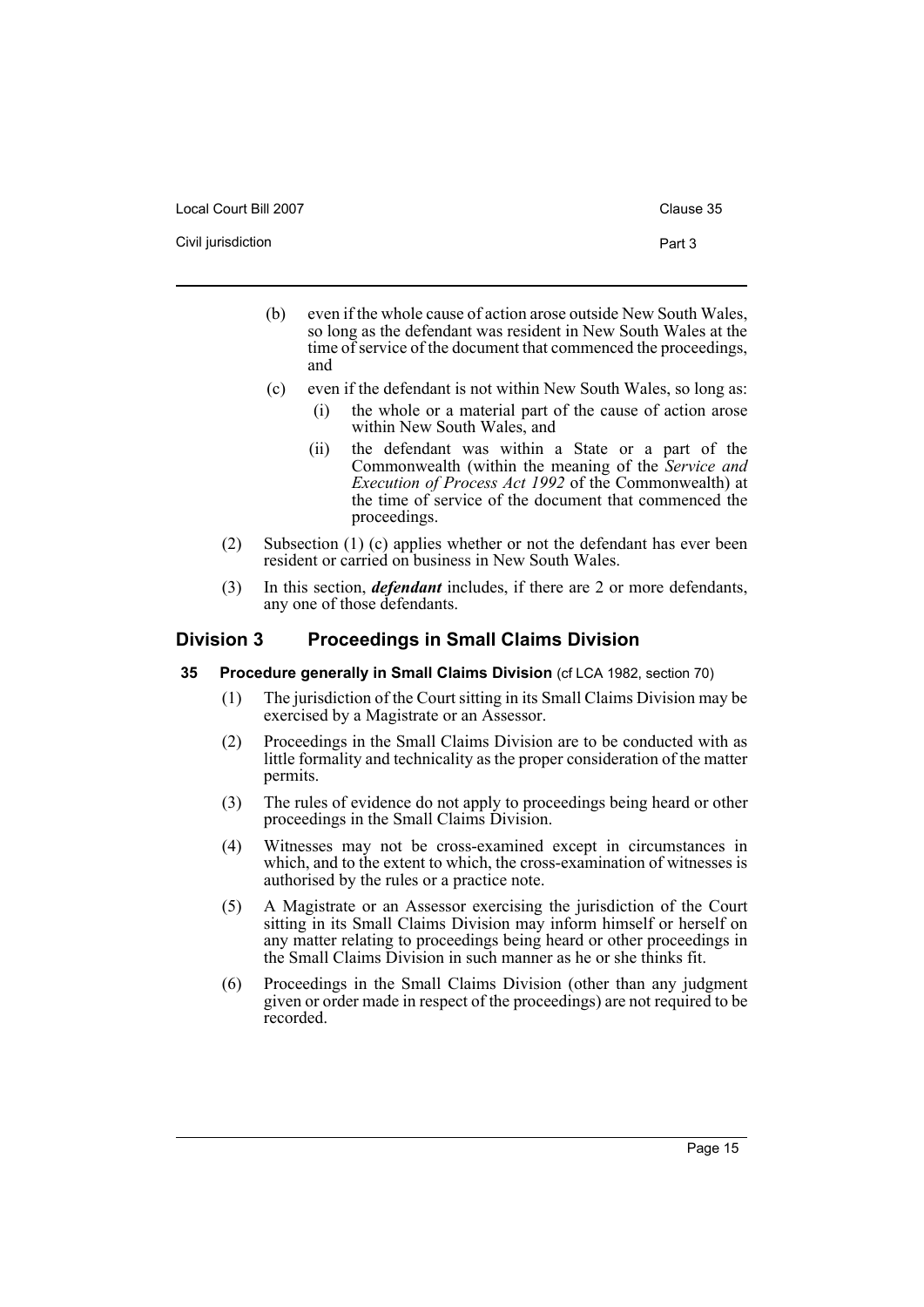#### Clause 36 Local Court Bill 2007

Part 3 Civil jurisdiction

#### <span id="page-19-0"></span>**36 Conciliation of parties** (cf LCA 1982, section 71)

- (1) A Magistrate or an Assessor is not to give judgment or make a final order in respect of proceedings being heard in the Court's Small Claims Division unless the Magistrate or an Assessor has brought, or has used his or her best endeavours to bring, the parties to the proceedings to a settlement acceptable to the parties.
- (2) If such a settlement is reached, the Magistrate or an Assessor is to give judgment or make a final order that gives effect to the terms of the settlement.

#### <span id="page-19-1"></span>**37 Costs in Small Claims Division** (cf LCA 1982, section 67)

Except as provided by the rules, the Court sitting in its Small Claims Division has no power to award costs.

# <span id="page-19-2"></span>**Division 4 Appeals from the Local Court**

#### <span id="page-19-3"></span>**38 Judgments and orders final** (cf LCA 1982, section 72)

Subject to this Division, all judgments and orders of the Court exercising jurisdiction under this Part are final and conclusive.

#### <span id="page-19-4"></span>**39 Appeals as of right** (cf LCA 1982, section 73)

- (1) A party to proceedings before the Court sitting in its General Division who is dissatisfied with a judgment or order of the Court may appeal to the Supreme Court, but only on a question of law.
- (2) A party to proceedings before the Court sitting in its Small Claims Division who is dissatisfied with a judgment or order of the Court may appeal to the Supreme Court, but only on the ground of lack of jurisdiction or denial of procedural fairness.

# <span id="page-19-5"></span>**40 Appeals requiring leave** (cf LCA 1982, section 74)

- (1) A party to proceedings before the Court sitting in its General Division who is dissatisfied with a judgment or order of the Court on a ground that involves a question of mixed law and fact may appeal to the Supreme Court but only by leave of the Supreme Court.
- (2) A party to proceedings before the Court sitting in its General Division who is dissatisfied with any of the following judgments or orders of the Court may appeal to the Supreme Court, but only by leave of the Supreme Court:
	- (a) an interlocutory judgment or order,
	- (b) a judgment or order made with the consent of the parties,
	- (c) an order as to costs.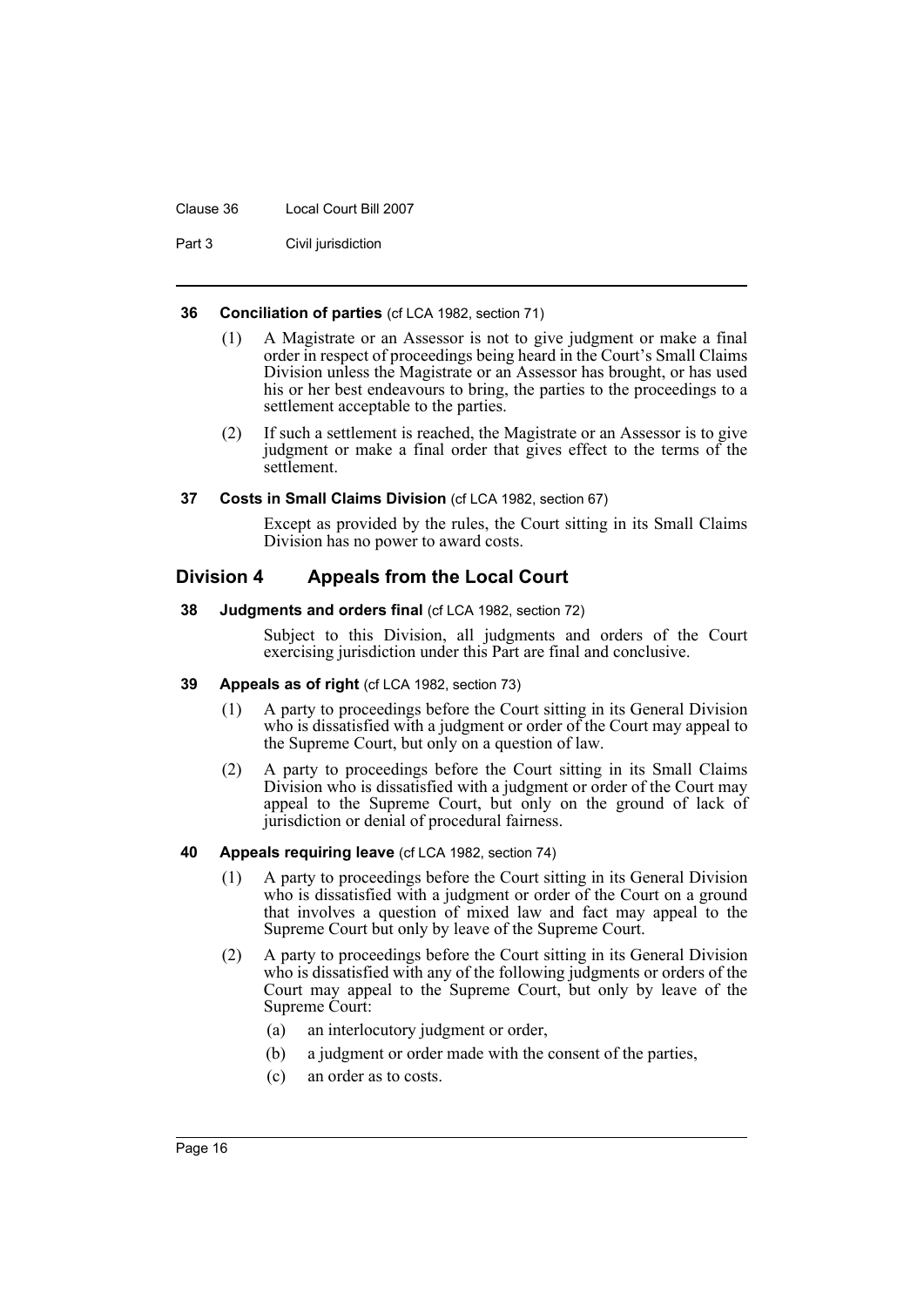| Local Court Bill 2007 | Clause 41 |
|-----------------------|-----------|
| Civil jurisdiction    | Part 3    |

### <span id="page-20-0"></span>**41 Determination of appeals** (cf LCA 1982, section 75)

The Supreme Court may determine an appeal made under this Division:

- (a) by varying the terms of the judgment or order, or
- (b) by setting aside the judgment or order, or
- (c) by setting aside the judgment or order and remitting the matter to the Local Court for determination in accordance with the Supreme Court's directions, or
- (d) by dismissing the appeal.

# <span id="page-20-1"></span>**Division 5 Rules**

#### <span id="page-20-2"></span>**42 Rules in civil jurisdiction** (cf LCA 1982, section 79)

- (1) The rules may make provision for or with respect to the following matters relating to the civil jurisdiction of the Court:
	- (a) the practice and procedure in the Court and in proceedings before a registrar,
	- (b) the transfer of proceedings between the Small Claims Division and the General Division,
	- (c) the referral of matters to Community Justice Centres for mediation under the *Community Justice Centres Act 1983*,
	- (d) the functions of registrars,
	- (e) the filing and serving of notices under this Act,
	- (f) the times for doing any matter or thing for the purposes of this Part,
	- (g) the excusal of non-compliance with the rules,
	- (h) costs in relation to proceedings in the Court's Small Claims Division,
	- (i) the manner of doing any matter or thing for the purposes of this Part.
- (2) This section does not give power to make rules with respect to any matter relating to costs that is regulated by Division 11 of Part 3.2 of the *Legal Profession Act 2004*.
- (3) This section does not give power to make rules in terms inconsistent with those of the uniform rules under the *Civil Procedure Act 2005* unless the uniform rules expressly permit rules under this section to be made in those terms.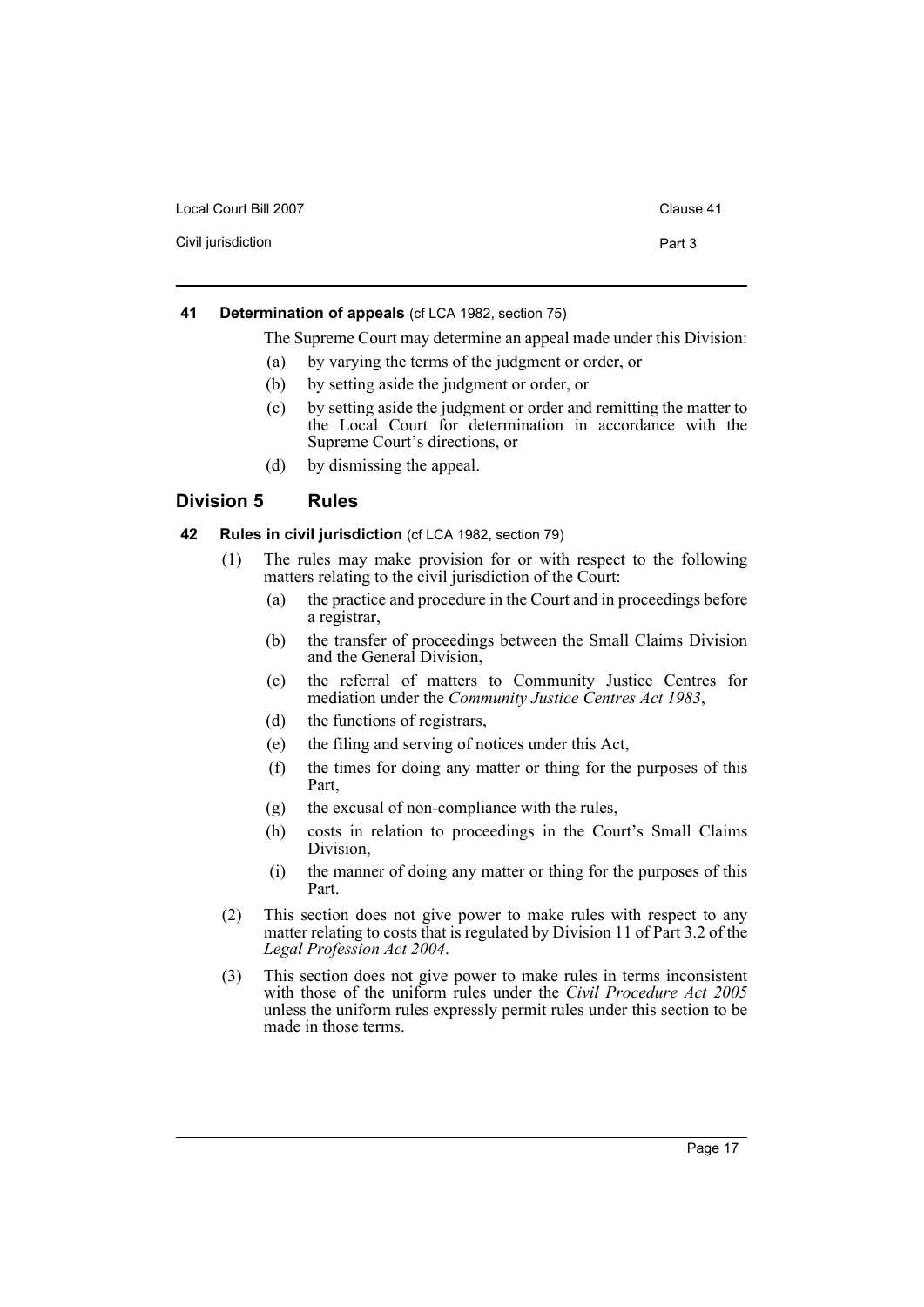#### Clause 42 Local Court Bill 2007

Part 3 Civil jurisdiction

(4) The rules made under this section may authorise or require the use of an ECM system established under section 14B of the *Electronic Transactions Act 2000* in relation to any proceedings in the Court in respect of which the use of such a system is authorised by an order in force under section 14C of that Act.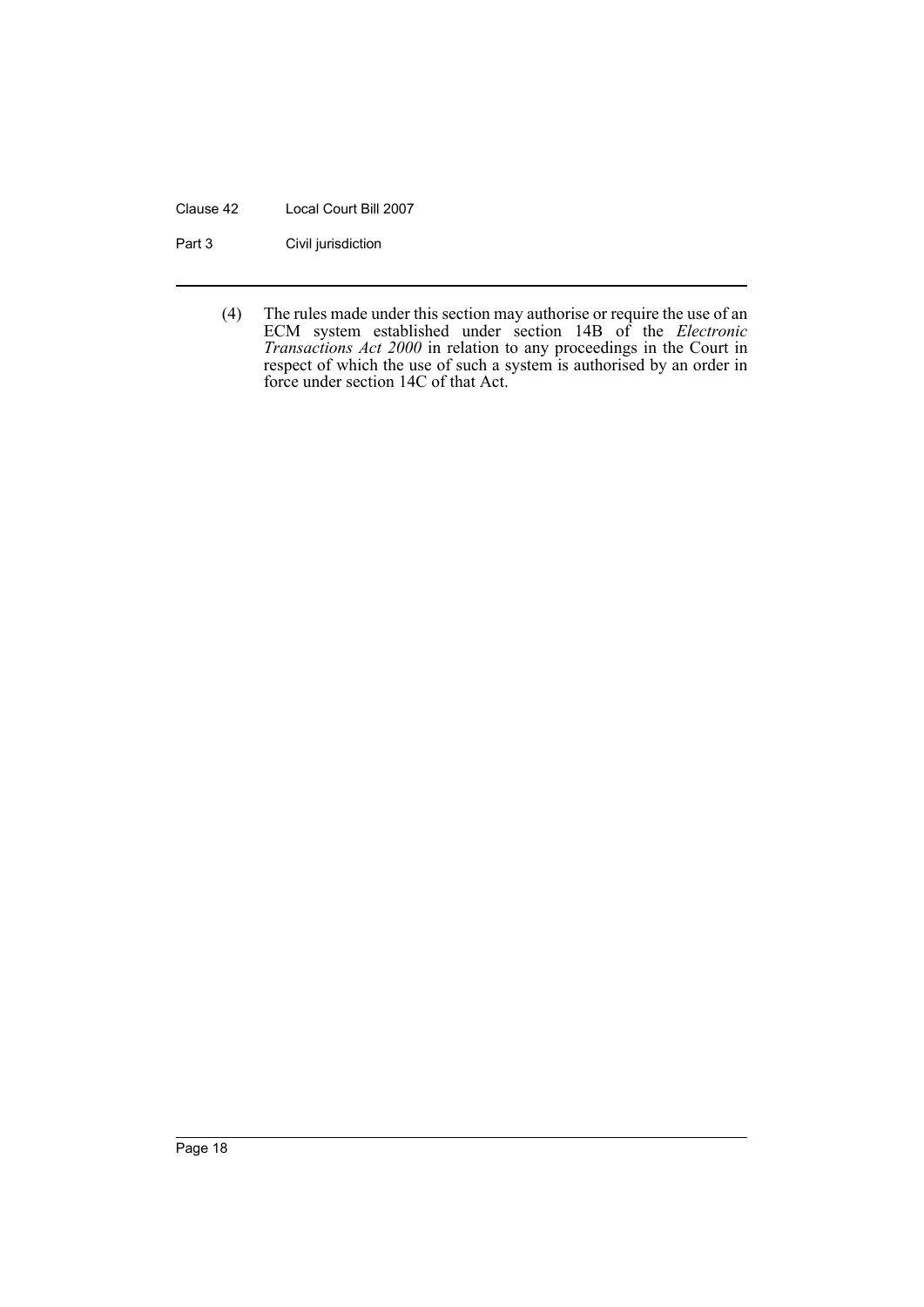Local Court Bill 2007 Clause 43

Special jurisdiction **Part 4** 

# <span id="page-22-0"></span>**Part 4 Special jurisdiction**

# <span id="page-22-1"></span>**Division 1 Preliminary**

<span id="page-22-2"></span>**43 Definitions** (cf LCA 1982, section 4)

In this Part:

*applicant* means a person by whom application proceedings are commenced.

*application proceedings* means proceedings to which this Part applies as referred to in section 44.

*authorised officer* has the same meaning as in the *Criminal Procedure Act 1986*.

*public officer* means any of the following persons, but only when acting in an official capacity:

- (a) an employee in the Public Service or the NSW Police Force,
- (b) an officer or employee of a statutory body representing the Crown,
- (c) an employee of a council within the meaning of the *Local Government Act 1993*,
- (d) an officer or employee of a rural lands protection board within the meaning of the *Rural Lands Protection Act 1998*,
- (e) the Director of Public Prosecutions, Deputy Director of Public Prosecutions or Solicitor for Public Prosecutions,
- (f) an officer or employee of a body declared by the regulations to be a public body for the purposes of this definition.

*respondent* means a person against whom application proceedings are commenced.

#### <span id="page-22-3"></span>**44 Application of Part**

This Part applies to any proceedings with respect to matters for which jurisdiction is conferred on the Court by or under any other Act or law, other than:

- (a) criminal proceedings, or
- (b) proceedings with respect to any matter for which jurisdiction is conferred on the Court by Part 3.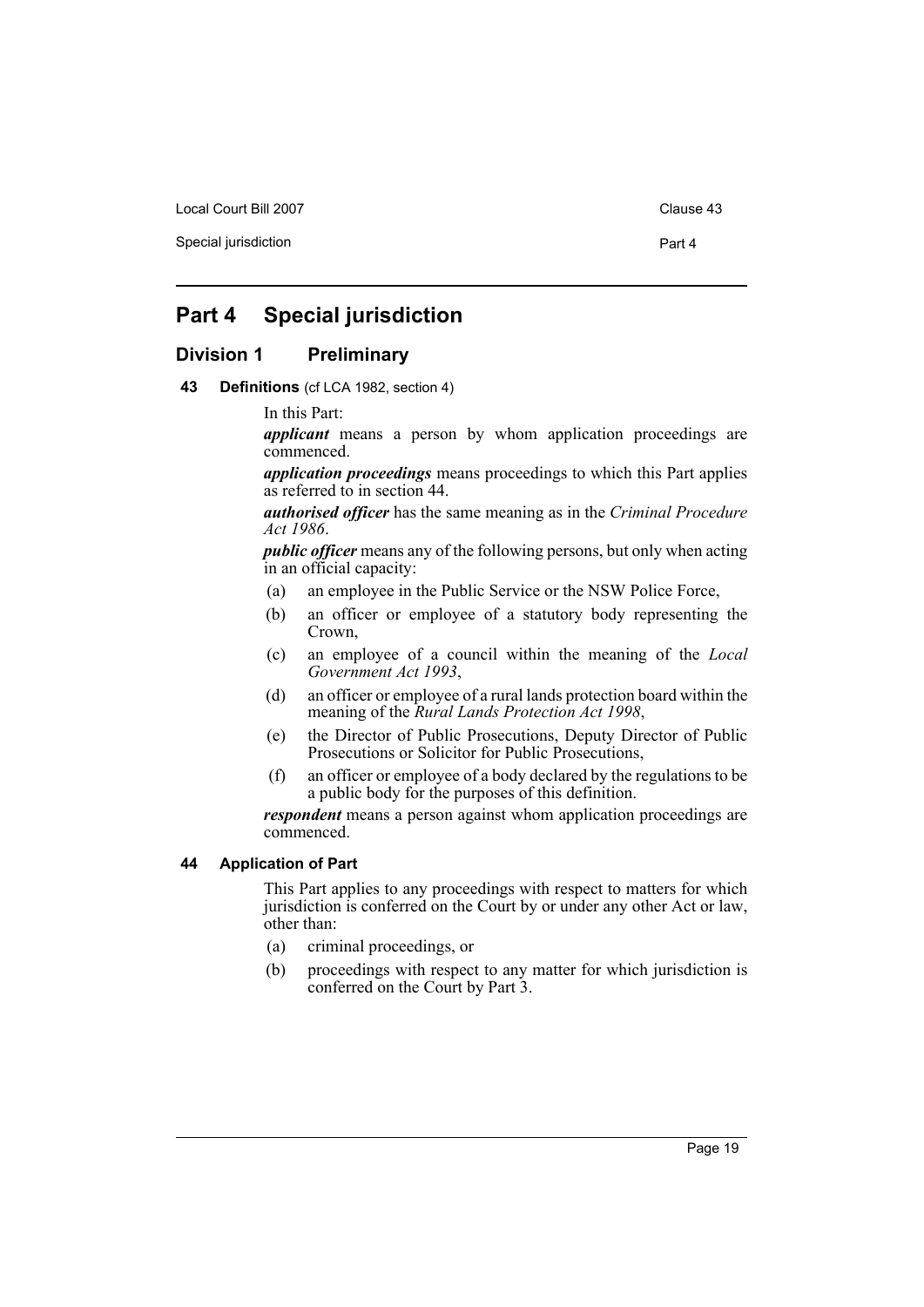#### Clause 45 Local Court Bill 2007

Part 4 Special jurisdiction

# <span id="page-23-0"></span>**Division 2 Commencement of proceedings**

#### <span id="page-23-1"></span>**45 Commencement of proceedings by application notice** (cf LCA 1982, section 37)

Application proceedings are to be commenced in the Court by the issuing and filing of an application notice in accordance with this Division.

#### <span id="page-23-2"></span>**46 Commencement of proceedings by police officer or public officer** (cf LCA 1982, section 38)

If a police officer or public officer is authorised to commence application proceedings against a person, the officer may commence the proceedings by issuing an application notice and filing the notice in accordance with this Division.

#### <span id="page-23-3"></span>**47 Commencement of private actions** (cf LCA 1982, section 39)

- (1) If a person other than a police officer or public officer is authorised to commence application proceedings against a person, the person may commence the proceedings by issuing an application notice, signed by a registrar, and filing the notice in accordance with this Division.
- (2) A registrar must not sign an application notice if:
	- (a) the registrar is of the opinion that the notice does not disclose grounds for the proceedings, or
	- (b) the registrar is of the opinion that the notice is not in the appropriate form, or
	- (c) the registrar is of the opinion that a ground for refusal set out in the rules applies to the notice.
- (3) If a registrar refuses to sign an application notice proposed to be issued by any such person, the question of whether the application notice is to be signed and issued is to be determined by the Court on application by the person.
- (4) An application under subsection (3) is not required to be signed by a registrar.
- <span id="page-23-4"></span>**48 Application notice to be for one matter only** (cf LCA 1982, section 41)

An application notice may not relate to more than one matter.

#### <span id="page-23-5"></span>**49 Service of application notice** (cf LCA 1982, section 42)

(1) An application notice issued by a police officer must be served by a police officer in accordance with the rules.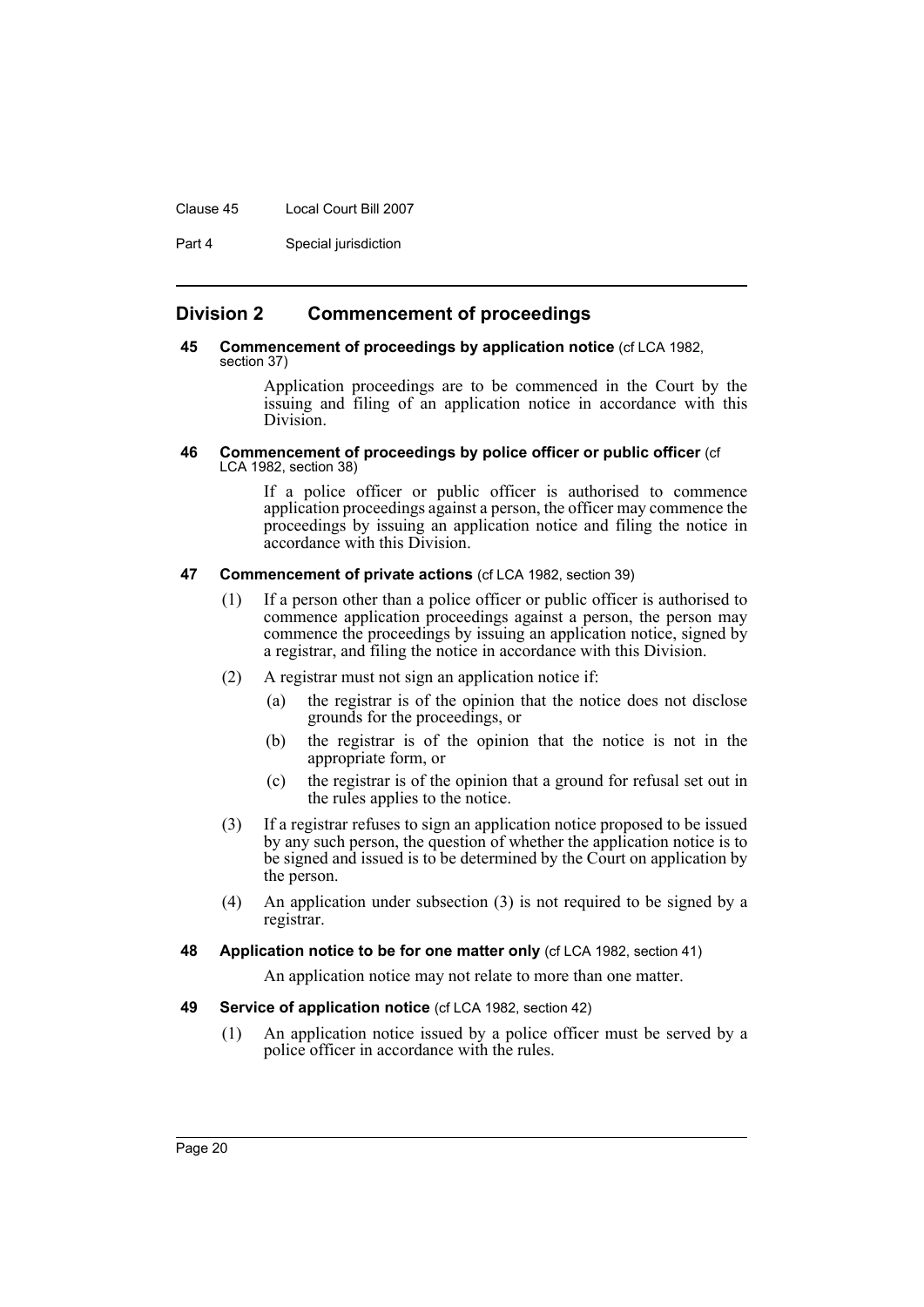| Local Court Bill 2007 | Clause 50 |
|-----------------------|-----------|
| Special jurisdiction  | Part 4    |

- (2) An application notice issued by a public officer must be served by a police officer or public officer or other person authorised by the rules in accordance with the rules.
- (3) An application notice issued by a person other than a police officer or a public officer must be served by a person authorised by the rules in accordance with the rules.
- (4) A copy of an application notice must be filed in the Court in accordance with the rules.

# <span id="page-24-0"></span>**50 When proceedings commence** (cf LCA 1982, section 43)

- (1) All proceedings are taken to have commenced on the date on which an application notice is filed.
- (2) An application notice may be filed even though it has not been served if:
	- (a) the notice is not able to be served, despite reasonable attempts to do so, or
	- (b) the registrar gives leave to do so after forming the opinion that it is not reasonable in the circumstances of the case to require prior service of the notice.
- (3) Nothing in this section affects any other Act or law under which proceedings are taken to have commenced on another date.

# <span id="page-24-1"></span>**51 Time limit for commencement of proceedings** (cf LCA 1982, section 44)

- (1) Application proceedings may not be commenced later than 6 years from the date when the matter is alleged to have arisen.
- (2) This section is subject to any other Act or law.
- <span id="page-24-2"></span>**52 Relationship to other law or practice** (cf LCA 1982, section 45)

If an Act or a statutory rule provides for application proceedings to be commenced otherwise than by issuing an application notice, the proceedings may nevertheless be commenced in accordance with this Act.

# <span id="page-24-3"></span>**Division 3 Hearing of proceedings**

- <span id="page-24-4"></span>**53 Time for hearing** (cf LCA 1982, section 46)
	- (1) On the first return date for an application notice in any proceedings, or at such later time as the Court determines, the Court must set the date, time and place for hearing and determining the matter.
	- (2) The Court must notify the respondent of the date, time and place, if the respondent is not present.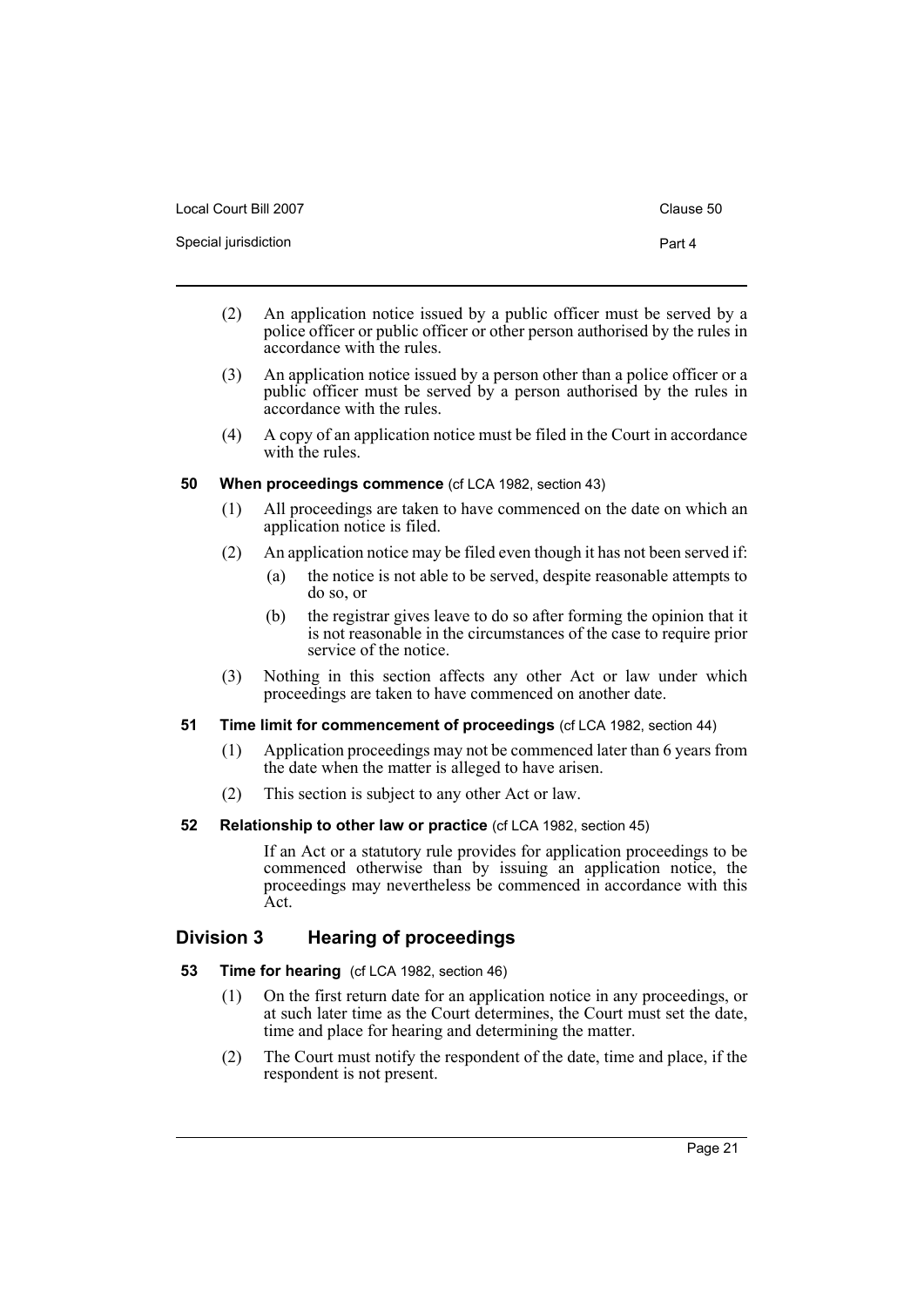#### Clause 54 Local Court Bill 2007

Part 4 Special jurisdiction

(3) However, if the respondent is not present at the first return date, the Court may proceed to hear and determine the matter on that day at its discretion.

**Note.** The powers of the Court to adjourn proceedings are set out in section 61.

#### <span id="page-25-0"></span>**54 Proceedings to be open to public** (cf LCA 1982, section 47)

- (1) Application proceedings before the Court are to be heard in open court.
- (2) This section is subject to the provisions of any other Act or law.

#### <span id="page-25-1"></span>**55 Change of venue** (cf LCA 1982, section 48)

The Court may make an order changing the venue of the proceedings if it thinks it appropriate in the circumstances.

#### <span id="page-25-2"></span>**56 Right to defend action** (cf LCA 1982, section 49)

A respondent in application proceedings may defend the action and any proceedings ancillary to the action.

#### <span id="page-25-3"></span>**57 Right of representation** (cf LCA 1982, section 50)

- (1) An applicant or respondent may appear personally or by an Australian legal practitioner or other representative empowered by an Act or other law to appear for the applicant or respondent.
- (2) An applicant who is a police officer may appear personally or by a person permitted by subsection (1) or by a police prosecutor.

#### <span id="page-25-4"></span>**58 Conduct of case** (cf LCA 1982, section 51)

- (1) The applicant's case may be conducted by the applicant or by the applicant's Australian legal practitioner or any other representative permitted to appear for the applicant (whether under this or any other Act).
- (2) The respondent's case may be conducted by the respondent or by the respondent's Australian legal practitioner or any other representative permitted to appear for the respondent (whether under this or any other Act).

# <span id="page-25-5"></span>**59** Evidence to be on oath (cf LCA 1982, section 52)

The usual oath must be administered to a witness before the witness is examined.

**Note.** For the form of oaths and declarations see the *Oaths Act 1900*.

#### <span id="page-25-6"></span>**60 Recording of evidence** (cf LCA 1982, section 53)

(1) The evidence of each witness in application proceedings must be recorded.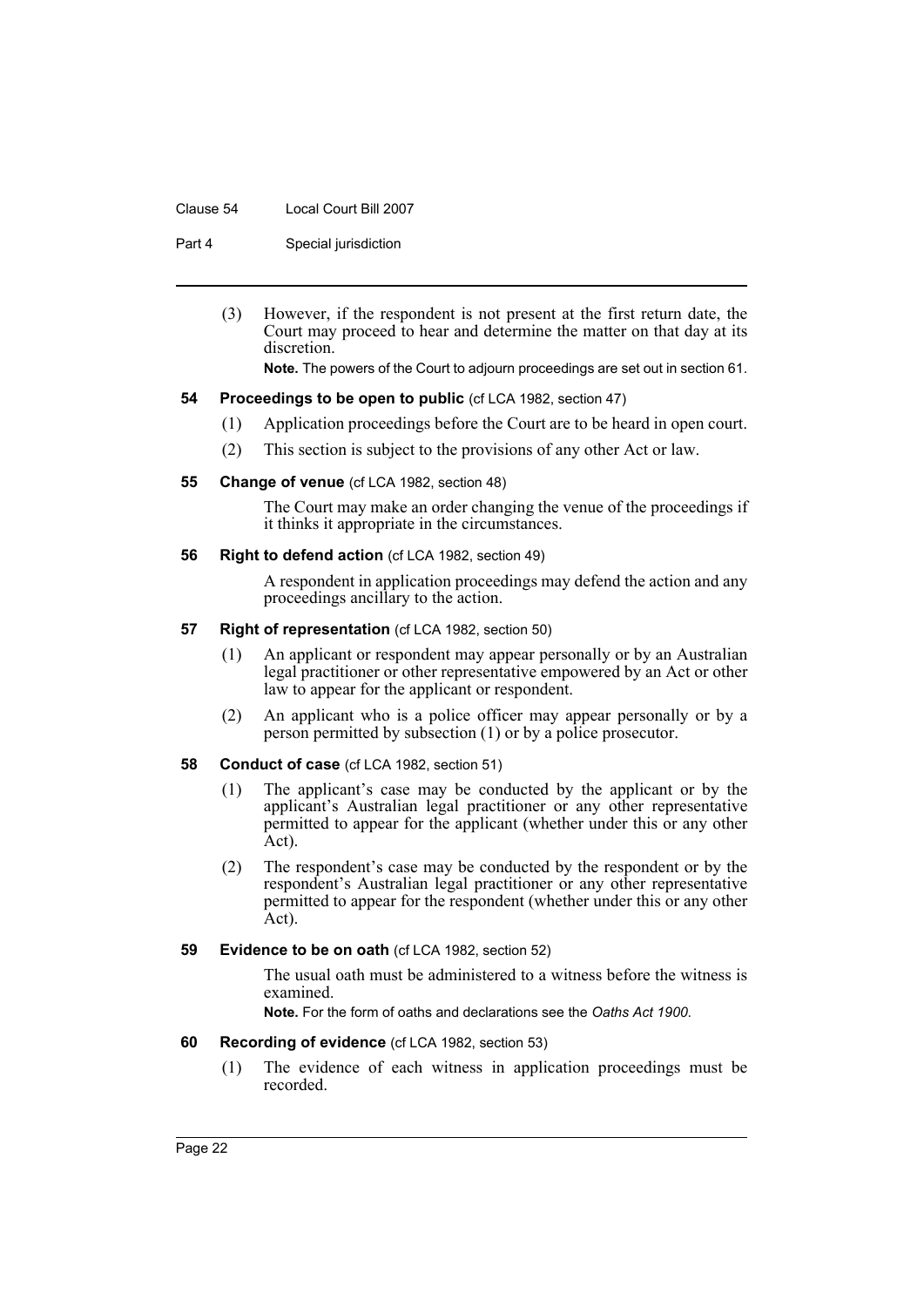| Local Court Bill 2007 | Clause 61 |
|-----------------------|-----------|
| Special jurisdiction  | Part 4    |

(2) Rules may be made for or with respect to the manner in which the evidence may be recorded and the authentication of evidence or of transcripts of evidence given in proceedings.

#### <span id="page-26-0"></span>**61 Adjournments** (cf LCA 1982, section 54)

- (1) The Court may at any stage of proceedings adjourn the proceedings to a specified time and place.
- (2) An adjournment of proceedings may be in such terms as the Court thinks fit.

# <span id="page-26-1"></span>**62 Irregularity** (cf LCA 1982, section 55)

- (1) If, in or in connection with application proceedings or the commencement of application proceedings, there is a failure to comply with any requirement of this Act or the rules, the failure is to be treated as an irregularity and does not nullify the proceedings or any step taken in the proceedings, or any judgment, document or order in the proceedings.
- (2) Subsection (1) applies to a failure to comply with a requirement relating to time, place, manner, form or content or any other failure.
- (3) In the case of an irregularity, the Court may, on terms, set aside wholly or in part the proceedings or any step taken in the proceedings or any document, judgment or order in the proceedings or exercise its powers under the rules to allow judgments and to make orders dealing with the proceedings generally.
- (4) The Court must not take action under subsection (3) on the application of a party unless that application is made within a reasonable time and before the party has taken any fresh step after becoming aware of the irregularity.
- <span id="page-26-2"></span>**63 Power to dispense with rules** (cf LCA 1982, section 56)
	- (1) In relation to particular application proceedings, the Court may, if of the opinion that it is in the interests of justice to do so, dispense with or vary a requirement of the rules.
	- (2) For the purposes of subsection (1), the Court may make directions as to the conduct of application proceedings.
	- (3) The power conferred by this section does not extend to any rule declared by the rules to be mandatory.

**Note.** The Court may also give directions with respect to any aspect of practice or procedure not provided for by or under this Act or any other Act (see section 28).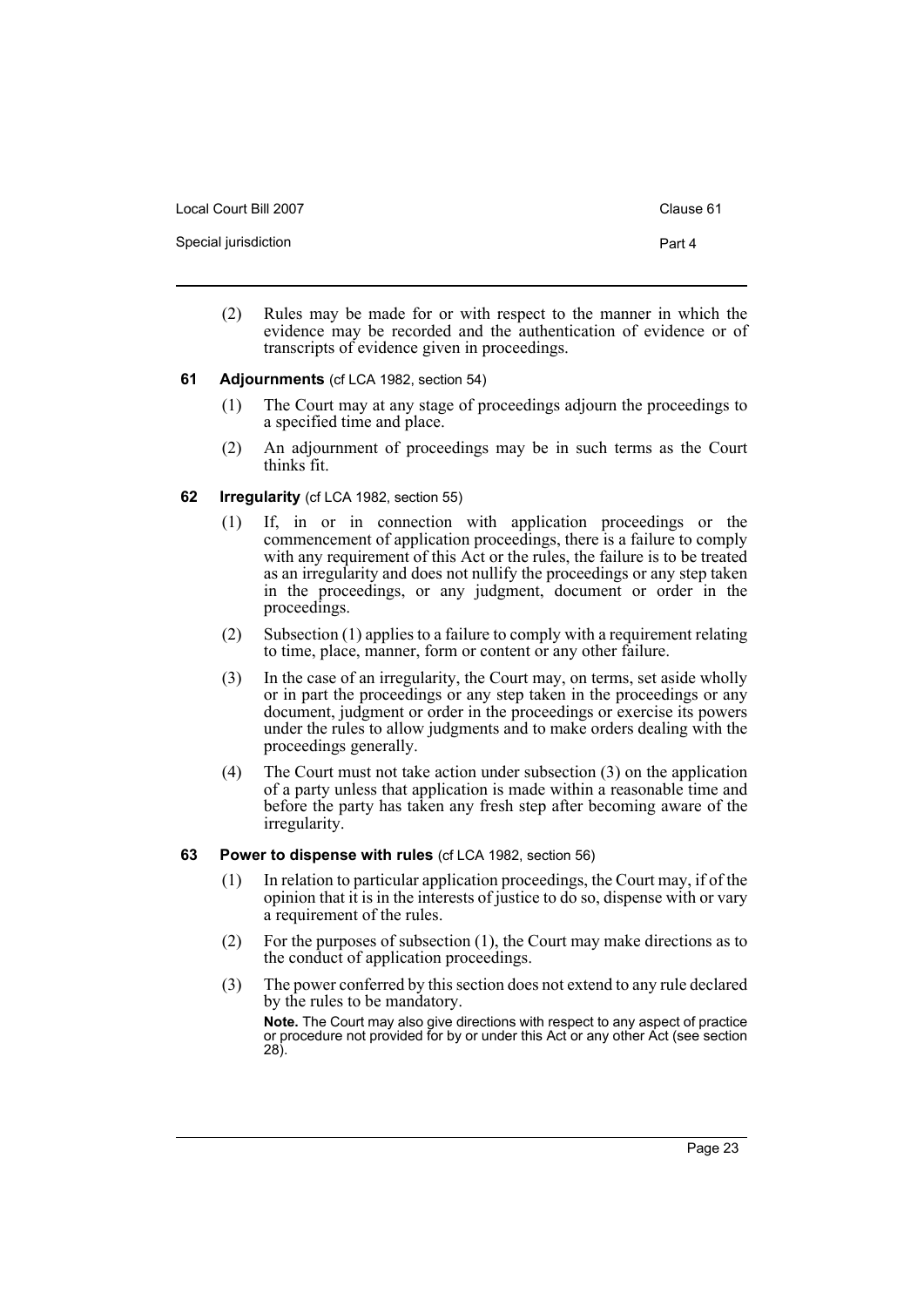#### Clause 64 Local Court Bill 2007

Part 4 Special jurisdiction

#### <span id="page-27-0"></span>**64 Power to stay proceedings** (cf LCA 1982, section 57)

- (1) Subject to the rules, the Court may at any time and from time to time, by order, stay any application proceedings before it, either permanently or until a specified day.
- (2) The power to stay proceedings includes power to order a stay of an enforcement of an order.

#### <span id="page-27-1"></span>**65 Arrest of respondent during proceedings** (cf LCA 1982, section 58)

- (1) A Magistrate may, at any time when or after a matter is first before the Court and before it is finally disposed of by the Court, issue a warrant to arrest a respondent if the respondent fails to appear personally or to appear by an Australian legal practitioner or other representative and the Magistrate is satisfied that the respondent had notice of the date, time and place of the proceedings.
- (2) A Magistrate, registrar or authorised officer before whom a respondent is brought on arrest on a warrant issued under this section may, if bail is not dispensed with or granted, issue a warrant:
	- (a) committing the respondent to a correctional centre or other place of security, and
	- (b) ordering the respondent to be brought before the Court at the date, time and place specified in the order.
- (3) The Magistrate, registrar or authorised officer must give notice of the date, time and place set to the applicant.

#### <span id="page-27-2"></span>**66 Witnesses and production of evidence** (cf LCA 1982, section 59)

The provisions of Part 3 of Chapter 4 of the *Criminal Procedure Act 1986* apply, with any necessary modifications, to application proceedings in the same way as they apply to proceedings for summary offences under that Act.

#### <span id="page-27-3"></span>**67 Warrants of arrest and warrants of commitment** (cf LCA 1982, section 60)

The provisions of Part 4 of Chapter 4 of the *Criminal Procedure Act 1986* apply, with any necessary modifications, to warrants of arrest, or warrants of commitment, issued under this Act in the same way as they apply to warrants of arrest or warrants of commitment issued under that Act.

<span id="page-27-4"></span>**68 Enforcement of orders for payment of money** (cf LCA 1982, section 61)

An order for the payment of money by a party to application proceedings (including an order as to payment of costs) may be enforced in a court of competent jurisdiction as if it were a debt due to the person to whom the money is ordered to be paid.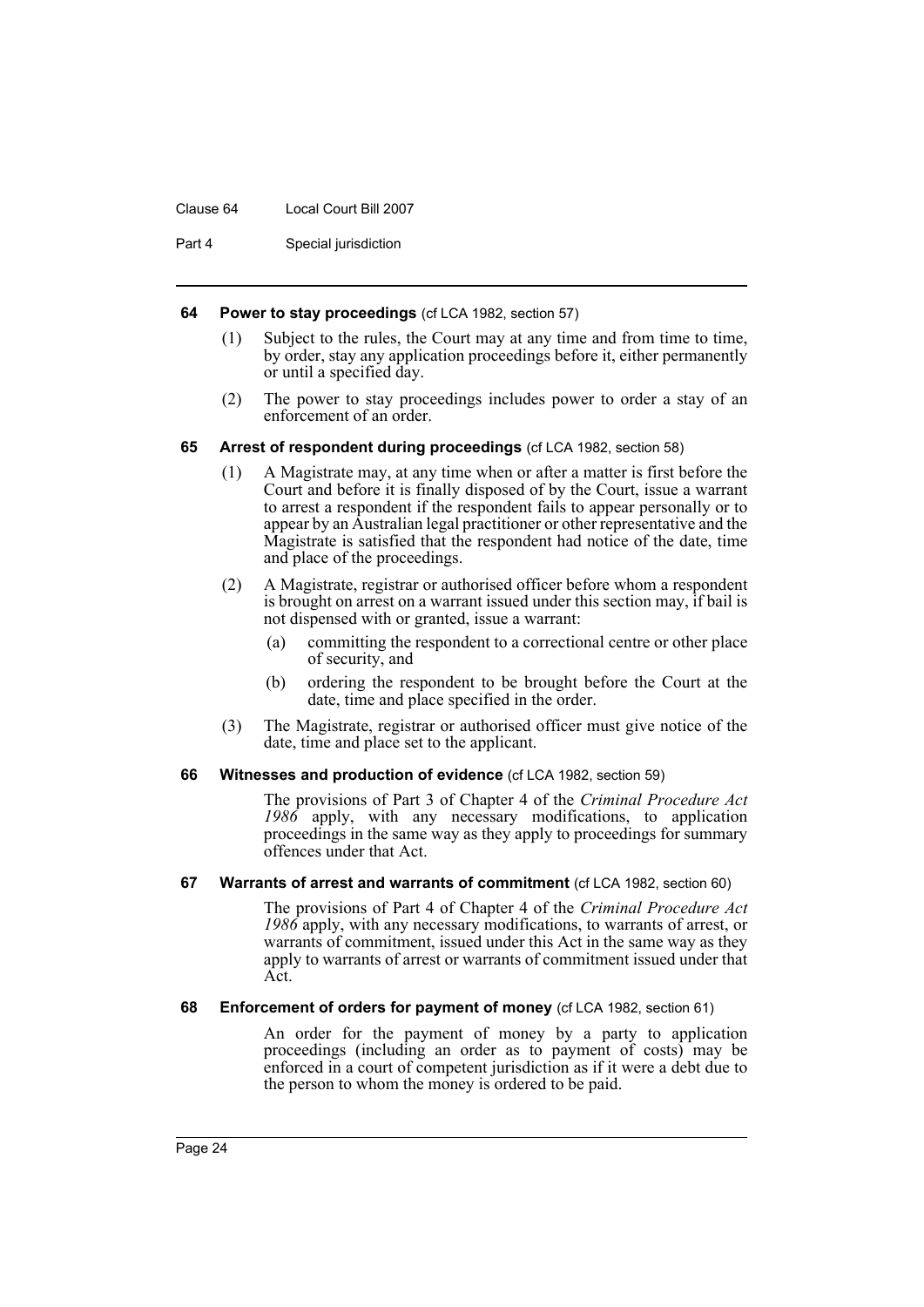| Local Court Bill 2007 | Clause 69 |
|-----------------------|-----------|
| Special jurisdiction  | Part 4    |

#### <span id="page-28-0"></span>**69 Costs** (cf LCA 1982, section 62)

- (1) The Court may award costs in application proceedings at its discretion and may determine by whom, to whom and to what extent costs are to be paid in or in relation to application proceedings.
- (2) The Court may order costs to be assessed on the basis set out in Division 11 of Part 3.2 of the *Legal Profession Act 2004* or on an indemnity basis.
- (3) This section is subject to this Act, the rules and any other Act.
- <span id="page-28-1"></span>**70 Appeals** (cf LCA 1982, section 64)
	- (1) In relation to any order arising from an application notice:
		- (a) an application for annulment may be made in accordance with Part 2 of the *Crimes (Appeal and Review) Act 2001*, and
		- (b) an appeal to the District Court may be made in accordance with Part 3 of the *Crimes (Appeal and Review) Act 2001*, and
		- (c) an appeal to the Supreme Court may be made in accordance with Part 5 of the *Crimes (Appeal and Review) Act 2001*,

in the same way as such an application or appeal may be made in relation to a sentence arising from a court attendance notice dealt with under Part 2 of Chapter 4 of the *Criminal Procedure Act 1986*.

- (2) An application or appeal may not be made under subsection (1) in relation to an order referred to in that subsection if the making of such an application or appeal is prohibited by the Act or law pursuant to which the order was made.
- (3) If any other Act:
	- (a) provides for an appeal to the District Court against an order of the Court under that Act, or
	- (b) provides for an appeal against such an order without identifying to which court such an appeal is to be made,

such an appeal is to be made to the District Court in accordance with Part 3 of the *Crimes (Appeal and Review) Act 2001* in the same way as an appeal under that Part may be made in relation to a sentence arising from a court attendance notice dealt with under Part 2 of Chapter 4 of the *Criminal Procedure Act 1986*.

(4) If any other Act provides for an appeal to the Supreme Court against an order of the Court under that Act, such an appeal is to be made to the Supreme Court in accordance with Part 5 of the *Crimes (Appeal and Review) Act 2001* in the same way as an appeal under that Part may be made in relation to a sentence arising from a court attendance notice dealt with under Part 2 of Chapter 4 of the *Criminal Procedure Act 1986*.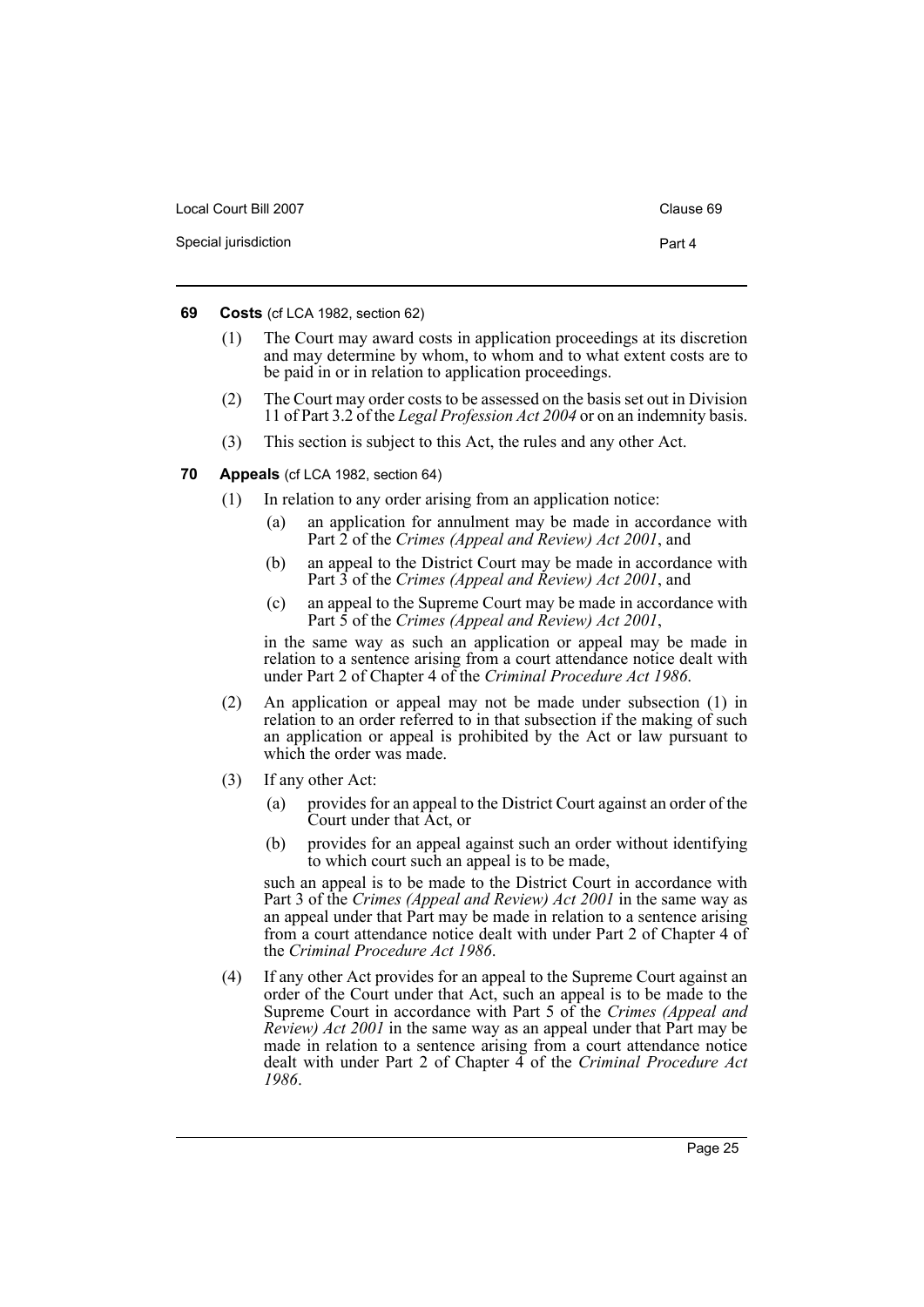#### Clause 71 Local Court Bill 2007

Part 4 Special jurisdiction

- (5) The *Crimes (Appeal and Review) Act 2001* applies to an application or appeal arising under this section with such modifications as are made by or in accordance with the regulations under that Act.
- (6) In this section, a reference to an order includes a reference to any determination that the Court has jurisdiction to make, and any penalty that the Court has jurisdiction to impose.

# <span id="page-29-0"></span>**Division 4 Rules and forms**

- <span id="page-29-1"></span>**71 Rules in application proceedings** (cf LCA 1982, section 63)
	- (1) The rules may make provision for or with respect to the following matters relating to application proceedings:
		- (a) the practice and procedure in the Court and in proceedings before a registrar,
		- (b) the filing and service (including substituted service) of notices under this Act,
		- (c) additional requirements for the form of warrants,
		- (d) the functions of registrars,
		- (e) the hearing of proceedings, including the procedure to be followed and the orders to be made, when a party fails to attend,
		- (f) empowering the Court to dispense with rules of evidence for proving any matter that is not genuinely in dispute in any proceedings and to dispense with rules of evidence that might cause expense or delay in proceedings if those rules were applied in specified circumstances,
		- (g) prescribing matters relating to expert evidence, including the disclosure, by providing copies of reports or otherwise, of the nature of expert evidence to be given, and including the exclusion of expert evidence in the case of non-compliance with the rules relating to expert evidence or with any order for disclosure of the nature of expert evidence,
		- (h) providing for any matter relating to the costs of proceedings.
	- (2) Without limiting subsection (1), the rules may adopt, with or without modification, the provisions of any rules made under the *Civil Procedure Act 2005*.
	- (3) This section does not give power to make rules with respect to any matter relating to costs that is regulated by Part 3.2 of the *Legal Profession Act 2004*.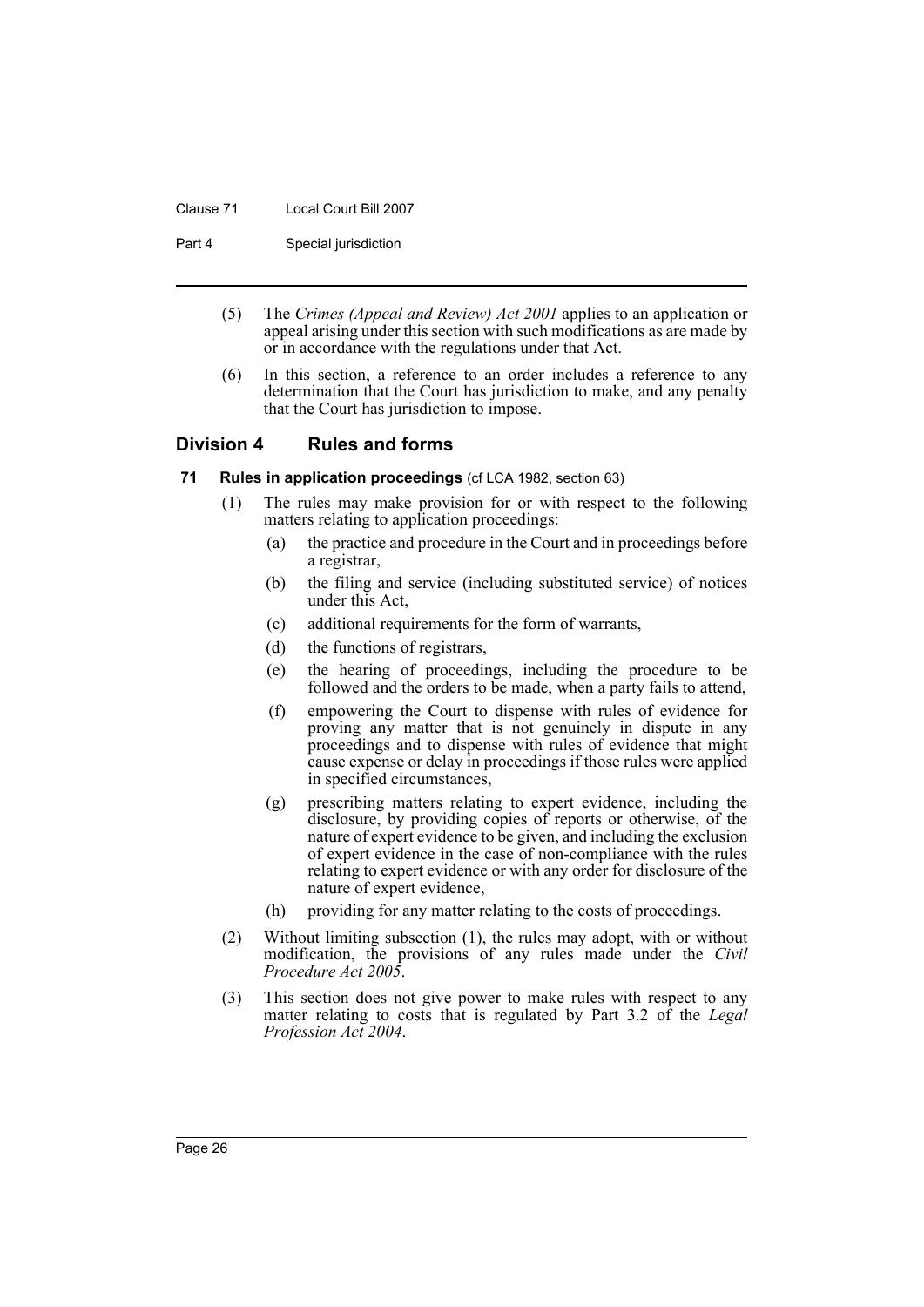| Local Court Bill 2007 | Clause 72 |
|-----------------------|-----------|
| Special jurisdiction  | Part 4    |

- <span id="page-30-0"></span>**72 Forms** (cf CPA, section 17; LCA 1982, section 40)
	- (1) The Chief Magistrate:
		- (a) may approve forms for documents to be used in connection with application proceedings, and
		- (b) in the case of documents filed with the Court, or issued by the Court, by means of an ECM system within the meaning of the *Electronic Transactions Act 2000*, may approve the format in which such documents are to be filed or issued.
	- (2) Copies of the approved forms are to be made available for public inspection at each registry of the Court and on the Court's internet website.
	- (3) If a form is approved in relation to a document to be used in connection with proceedings in the Court, a document that is filed with or issued by the Court is to be in that form.
	- (4) An application notice must do the following:
		- (a) describe the grounds for the proceedings and the remedy sought,
		- (b) contain the name of the applicant,
		- (c) require the respondent to appear before the Court or a Magistrate at a specified date, time and place.
	- (5) The rules may prescribe additional matters to be included in application notices.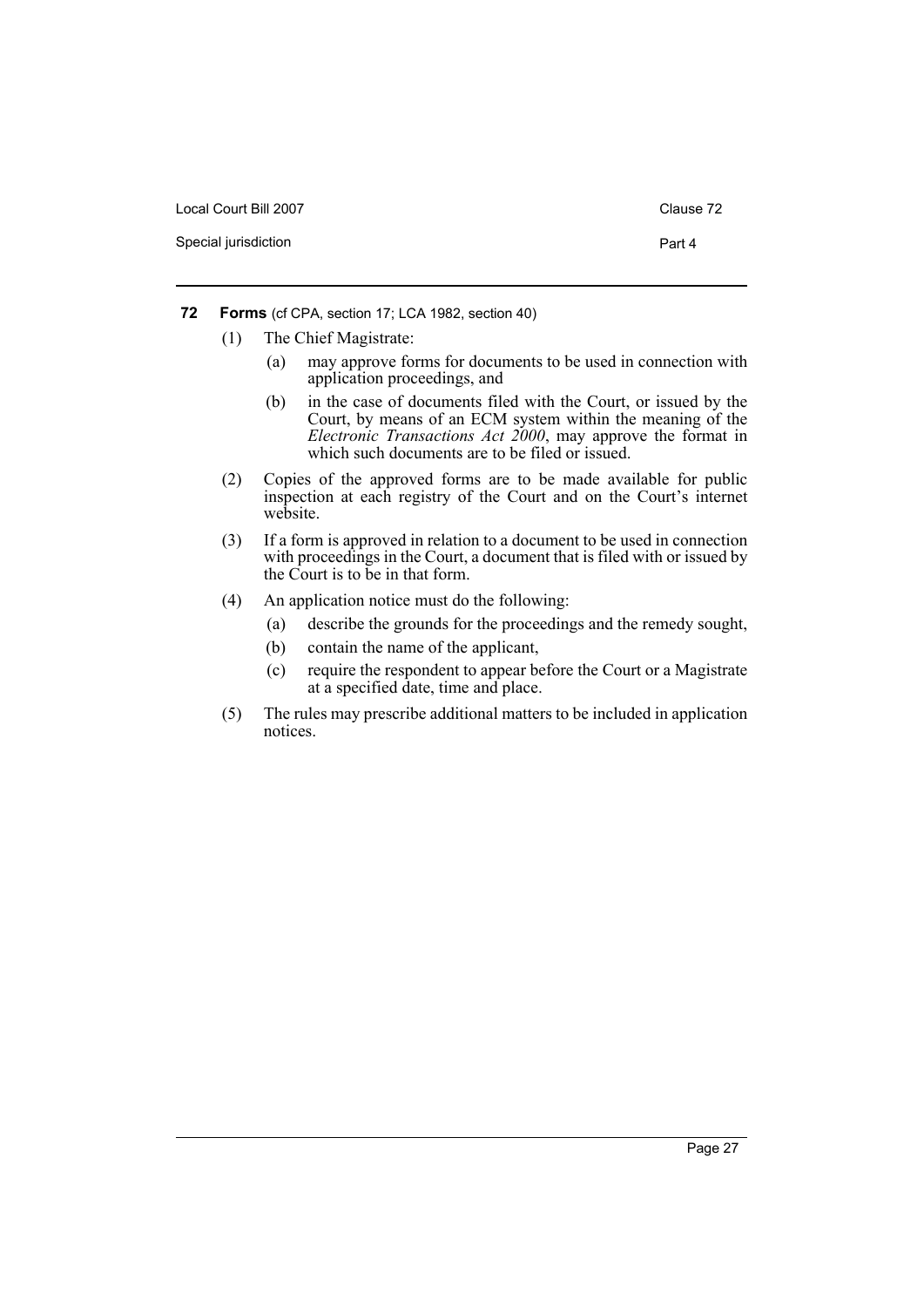Schedule 1 Provisions relating to Magistrates

# <span id="page-31-0"></span>**Schedule 1 Provisions relating to Magistrates**

(Sections 13 (4), 14 (2), 15 (3) and 16 (3))

# **Part 1 Magistrates**

- **1 Part-time arrangements** (cf LCA 1982, section 12A)
	- (1) A person's appointment as a Magistrate is taken to be an appointment on a full-time basis unless the appointment is expressed, in the commission by which the person was appointed, to be on a part-time basis.
	- (2) A Magistrate, although not appointed on a part-time basis, may, by agreement in writing entered into with the Chief Magistrate, exercise the functions of the office of Magistrate on a part-time basis.

#### **2 Application of Public Sector Employment and Management Act 2002** (cf LCA 1982, section 12)

The *Public Sector Employment and Management Act 2002* (including Chapter 5 of that Act) does not apply to or in respect of the appointment or employment of Magistrates.

#### **3 Vacation of office** (cf LCA 1982, section 20)

Subject to this and any other Act, a Magistrate is taken to have vacated the office of Magistrate if:

- (a) the Magistrate dies, or
- (b) the Magistrate resigns that office by instrument in writing addressed to the Governor, or
- (c) the Magistrate retires from office pursuant to the requirements of the *Judicial Officers Act 1986*, or
- (d) the Magistrate retires from that office under a provision of any other Act under which the Magistrate may so retire, or
- (e) the Magistrate is removed from office pursuant to section 53 of the *Constitution Act 1902*.
- **4 Continuation of proceedings after vacation of office** (cf DCA, section 13 (8) and (9))
	- (1) A person who vacates office as a Magistrate otherwise than by having been removed from office may, despite vacating his or her office, continue to hear and determine and otherwise deal with any proceedings that have been heard, or partly heard, by the person before vacating his or her office.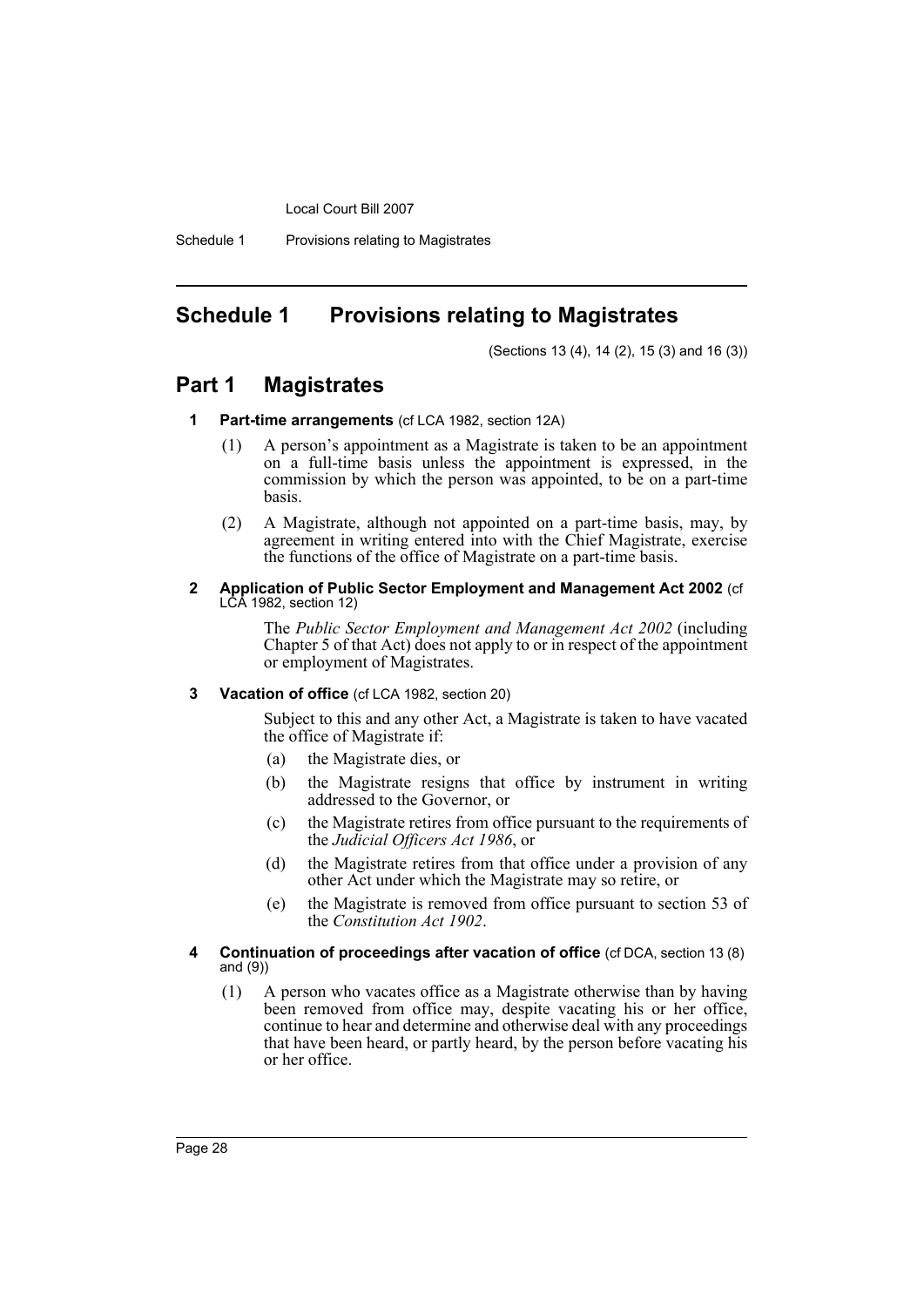Provisions relating to Magistrates **Schedule 1** and the Schedule 1

- (2) While a person continues to deal with, under subclause (1), any proceedings that have been heard or partly heard by the person before vacating office, the person has all the entitlements and functions of a Magistrate and, for the purpose of those proceedings, is taken to continue to be a Magistrate.
- **5 Effect of employment as Magistrate** (cf LCA 1982, section 23)
	- (1) Except as provided by this clause, a Magistrate must not engage in any business or employment outside the duties of his or her office except with the approval of the Governor.
	- (2) Subclause (1) does not allow the Governor to give approval for a Magistrate to practise as an Australian legal practitioner for fee, gain or reward.
	- (3) Subclause (1) does not apply to a part-time Magistrate, but such a person must not:
		- (a) accept or continue to hold or discharge the duties of or be employed in any paid office in connection with any commercial business, or
		- (b) engage in or undertake any such business, whether as principal or agent, or
		- (c) practise as an Australian legal practitioner for fee, gain or reward or engage in or continue in the private practice of any other profession, occupation or trade, or enter into any employment, whether remunerated or not, with any person so engaged.

#### **6 Remuneration** (cf LCA 1982, section 24)

A Magistrate is entitled to be paid remuneration in accordance with the *Statutory and Other Offices Remuneration Act 1975*.

#### **7 Superannuation and leave—preservation of rights**

(1) In this clause:

*eligible member* means a Magistrate who, immediately before his or her appointment as a Magistrate, was a member of the Government Service or an officer or employee of a public authority declared by an Act or proclamation to be an authority to which this clause applies.

*superannuation scheme* means a scheme, fund or arrangement under which any superannuation or retirement benefits are provided and which is established by or under an Act.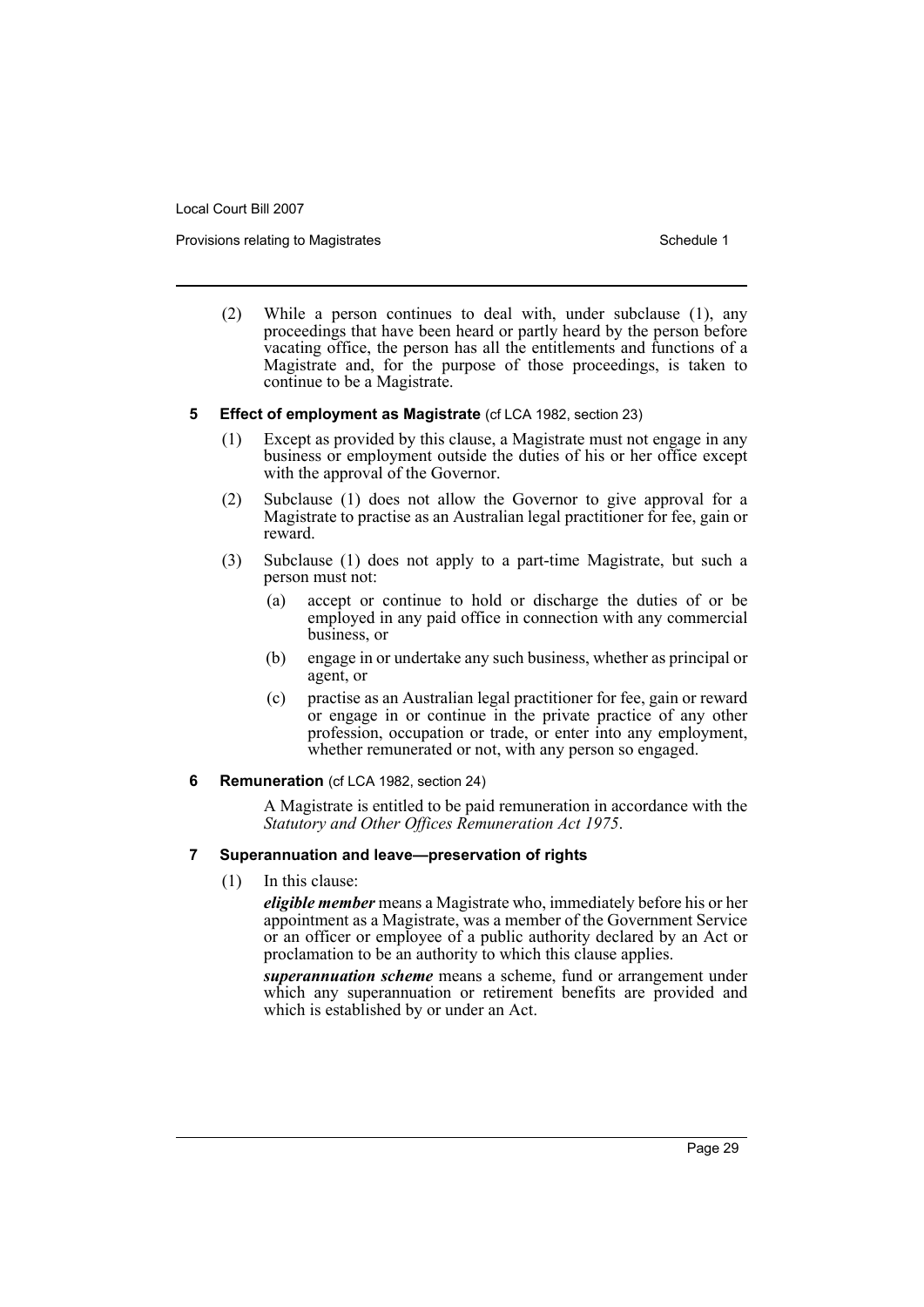Schedule 1 Provisions relating to Magistrates

- (2) An eligible member:
	- (a) may continue to contribute to any superannuation scheme to which he or she was a contributor immediately before becoming an eligible member, and
	- (b) is entitled to receive any payment, pension or gratuity accrued or accruing under the scheme,

as if he or she had continued to be such a contributor during service as a Magistrate.

- (3) Service by an eligible member as a Magistrate is taken to be service as an officer or employee in his or her previous employment for the purposes of any law under which the member continues to contribute to the scheme or by which an entitlement under the scheme is conferred.
- (4) An eligible member is to be regarded as an officer or employee, and the State is to be regarded as the employer, for the purposes of the scheme.
- (5) This clause ceases to apply to an eligible member if he or she becomes a contributor to another superannuation scheme, but the eligible member is not prevented from receiving a resignation benefit from the first superannuation scheme.
- (6) This clause is subject to clause 8.

#### **8 Extended, annual and sick leave accrued or accruing at time of appointment** (cf LCA 1982, section 25A)

- (1) A person who was employed in a public sector service (within the meaning of section 3 of the *Public Sector Employment and Management Act 2002*) before the person's appointment as a Magistrate does not retain, on his or her appointment, any entitlement to extended, annual or sick leave accrued or accruing to the person as such an employee.
- (2) Nothing in subclause (1) prevents the payment to a person to whom that subclause applies of the money value of any extended, annual or sick leave accrued or accruing to the person as an employee in a public sector service before the person's appointment as a Magistrate.
- (3) This clause applies only in relation to a person appointed as a Magistrate on or after 20 September 2002 (being the date of commencement of section 25A of the *Local Courts Act 1982*).
- **9 Conditions of service generally** (cf LCA 1982, section 22)
	- (1) The terms and conditions of service (including leave of absence) of Magistrates are to be as determined by the Minister after consultation with the Chief Magistrate.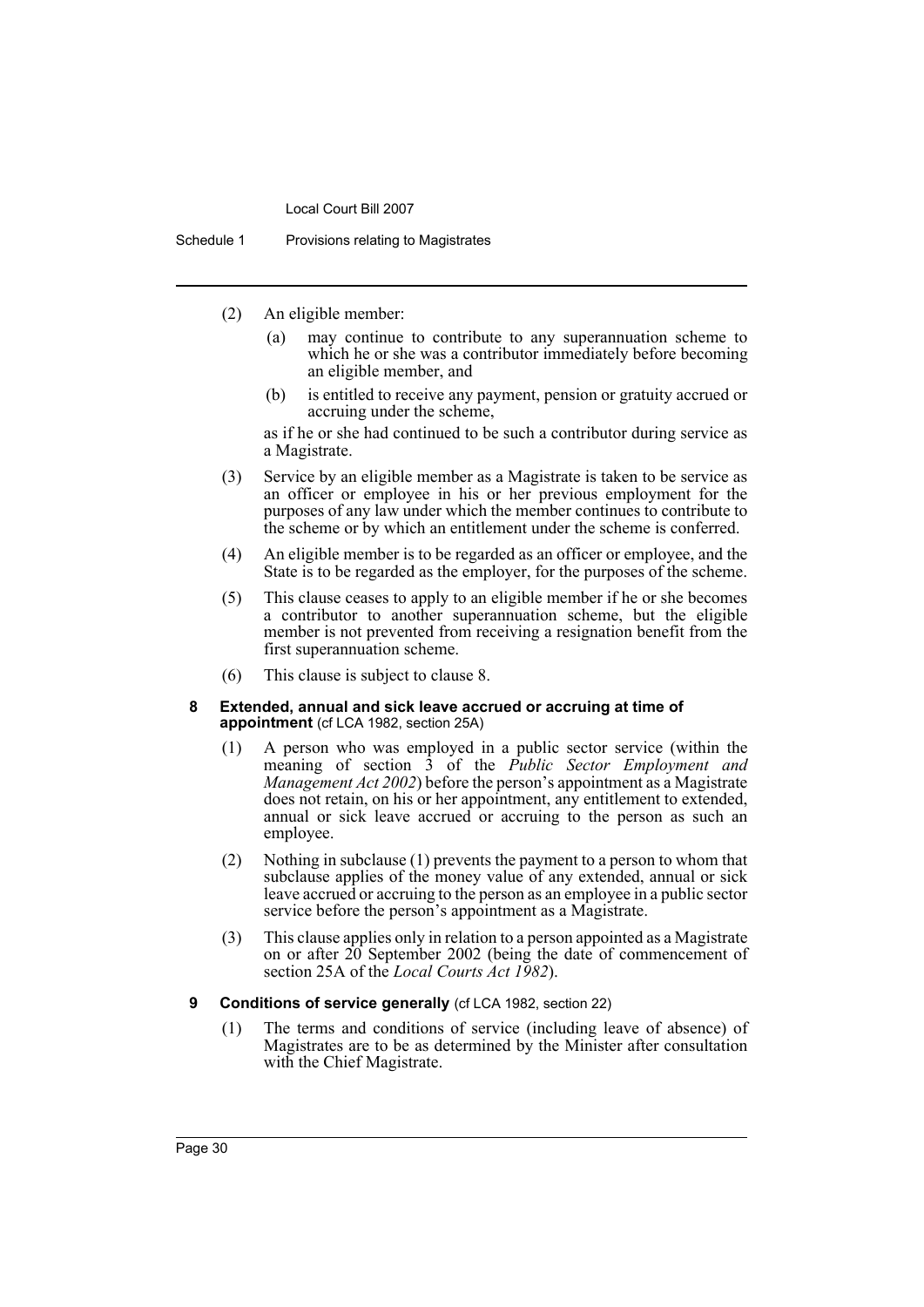Provisions relating to Magistrates **Schedule 1** Schedule 1

(2) This clause extends to the terms and conditions to be included in any agreement referred to in clause 1 (Part-time arrangements).

# **Part 2 The Chief Magistrate**

- **10 The Chief Magistrate** (cf LCA 1982, section 14)
	- (1) Subject to subclause (2), the Chief Magistrate holds the office of Chief Magistrate while he or she holds office as a Magistrate.
	- (2) With the approval of the Governor, the Chief Magistrate may resign the office of Chief Magistrate without resigning the office of Magistrate.
	- (3) The Chief Magistrate may delegate to a Deputy Chief Magistrate any of the Chief Magistrate's functions other than this power of delegation.

# **Part 3 Deputy Chief Magistrates**

- **11 Deputy Chief Magistrates** (cf LCA 1982, section 15)
	- (1) Subject to subclause (2), a Deputy Chief Magistrate holds the office of Deputy Chief Magistrate while he or she holds office as a Magistrate.
	- (2) With the approval of the Governor, a Deputy Chief Magistrate may resign the office of Deputy Chief Magistrate without resigning the office of Magistrate.
	- (3) A Deputy Chief Magistrate nominated for the purposes of this subclause by an order in writing of the Minister may, in accordance with the terms of that order, act in the office of the Chief Magistrate during:
		- (a) an absence from duty of the Chief Magistrate, or
		- (b) a vacancy in the office of Chief Magistrate.
	- (4) A Deputy Chief Magistrate has and may exercise all of the functions of the Chief Magistrate while acting in that office.

# **Part 4 Acting Magistrates**

# **12 Acting Magistrates**

- (1) An acting Magistrate has the powers and authorities of a Magistrate, is to fulfil the duties of a Magistrate and for the purposes of this or any other Act (other than the *Statutory and Other Offices Remuneration Act 1975*) is taken to be a Magistrate.
- (2) A person appointed as an acting Magistrate may, despite the expiration of the person's term of office, complete or otherwise continue to hear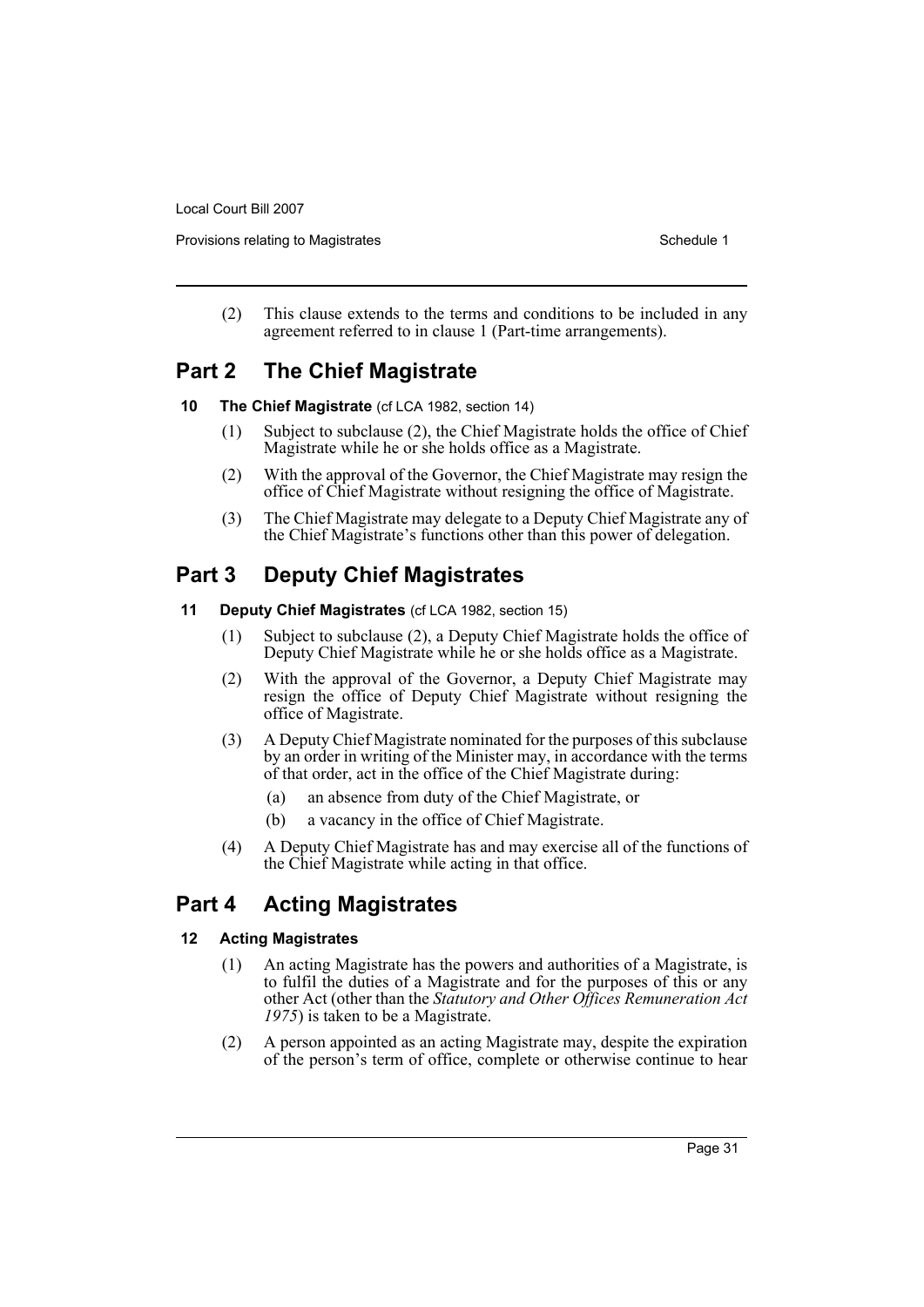Schedule 1 Provisions relating to Magistrates

and determine and otherwise deal with any proceedings that have been heard, or partly heard, by the person before the expiration of that term.

- (3) While a person continues to deal with or determine, under subclause (2), any proceedings that have been heard or partly heard by the person before the expiration of the person's term of office, the person has all the entitlements and functions of a Magistrate and, for the purposes of those proceedings, is taken to continue to be a Magistrate.
- (4) A person appointed as an acting Magistrate is entitled to be paid such remuneration as the Governor considers appropriate and such travelling and subsistence allowances as the Minister may from time to time determine in respect of the Magistrate.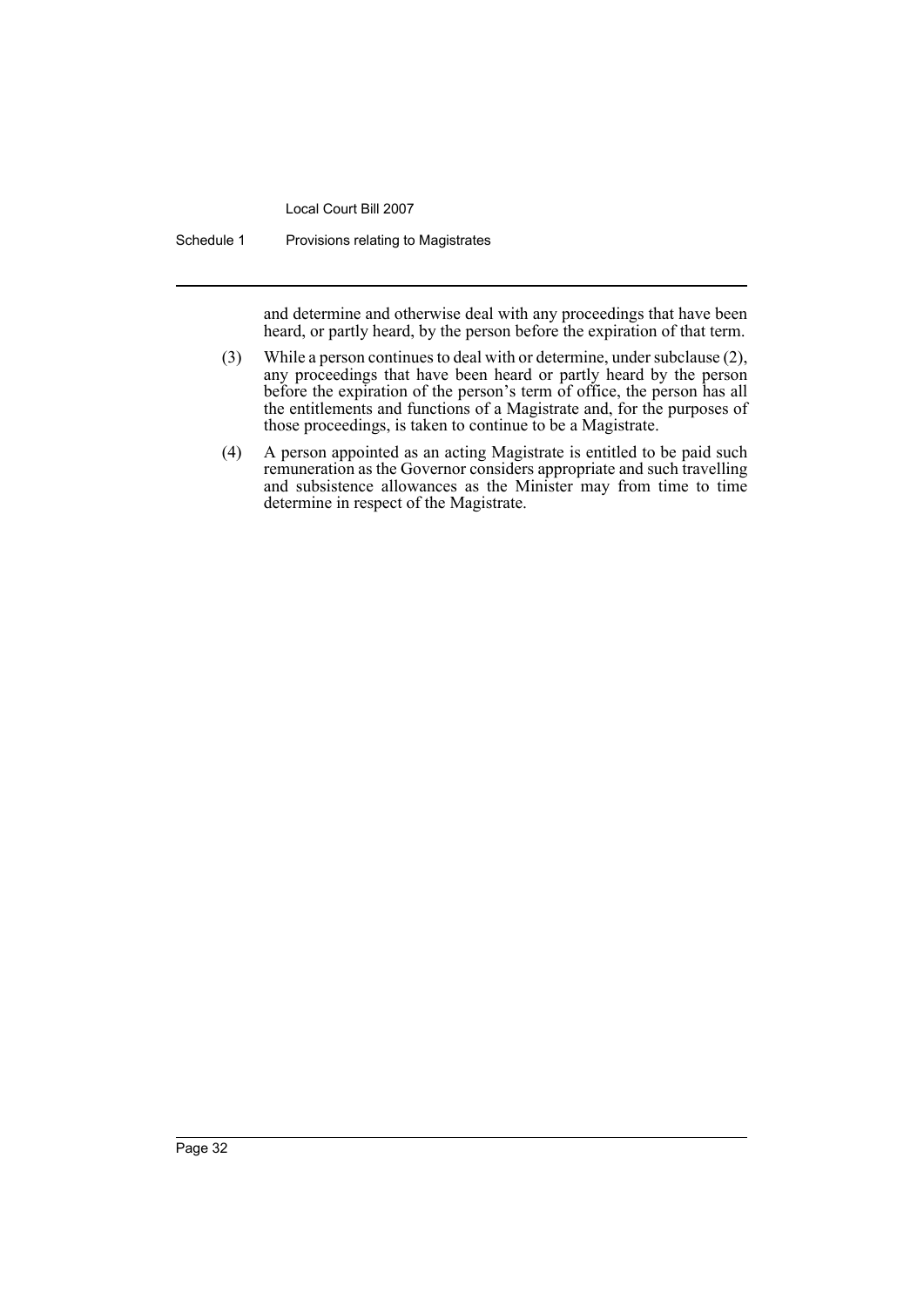Provisions relating to Assessors Schedule 2 and the Control of the Control of the Control of the Control of the Control of the Control of the Control of the Control of the Control of the Control of the Control of the Contr

# <span id="page-36-0"></span>**Schedule 2 Provisions relating to Assessors**

(Section 17 (2))

**1 Term of office** (cf LCA 1982, clause 1 of Schedule 2)

Subject to this Schedule, an Assessor holds office, for such period (not exceeding 7 years) as may be specified in the Assessor's instrument of appointment, but is eligible (if otherwise qualified) for re-appointment.

#### **2 Remuneration** (cf LCA 1982, clause 2 of Schedule 2)

An Assessor is entitled to be paid:

- (a) remuneration in accordance with the *Statutory and Other Offices Remuneration Act 1975*, and
- (b) such travelling and subsistence allowances as the Minister may from time to time determine in respect of the Assessor.

#### **3 Appointment on full-time or part-time basis**

The appointment of an Assessor may be on a full-time or part-time basis.

#### **4 Effect of employment as Assessor**

- (1) Except as provided by this clause, an Assessor must not engage in any business or employment outside the duties of his or her office except with the approval of the Governor.
- (2) Subclause (1) does not allow the Governor to give approval for an Assessor to practise as an Australian legal practitioner for fee, gain or reward.
- (3) Subclause (1) does not apply to an Assessor appointed on a part-time basis, but such a person must not:
	- (a) accept or continue to hold or discharge the duties of or be employed in any paid office in connection with any commercial business, or
	- (b) engage in or undertake any such business, whether as principal or agent, or
	- (c) practise as an Australian legal practitioner for fee, gain or reward or engage in or continue in the private practice of any other profession, occupation or trade, or enter into any employment, whether remunerated or not, with any person so engaged.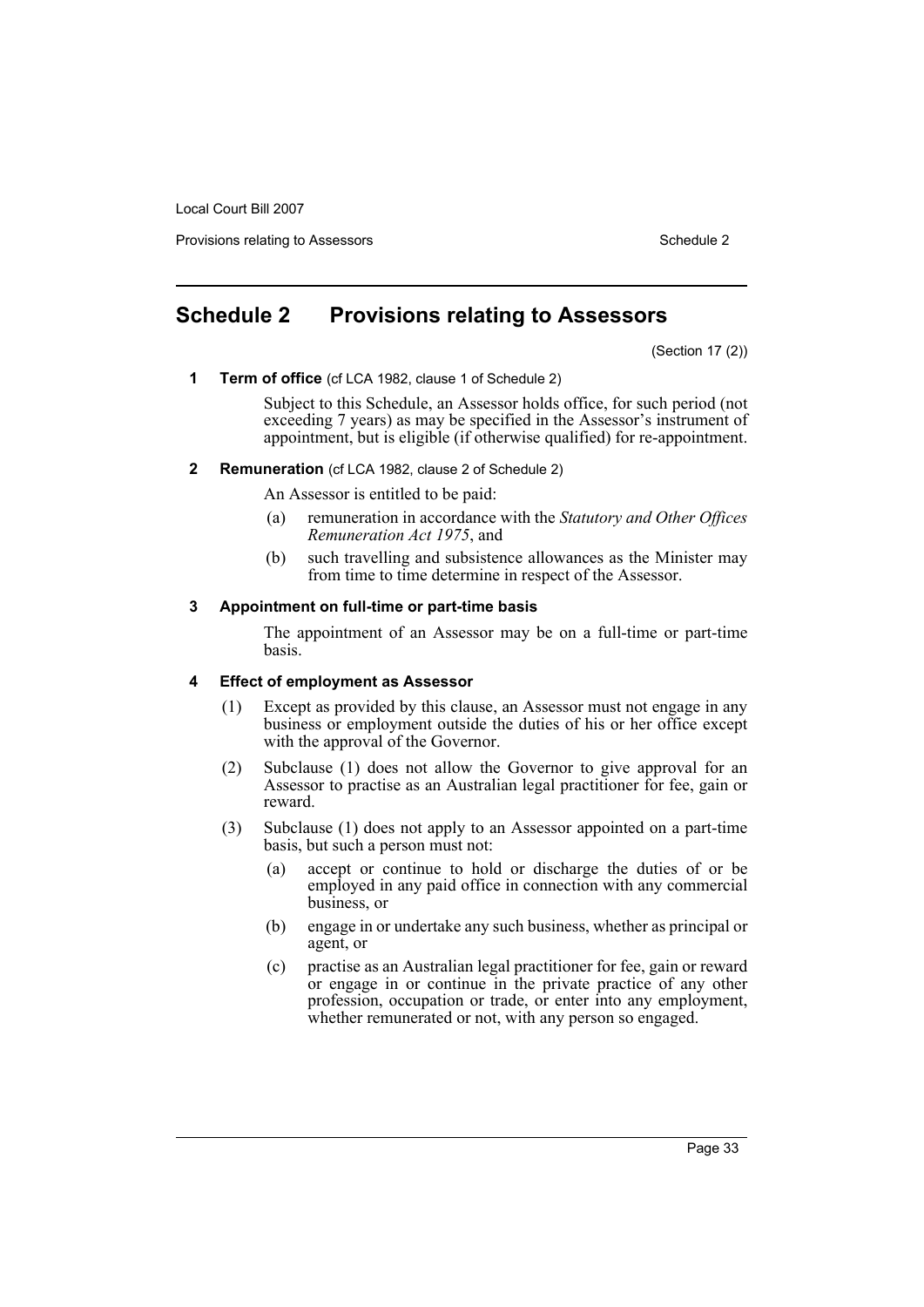Schedule 2 Provisions relating to Assessors

- **5 Leave** (cf LCA 1982, clause 4 of Schedule 2)
	- (1) An Assessor, if appointed on a full-time basis, is entitled to such leave:
		- (a) as is determined by the Minister, or
		- (b) as may be specified in respect of the Assessor in the Assessor's instrument of appointment.
	- (2) Leave may be determined or specified as referred to in subclause (1) by reference to the leave entitlement of the holder of any other office or class of office.
- **6 Effect of certain other Acts** (cf LCA 1982, clause 3 of Schedule 2)
	- (1) The *Public Sector Employment and Management Act 2002* does not apply to or in respect of the appointment or employment of Assessors.
	- (2) If by or under any Act provision is made:
		- (a) requiring a person who is the holder of a specified office to devote the whole of his or her time to the duties of that office, or
		- (b) prohibiting a person from engaging in employment outside the duties of that office,

that provision does not operate to disqualify the person from holding that office and also the office of an Assessor appointed on a part-time basis or, subject to subclause (3), from accepting and retaining any remuneration payable to the person under this Act as an Assessor appointed on a part-time basis.

- (3) Subclause (2) does not operate to authorise an officer of the Court to accept or retain any remuneration payable to the officer as an Assessor.
- **7 Vacation of office** (cf LCA 1982, clause 6 of Schedule 2)

An Assessor vacates office if the Assessor:

- (a) completes a term of office and is not re-appointed, or
- (b) dies, or
- (c) resigns the office by instrument in writing addressed to the Minister, or
- (d) becomes a mentally incapacitated person, or
- (e) is removed from office by the Minister under clause 8.
- **8 Removal from office** (cf LCA 1982, clause 5 of Schedule 2)

The Minister may remove an Assessor from office for incapacity, incompetence or misbehaviour.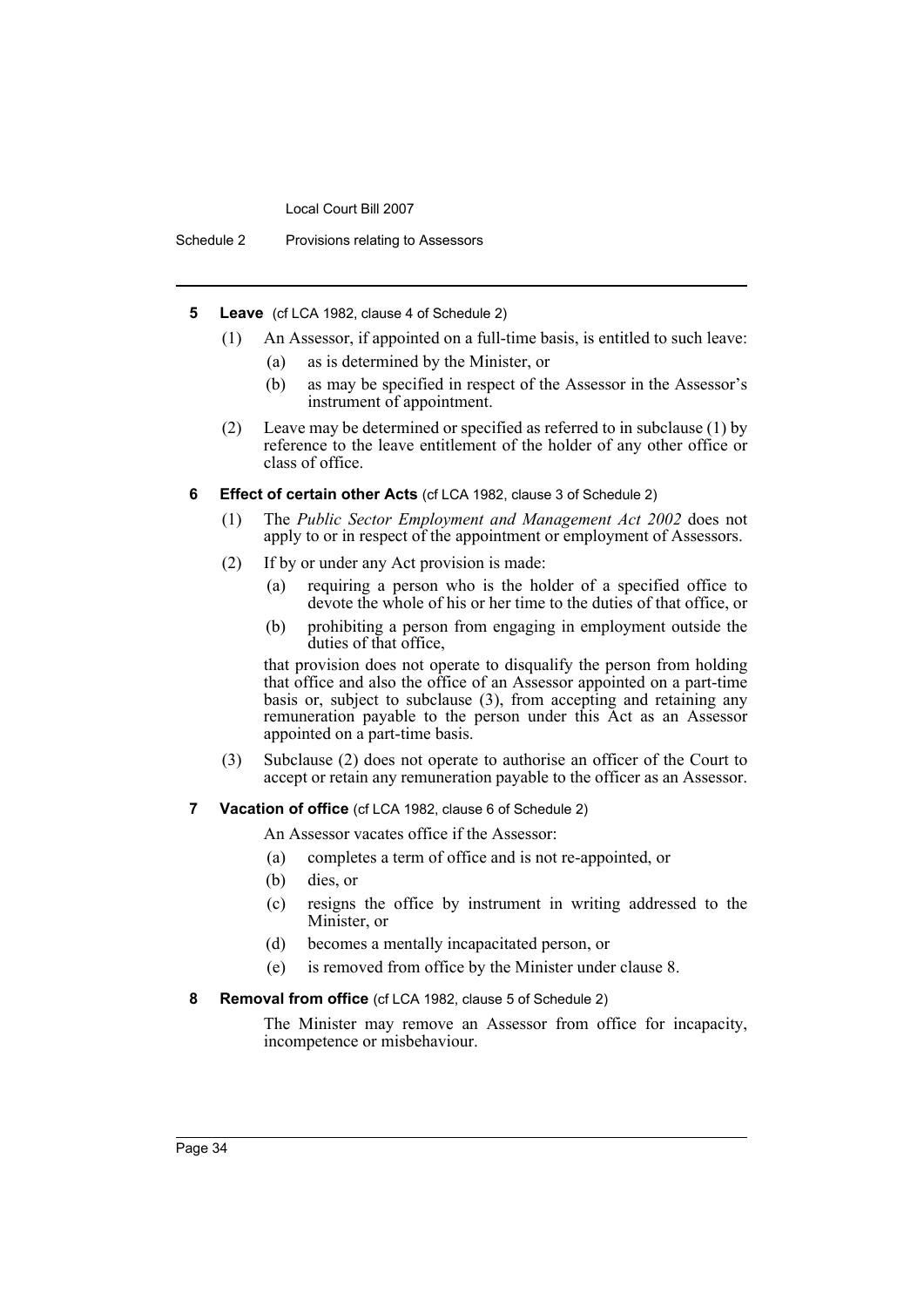Provisions relating to Rule Committee **Schedule 3** Schedule 3

# <span id="page-38-0"></span>**Schedule 3 Provisions relating to Rule Committee**

(Section 25 (5))

**1 Term of office** (cf LCA 1982, sections 30 and 31)

A member other than the Chief Magistrate is to hold office for the period specified in the member's instrument of appointment and is eligible (if otherwise qualified) for re-appointment.

- **2 Vacancy of office** (cf LCA 1982, sections 30 and 31)
	- (1) A member ceases to hold office in any of the following circumstances:
		- (a) in the case of a member referred to in section 25 (2) (a)–(e), if the member ceases to hold the qualification by virtue of which the member was appointed or holds office,
		- (b) in the case of a member appointed by the Chief Magistrate, if the member resigns as a member by instrument in writing addressed to the Chief Magistrate,
		- (c) in the case of the member appointed by the Director-General of the Attorney General's Department, if the member resigns as a member by instrument in writing addressed to the Director-General,
		- (d) in the case of the member appointed by the Minister, if the member resigns as a member by instrument in writing addressed to the Minister.
	- (2) If the office of a member other than the Chief Magistrate becomes vacant, a person must, subject to this Act, be appointed to fill the vacancy.

# **3 Deputies for members**

- (1) A reference to a power to appoint a member of the Rule Committee includes a power to appoint a deputy for that member.
- (2) In the absence of a member appointed under section  $25(2)$ ,  $(3)$  or  $(4)$ , the member's deputy:
	- (a) may, if available, act in the place of the member, and
	- (b) subject to clause 4 (3)—while so acting, has the functions of the member and is taken to be the member.
- **4 Chairperson** (cf LCA 1982, section 33)
	- (1) The Chief Magistrate is to be the chairperson of the Rule Committee.
	- (2) The Chief Magistrate is to appoint in writing one of the other members of the Rule Committee who is a Magistrate as deputy chairperson.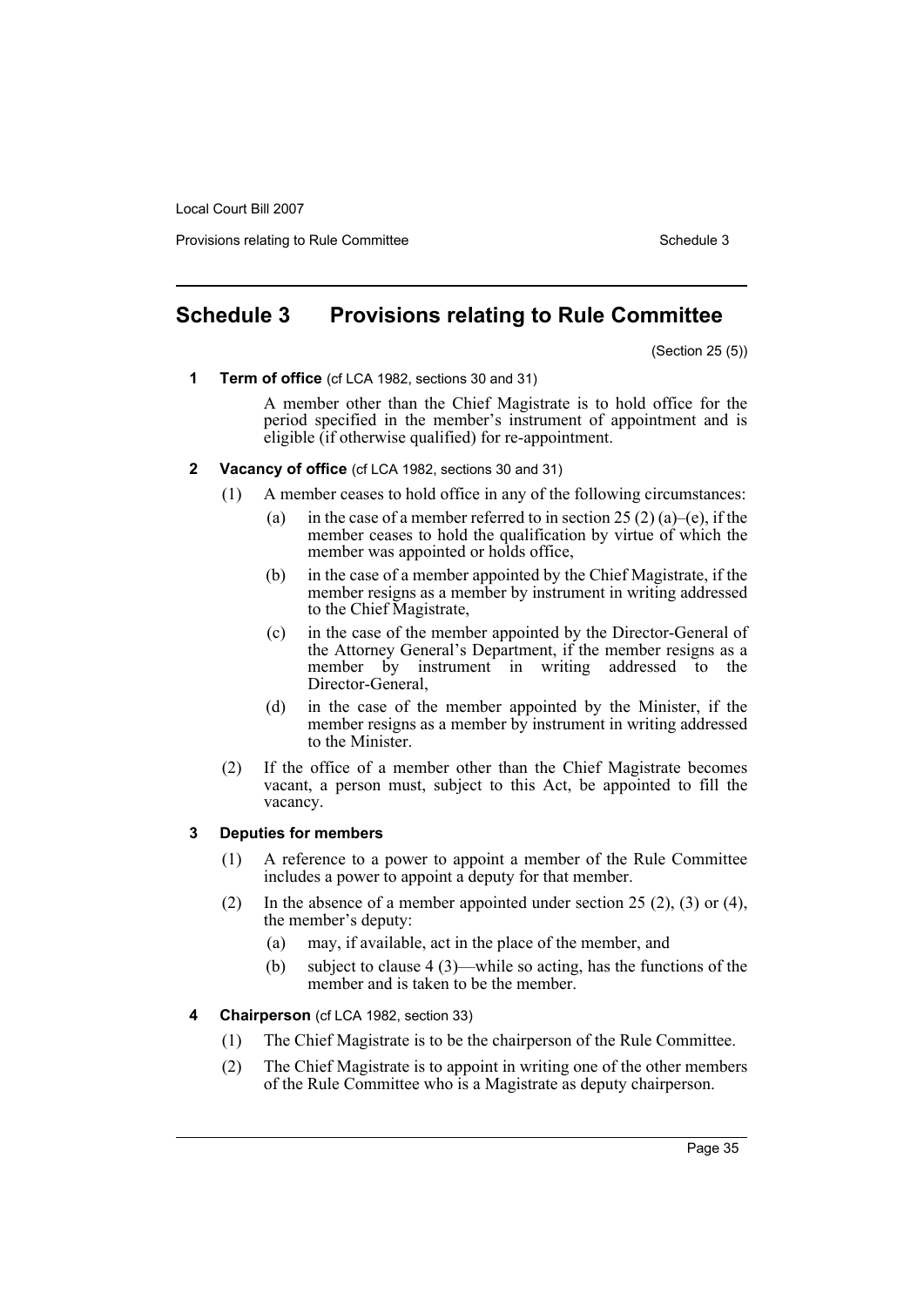Schedule 3 Provisions relating to Rule Committee

- (3) A person nominated as a deputy for the Chief Magistrate is not entitled to exercise any of the functions of the Chief Magistrate as chairperson of the Rule Committee.
- **5 Meetings** (cf LCA 1982, section 34)
	- (1) The Rule Committee is (subject to this clause) to regulate its own procedure with respect to conducting meetings.
	- (2) The chairperson of the Rule Committee or, in the absence of the chairperson, the deputy chairperson of the Committee is to preside at a meeting of the Committee.
	- (3) In the absence from a meeting of the Rule Committee of both the chairperson and the deputy chairperson, another member of the Committee who is a Magistrate is to be chosen by the members present to preside at the meeting.
	- (4) A decision supported by a majority of the votes cast at a meeting of the Rule Committee at which a quorum is present is the decision of the Rule Committee.
	- (5) The person presiding at a meeting of the Rule Committee has a deliberative vote and, in the event of an equality of votes, also has a casting vote.
	- (6) The Chief Magistrate is to call meetings of the Rule Committee as the Chief Magistrate thinks necessary (subject to any decision of the Committee under subclause (1)).
	- (7) The Rule Committee may, if it thinks fit, transact any of its business by the circulation of papers among all the members of the Committee for the time being, and a resolution in writing approved in writing by a majority of those members is taken to be a decision of the Committee.

# **6 Quorum**

The quorum for a meeting of the Rule Committee is a majority of the number of the members for the time being.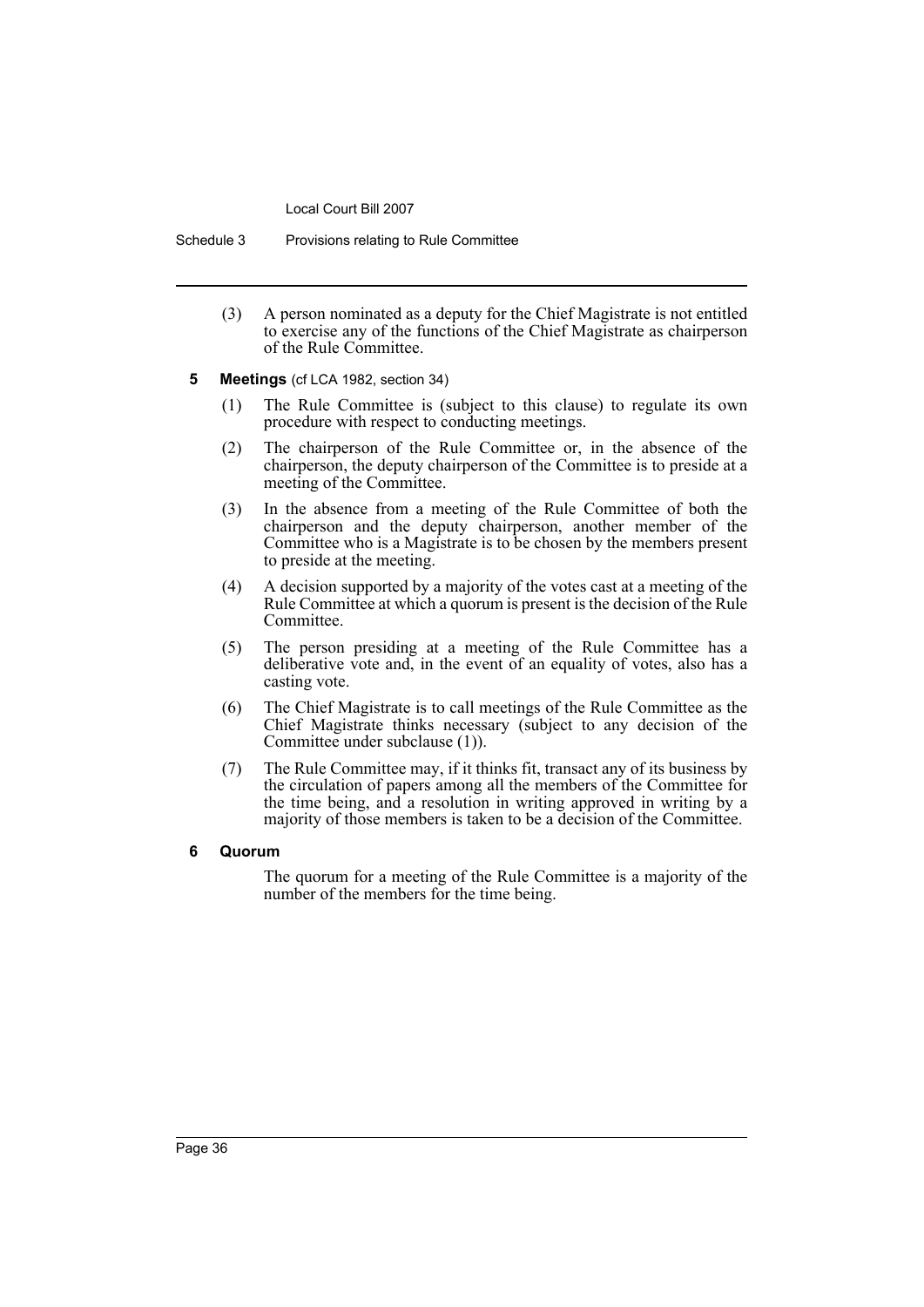Savings, transitional and other provisions Schedule 4

# <span id="page-40-0"></span>**Schedule 4 Savings, transitional and other provisions**

(Section 5 (2))

# **Part 1 General**

#### **1 Regulations**

(1) The regulations may contain provisions of a savings or transitional nature consequent on the enactment of the following Acts:

this Act

- (2) Any such provision may, if the regulations so provide, take effect from the date of assent to the Act concerned or a later date.
- (3) To the extent to which any such provision takes effect from a date that is earlier than the date of its publication in the Gazette, the provision does not operate so as:
	- (a) to affect, in a manner prejudicial to any person (other than the State or an authority of the State), the rights of that person existing before the date of its publication, or
	- (b) to impose liabilities on any person (other than the State or an authority of the State) in respect of anything done or omitted to be done before the date of its publication.

# **Part 2 Provisions consequent on enactment of this Act**

# **2 Definitions**

In this Part:

*former Act* means the *Local Courts Act 1982*.

*former Court* means a court established under the *Local Courts Act 1982*.

*relevant repeal date* means that date on which the former Act is repealed by the *Local Court Act 2007*.

# **3 Abolition of Local Courts**

All former Courts are abolished on the relevant repeal date.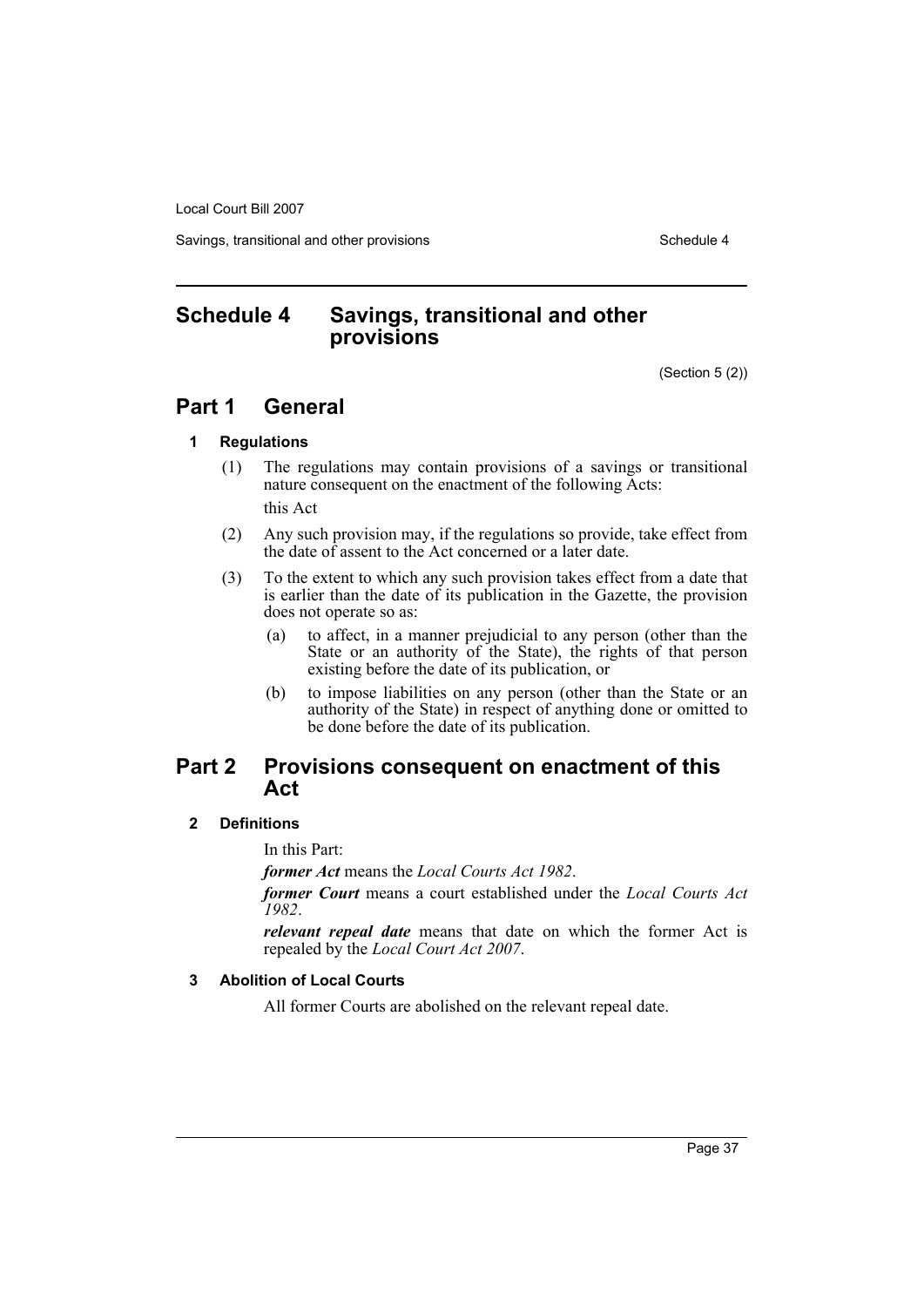Schedule 4 Savings, transitional and other provisions

#### **4 Continuation of judicial office**

- (1) A commission of appointment made under the former Act is, to the extent that the commission has effect immediately before the relevant repeal date, taken to have been issued under this Act.
- (2) A person who, immediately before the relevant repeal date, held office as a Magistrate under Part 3 of the former Act is, on that date, taken to have been appointed as a Magistrate under this Act:
	- (a) subject to any conditions of the Magistrate's appointment under the former Act, and
	- (b) if the person was appointed for a specified term—for the remainder of that term.
- (3) A person who, immediately before the relevant repeal date, held office as the Chief Magistrate under Part 3 of the former Act is, on that date, taken to have been appointed as Chief Magistrate under this Act.
- (4) A person who, immediately before the relevant repeal date, held office as a Deputy Chief Magistrate under Part 3 of the former Act is, on that date, taken to have been appointed as a Deputy Chief Magistrate under this Act.

#### **5 Continuation of other offices**

- (1) A person who, immediately before the relevant repeal date, held office as an Assessor under Part 7 of the former Act is taken to hold office under this Act as an Assessor, subject to any terms and conditions specified in the Assessor's instrument of appointment, for the remainder of the term for which the person was appointed as an Assessor.
- (2) A person who, immediately before the relevant repeal date, held office as a registrar of a former Court under Part 2 of the former Act is taken to hold office under this Act as a registrar.
- (3) A person who, immediately before the relevant repeal date, held office as a deputy registrar of a former Court under Part  $\overline{2}$  of the former Act is taken to hold office under this Act as a deputy registrar.
- (4) Unless the Chief Magistrate otherwise directs, a direction is taken to have been duly made under section 23 by the Chief Magistrate that a registrar, deputy registrar or Assessor is to exercise his or her functions at the designated place or places where he or she was entitled to exercise his or her functions under the former Act immediately before the relevant repeal date.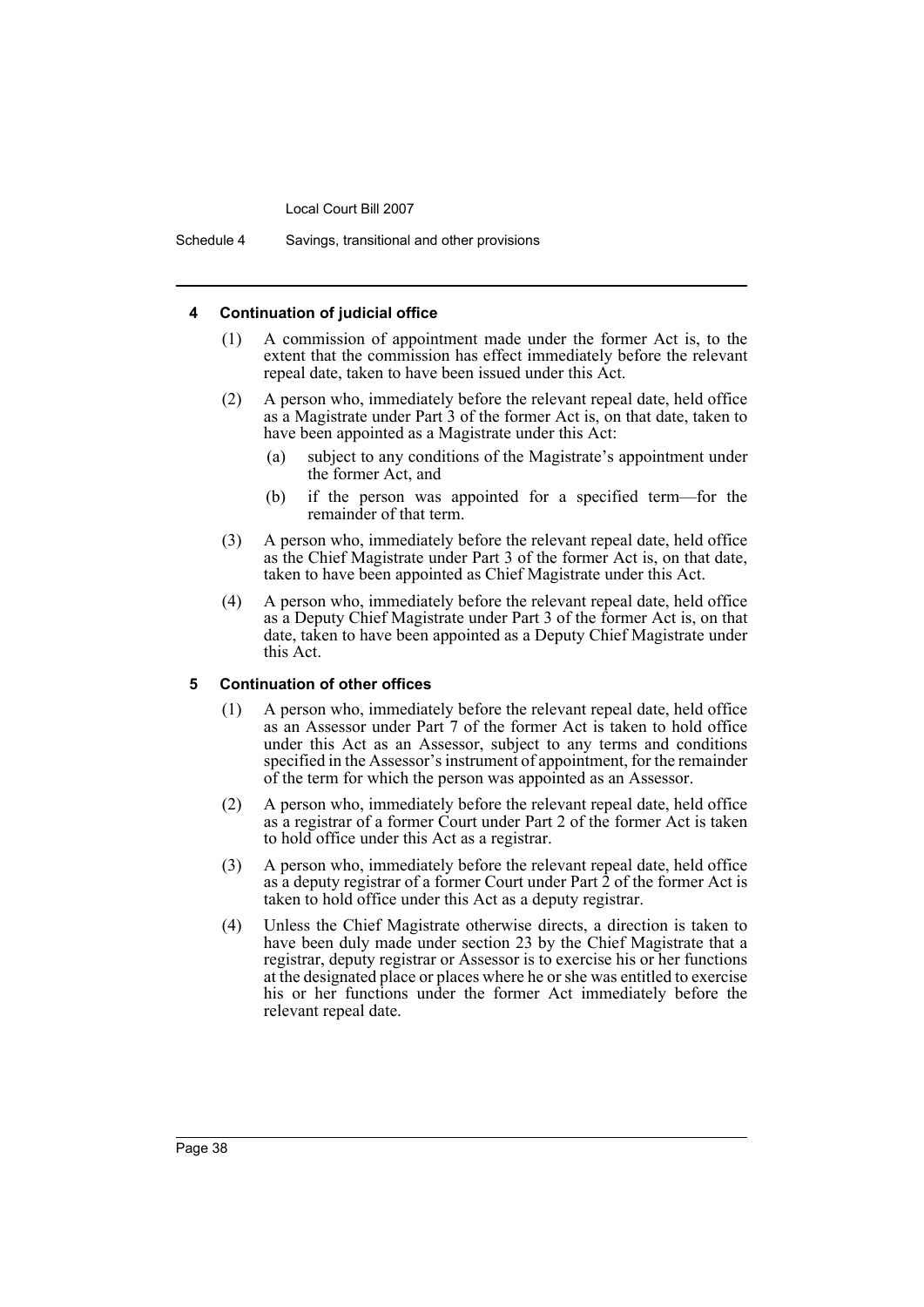Savings, transitional and other provisions Schedule 4 and the state of the Schedule 4

#### **6 Pending applications and proceedings under former Act**

- (1) Subject to subclause (2), this Act and the rules apply to proceedings commenced before the relevant repeal date in the same way as they apply to proceedings commenced on or after that date.
- (2) The Court may make such orders dispensing with the requirements of the rules in relation to the proceedings commenced before the relevant repeal date, and such consequential orders (including orders as to costs), as are appropriate in the circumstances.

#### **7 Special jurisdiction**

Any matter being dealt with by a former Court under Part 6 of the former Act before the relevant repeal date is taken to form part of the Court's special jurisdiction under Part 4.

#### **8 Continuation of proceedings after Magistrate's vacation of office**

Clause 4 of Schedule 1 applies in respect of proceedings commenced before or after the commencement of that clause.

### **9 Designated places**

A place at which a former Court could be held, pursuant to an appointment made under section 6 (1) of the former Act, immediately before the relevant repeal date is taken, on that date, to have been the subject of a direction and notification by the Chief Magistrate, pursuant to section 22, that each such place is a designated place for the purposes of this Act.

# **10 General savings provision**

- (1) Subject to this Act and the regulations, anything done under or for the purposes of a provision of the former Act is, to the extent that the thing has effect immediately before the repeal of the provision, taken to have been done under or for the purposes of the corresponding provision of this Act.
- (2) Without limiting subclause (1), any approval, authority or appointment in force under a provision of the former Act immediately before the repeal of the provision is taken to be an approval, authority or appointment in force under the corresponding provision of this Act.

# **11 References to a Local Court**

Subject to this Act and the regulations, a reference in another Act or in an instrument made under an Act or in any document enacted or made before the relevant repeal date to:

(a) a Local Court is to be read as a reference to the Local Court, and